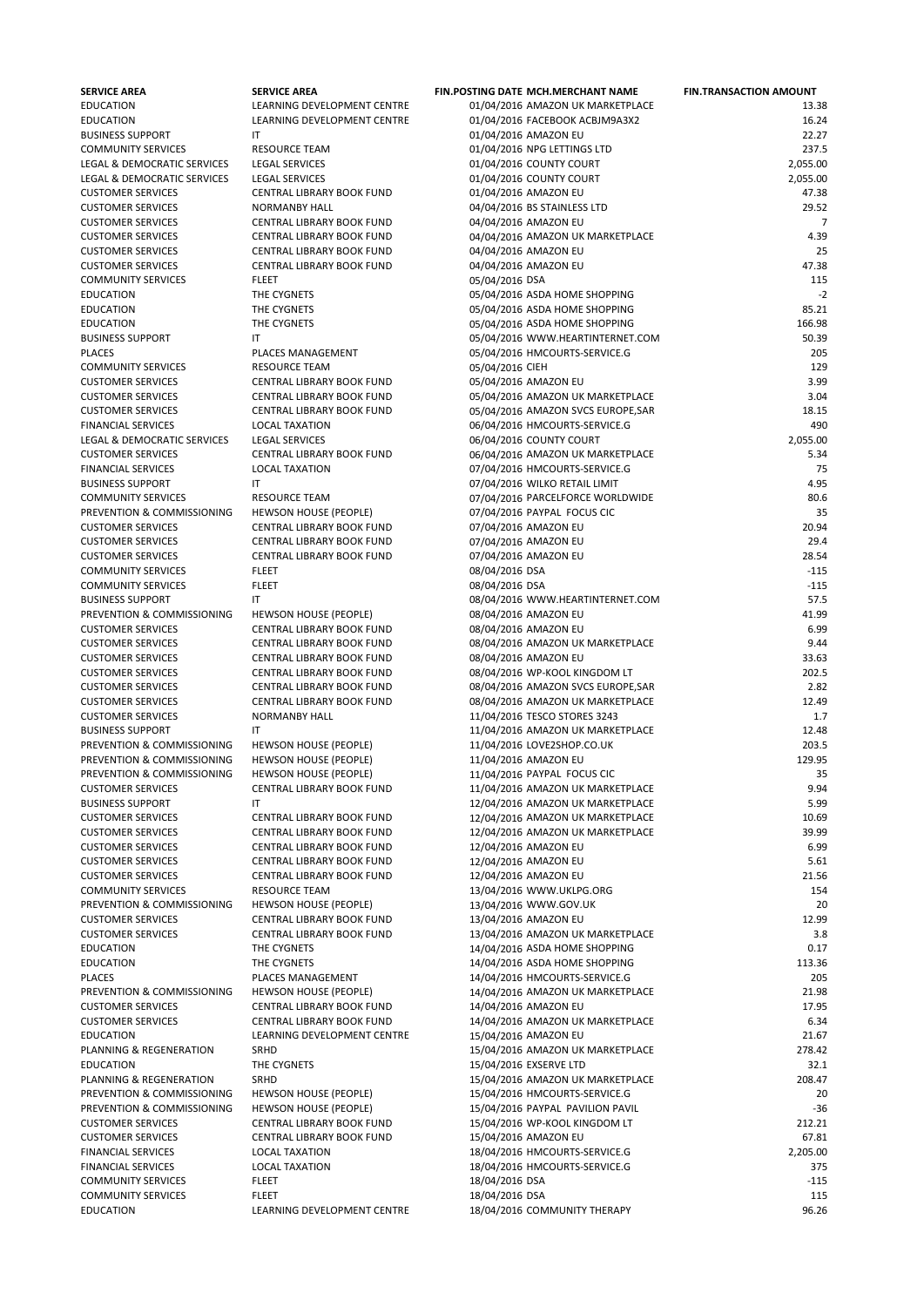| <b>CUSTOMER SERVICES</b>    | <b>NORMANBY HALL</b>             | 18/04/2016 WWW.CATER4YOU.CO.UK     | 107.73   |
|-----------------------------|----------------------------------|------------------------------------|----------|
| LEGAL & DEMOCRATIC SERVICES | <b>LEGAL SERVICES</b>            | 18/04/2016 OLDHAM REGISTRY OF      | 11       |
| PREVENTION & COMMISSIONING  | <b>HEWSON HOUSE (PEOPLE)</b>     | 18/04/2016 AMAZON EU               | 15.3     |
| <b>CUSTOMER SERVICES</b>    | <b>NORMANBY HALL</b>             | 19/04/2016 AMAZON UK MARKETPLACE   | 112.98   |
| <b>EDUCATION</b>            | THE CYGNETS                      | 19/04/2016 ASDA HOME SHOPPING      | 118.93   |
| <b>PLACES</b>               | PLACES MANAGEMENT                | 19/04/2016 HMCOURTS-SERVICE.G      | 205      |
| <b>CUSTOMER SERVICES</b>    | CENTRAL LIBRARY BOOK FUND        | 19/04/2016 AMAZON EU               | 7.7      |
| <b>CUSTOMER SERVICES</b>    | CENTRAL LIBRARY BOOK FUND        | 19/04/2016 AMAZON UK MARKETPLACE   | 2.47     |
| <b>CUSTOMER SERVICES</b>    | <b>NORMANBY HALL</b>             | 20/04/2016 SAINSBURYS SACAT 2077   | 10.87    |
| LEGAL & DEMOCRATIC SERVICES | <b>LEGAL SERVICES</b>            | 20/04/2016 COUNTY COURT            | 2,055.00 |
| PREVENTION & COMMISSIONING  | <b>HEWSON HOUSE (PEOPLE)</b>     | 20/04/2016 AMAZON UK MARKETPLACE   | 10.16    |
| PREVENTION & COMMISSIONING  | <b>HEWSON HOUSE (PEOPLE)</b>     | 20/04/2016 AMAZON UK MARKETPLACE   | 2.9      |
| <b>CUSTOMER SERVICES</b>    | <b>CENTRAL LIBRARY BOOK FUND</b> | 20/04/2016 AMAZON UK MARKETPLACE   | 10.91    |
| <b>COMMUNITY SERVICES</b>   | <b>FLEET</b>                     | 21/04/2016 DSA                     | $-115$   |
| <b>CUSTOMER SERVICES</b>    | <b>NORMANBY HALL</b>             | 21/04/2016 AMAZON UK MARKETPLACE   | 2.49     |
| PREVENTION & COMMISSIONING  | <b>HEWSON HOUSE (PEOPLE)</b>     | 21/04/2016 AMAZON UK MARKETPLACE   | 6.33     |
| <b>CUSTOMER SERVICES</b>    | <b>NORMANBY HALL</b>             | 22/04/2016 ASDA SUPERSTORE         | 37.53    |
| <b>CUSTOMER SERVICES</b>    | <b>NORMANBY HALL</b>             | 22/04/2016 AMAZON UK MARKETPLACE   | 9.99     |
| <b>BUSINESS SUPPORT</b>     | ΙT                               | 22/04/2016 WWW.CIPS.ORG            | 41.25    |
| <b>BUSINESS SUPPORT</b>     | ΙT                               | 22/04/2016 WWW.CIPS.ORG            | 118.32   |
| PREVENTION & COMMISSIONING  | <b>HEWSON HOUSE (PEOPLE)</b>     | 22/04/2016 AMAZON UK MARKETPLACE   | 40.08    |
| PREVENTION & COMMISSIONING  | <b>HEWSON HOUSE (PEOPLE)</b>     | 22/04/2016 AMAZON UK MARKETPLACE   | 6.75     |
| <b>CUSTOMER SERVICES</b>    | CENTRAL LIBRARY BOOK FUND        | 22/04/2016 AMAZON EU               | 15.99    |
| <b>CUSTOMER SERVICES</b>    | CENTRAL LIBRARY BOOK FUND        | 22/04/2016 AMAZON EU               | 32.5     |
| <b>CUSTOMER SERVICES</b>    | CENTRAL LIBRARY BOOK FUND        | 22/04/2016 AMAZON UK MARKETPLACE   | 4.9      |
| <b>CUSTOMER SERVICES</b>    | CENTRAL LIBRARY BOOK FUND        | 22/04/2016 WP-KOOL KINGDOM LT      | 200.13   |
| <b>COMMUNITY SERVICES</b>   | <b>FLEET</b>                     | 25/04/2016 DSA                     | 115      |
| <b>COMMUNITY SERVICES</b>   | <b>FLEET</b>                     | 25/04/2016 DSA                     | 115      |
| <b>COMMUNITY SERVICES</b>   | <b>FLEET</b>                     | 25/04/2016 RAM-MOUNT.CO.UK         | 77.85    |
| <b>COMMUNITY SERVICES</b>   | <b>FLEET</b>                     | 25/04/2016 DSA                     | 115      |
| <b>EDUCATION</b>            | LEARNING DEVELOPMENT CENTRE      | 25/04/2016 TESCO STORES 3243       | 14.85    |
| <b>CUSTOMER SERVICES</b>    | <b>NORMANBY HALL</b>             | 25/04/2016 WILKO RETAIL LIMIT      | 5        |
| <b>CUSTOMER SERVICES</b>    | <b>NORMANBY HALL</b>             | 25/04/2016 SAINSBURYS SACAT 2077   | 3.85     |
| <b>CUSTOMER SERVICES</b>    | <b>NORMANBY HALL</b>             | 25/04/2016 TESCO STORES 3243       | 2.85     |
| PREVENTION & COMMISSIONING  | <b>HEWSON HOUSE (PEOPLE)</b>     | 25/04/2016 JUSTGIVING.COM          | 25       |
| PREVENTION & COMMISSIONING  | <b>HEWSON HOUSE (PEOPLE)</b>     | 25/04/2016 AMAZON SVCS EUROPE, SAR | 7.83     |
| PREVENTION & COMMISSIONING  | <b>HEWSON HOUSE (PEOPLE)</b>     | 25/04/2016 AMAZON EU               | 24       |
| PREVENTION & COMMISSIONING  | <b>HEWSON HOUSE (PEOPLE)</b>     | 25/04/2016 AMAZON UK MARKETPLACE   | 11.99    |
| <b>CUSTOMER SERVICES</b>    | <b>CENTRAL LIBRARY BOOK FUND</b> | 25/04/2016 AMAZON EU               | 9.99     |
| <b>COMMUNITY SERVICES</b>   | <b>FLEET</b>                     | 26/04/2016 DSA                     | 115      |
| <b>EDUCATION</b>            | LEARNING DEVELOPMENT CENTRE      | 26/04/2016 ASDA SUPERSTORE         | 35.32    |
| <b>BUSINESS SUPPORT</b>     | ΙT                               | 26/04/2016 WWW.CIPS.ORG            | 41.25    |
| <b>PLACES</b>               | PLACES MANAGEMENT                | 26/04/2016 HMCOURTS-SERVICE.G      | 205      |
| LEGAL & DEMOCRATIC SERVICES | <b>LEGAL SERVICES</b>            | 26/04/2016 COUNTY COURT            | 100      |
| <b>CUSTOMER SERVICES</b>    | CENTRAL LIBRARY BOOK FUND        | 26/04/2016 AMAZON EU               | 7.07     |
| <b>CUSTOMER SERVICES</b>    | CENTRAL LIBRARY BOOK FUND        | 26/04/2016 AMAZON EU               | 11.54    |
| <b>CUSTOMER SERVICES</b>    | CENTRAL LIBRARY BOOK FUND        | 26/04/2016 AMAZON EU               | 19.79    |
| <b>CUSTOMER SERVICES</b>    | CENTRAL LIBRARY BOOK FUND        | 26/04/2016 AMAZON EU               | 10.98    |
| <b>EDUCATION</b>            | THE CYGNETS                      | 27/04/2016 ASDA SUPERSTORE         | 21.58    |
| LEGAL & DEMOCRATIC SERVICES | <b>LEGAL SERVICES</b>            | 27/04/2016 COUNTY COURT            | 155      |
| PREVENTION & COMMISSIONING  | <b>HEWSON HOUSE (PEOPLE)</b>     | 27/04/2016 TESCO DIRECT            | 63       |
| PREVENTION & COMMISSIONING  | <b>HEWSON HOUSE (PEOPLE)</b>     | 27/04/2016 ARGOS RETAIL GROUP      | 39.96    |
| PREVENTION & COMMISSIONING  | <b>HEWSON HOUSE (PEOPLE)</b>     | 27/04/2016 PAYPAL WILKORETAIL      | 148      |
| <b>CUSTOMER SERVICES</b>    | CENTRAL LIBRARY BOOK FUND        | 27/04/2016 AMAZON UK MARKETPLACE   | 69.3     |
| <b>CUSTOMER SERVICES</b>    | CENTRAL LIBRARY BOOK FUND        | 27/04/2016 AMAZON EU               | 7.94     |
| <b>CUSTOMER SERVICES</b>    | CENTRAL LIBRARY BOOK FUND        | 27/04/2016 AMAZON UK MARKETPLACE   | 2.8      |
| <b>COMMUNITY SERVICES</b>   | <b>FLEET</b>                     | 28/04/2016 DVLA VEHICLE TAX        | 232.5    |

|                           |              | 20, 07, 2010 DVD (VEINCEL 1, 00 | ----   |
|---------------------------|--------------|---------------------------------|--------|
| <b>COMMUNITY SERVICES</b> | <b>FLEET</b> | 28/04/2016 DVLA VEHICLE TAX     | 167.5  |
| <b>COMMUNITY SERVICES</b> | <b>FLEET</b> | 28/04/2016 DVLA VEHICLE TAX     | 202.5  |
| <b>COMMUNITY SERVICES</b> | <b>FLEET</b> | 28/04/2016 DVLA VEHICLE TAX     | 232.5  |
| <b>COMMUNITY SERVICES</b> | <b>FLEET</b> | 28/04/2016 DVLA VEHICLE TAX     | 232.5  |
| <b>COMMUNITY SERVICES</b> | <b>FLEET</b> | 28/04/2016 DVLA VEHICLE TAX     | 652.5  |
| <b>COMMUNITY SERVICES</b> | <b>FLEET</b> | 28/04/2016 DVLA VEHICLE TAX     | 232.5  |
| <b>COMMUNITY SERVICES</b> | <b>FLEET</b> | 28/04/2016 DVLA VEHICLE TAX     | 232.5  |
| <b>COMMUNITY SERVICES</b> | <b>FLEET</b> | 28/04/2016 DVLA VEHICLE TAX     | 167.5  |
| <b>COMMUNITY SERVICES</b> | <b>FLEET</b> | 28/04/2016 DVLA VEHICLE TAX     | 232.5  |
| <b>COMMUNITY SERVICES</b> | <b>FLEET</b> | 28/04/2016 DVLA VEHICLE TAX     | 232.5  |
| <b>COMMUNITY SERVICES</b> | <b>FLEET</b> | 28/04/2016 DSA                  | $-115$ |
| <b>COMMUNITY SERVICES</b> | <b>FLEET</b> | 28/04/2016 DSA                  | $-115$ |
| <b>COMMUNITY SERVICES</b> | <b>FLEET</b> | 28/04/2016 DVLA VEHICLE TAX     | 232.5  |
| <b>COMMUNITY SERVICES</b> | <b>FLEET</b> | 28/04/2016 DVLA VEHICLE TAX     | 652.5  |
| <b>COMMUNITY SERVICES</b> | <b>FLEET</b> | 28/04/2016 DVLA VEHICLE TAX     | 167.5  |
| <b>COMMUNITY SERVICES</b> | <b>FLEET</b> | 28/04/2016 DVLA VEHICLE TAX     | 232.5  |
| <b>COMMUNITY SERVICES</b> | <b>FLEET</b> | 28/04/2016 DSA                  | -115   |
| <b>COMMUNITY SERVICES</b> | <b>FLEET</b> | 28/04/2016 DSA                  | $-115$ |
| <b>COMMUNITY SERVICES</b> | <b>FLEET</b> | 28/04/2016 DVLA VEHICLE TAX     | 232.5  |
| <b>COMMUNITY SERVICES</b> | <b>FLEET</b> | 28/04/2016 DVLA VEHICLE TAX     | 232.5  |
| <b>COMMUNITY SERVICES</b> | <b>FLEET</b> | 28/04/2016 DVLA VEHICLE TAX     | 202.5  |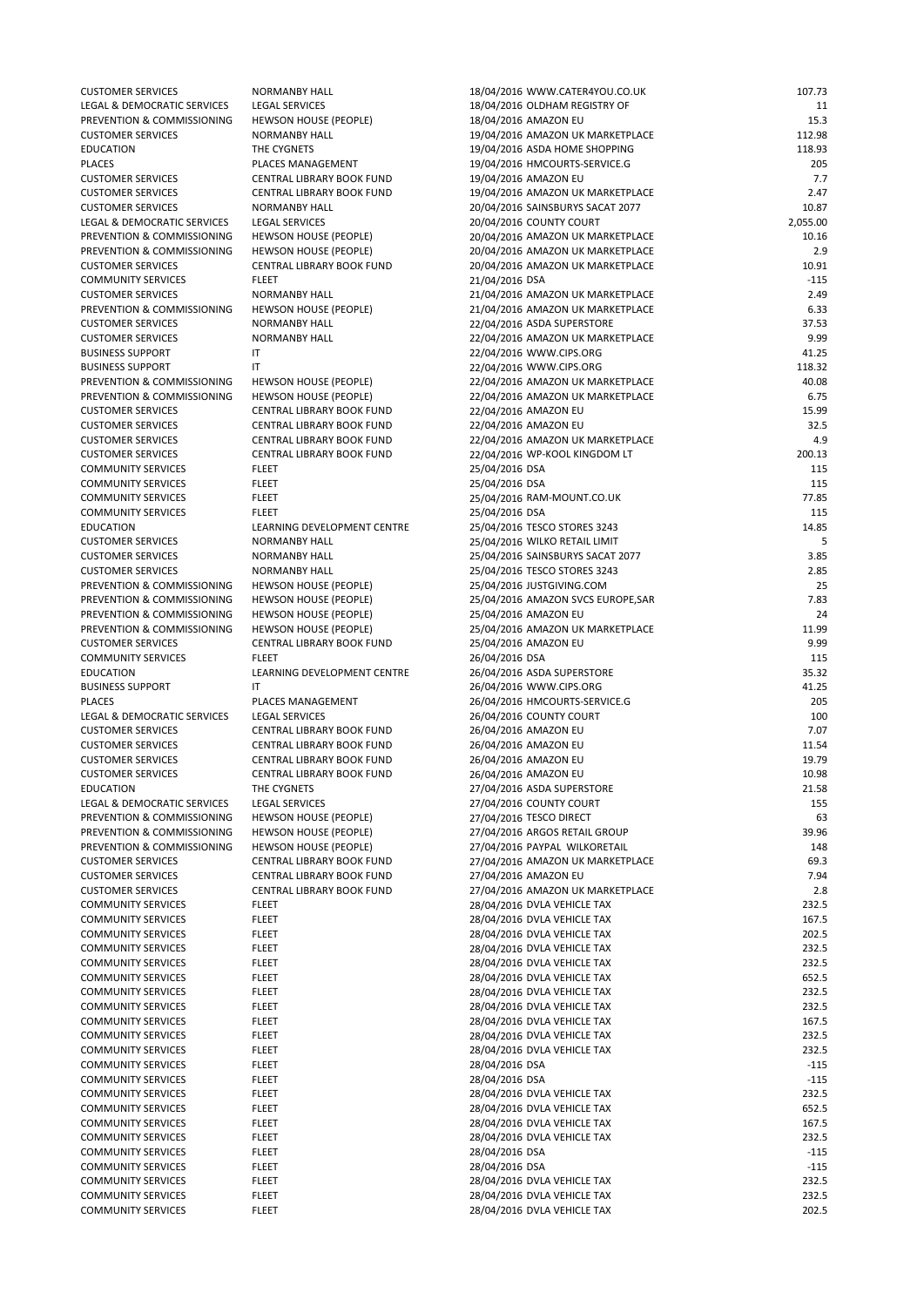| <b>CUSTOMER SERVICES</b>    | <b>NORMANBY HALL</b>             | 28/04/2016 TESCO STORES 3243      | 6.2      |
|-----------------------------|----------------------------------|-----------------------------------|----------|
| <b>EDUCATION</b>            | THE CYGNETS                      | 28/04/2016 ASDA HOME SHOPPING     | 175.54   |
| PREVENTION & COMMISSIONING  | <b>HEWSON HOUSE (PEOPLE)</b>     | 28/04/2016 WWW.GOV.UK             | 10       |
| <b>CUSTOMER SERVICES</b>    | CENTRAL LIBRARY BOOK FUND        | 28/04/2016 AMAZON EU              | 38.92    |
| <b>CUSTOMER SERVICES</b>    | <b>CENTRAL LIBRARY BOOK FUND</b> | 28/04/2016 AMAZON EU              | 9.2      |
| <b>CUSTOMER SERVICES</b>    | CENTRAL LIBRARY BOOK FUND        | 28/04/2016 ESDEVIUM GAMES LTD     | 207.6    |
| <b>CUSTOMER SERVICES</b>    | <b>CENTRAL LIBRARY BOOK FUND</b> | 28/04/2016 AMAZON EU              | 16.98    |
| <b>CUSTOMER SERVICES</b>    | <b>CENTRAL LIBRARY BOOK FUND</b> | 28/04/2016 AMAZON UK MARKETPLACE  | 9.36     |
| <b>CUSTOMER SERVICES</b>    | CENTRAL LIBRARY BOOK FUND        | 28/04/2016 AMAZON EU              | 11.38    |
| <b>CUSTOMER SERVICES</b>    | <b>CENTRAL LIBRARY BOOK FUND</b> | 28/04/2016 AMAZON EU              | 8.99     |
| <b>CUSTOMER SERVICES</b>    | <b>CENTRAL LIBRARY BOOK FUND</b> | 28/04/2016 AMAZON EU              | 13.03    |
| <b>CUSTOMER SERVICES</b>    | <b>CENTRAL LIBRARY BOOK FUND</b> | 28/04/2016 AMAZON EU              | 17.16    |
| <b>CUSTOMER SERVICES</b>    | <b>CENTRAL LIBRARY BOOK FUND</b> | 28/04/2016 AMAZON EU              | 5.95     |
| <b>CUSTOMER SERVICES</b>    | <b>CENTRAL LIBRARY BOOK FUND</b> | 28/04/2016 AMAZON UK MARKETPLACE  | 14.08    |
| <b>CUSTOMER SERVICES</b>    | <b>NORMANBY HALL</b>             | 29/04/2016 ICELAND                |          |
| <b>COMMUNITY SERVICES</b>   | <b>FLEET</b>                     | 02/05/2016 DSA                    | 55       |
| <b>BUSINESS SUPPORT</b>     | IT                               | 02/05/2016 AMAZON UK MARKETPLACE  | 7.2      |
| <b>BUSINESS SUPPORT</b>     | IT                               | 02/05/2016 CRAZY EGG.COM          | 839.14   |
| LEGAL & DEMOCRATIC SERVICES | <b>LEGAL SERVICES</b>            | 02/05/2016 COUNTY COURT           | 2,270.00 |
| <b>CUSTOMER SERVICES</b>    | <b>CENTRAL LIBRARY BOOK FUND</b> | 02/05/2016 AMAZON UK MARKETPLACE  | 11.74    |
| <b>CUSTOMER SERVICES</b>    | <b>CENTRAL LIBRARY BOOK FUND</b> | 02/05/2016 AMAZON EU              | 17.6     |
| <b>CUSTOMER SERVICES</b>    | <b>CENTRAL LIBRARY BOOK FUND</b> | 02/05/2016 AMAZON UK MARKETPLACE  | 8.98     |
| <b>CUSTOMER SERVICES</b>    | <b>CENTRAL LIBRARY BOOK FUND</b> | 02/05/2016 AMAZON EU              | 148.48   |
| PLANNING & REGENERATION     | <b>SRHD</b>                      | 03/05/2016                        | 45       |
| PLANNING & REGENERATION     | SRHD                             | 03/05/2016                        | 45       |
| <b>CUSTOMER SERVICES</b>    | <b>CENTRAL LIBRARY BOOK FUND</b> | 03/05/2016 WP-KOOL KINGDOM LT     | 286.83   |
| <b>EDUCATION</b>            | THE CYGNETS                      | 04/05/2016 ASDA HOME SHOPPING     | $-0.25$  |
| <b>EDUCATION</b>            | THE CYGNETS                      | 04/05/2016 ASDA HOME SHOPPING     | 49.62    |
| <b>EDUCATION</b>            | THE CYGNETS                      | 04/05/2016 ASDA HOME SHOPPING     | 76.93    |
| LEGAL & DEMOCRATIC SERVICES | <b>LEGAL SERVICES</b>            | 04/05/2016 COUNTY COURT           | 2,055.00 |
| <b>CUSTOMER SERVICES</b>    | <b>CENTRAL LIBRARY BOOK FUND</b> | 04/05/2016 AMAZON UK MARKETPLACE  | 16.56    |
| <b>CUSTOMER SERVICES</b>    | <b>CENTRAL LIBRARY BOOK FUND</b> | 04/05/2016 PAYPAL FPHOME SHOP     | 21.09    |
| <b>BUSINESS SUPPORT</b>     | IT                               | 05/05/2016 WWW.HEARTINTERNET.COM  | 50.39    |
| PREVENTION & COMMISSIONING  | <b>HEWSON HOUSE (PEOPLE)</b>     | 05/05/2016 AMAZON UK MARKETPLACE  | 20.82    |
| <b>CUSTOMER SERVICES</b>    | <b>CENTRAL LIBRARY BOOK FUND</b> | 05/05/2016 AMAZON EU              | 21.3     |
| <b>CUSTOMER SERVICES</b>    | <b>CENTRAL LIBRARY BOOK FUND</b> | 05/05/2016 PAYPAL FPHOME SHOP     | $-21.09$ |
| <b>CUSTOMER SERVICES</b>    | CENTRAL LIBRARY BOOK FUND        | 05/05/2016 AMAZON EU              | 15.67    |
| <b>CUSTOMER SERVICES</b>    | CENTRAL LIBRARY BOOK FUND        | 05/05/2016 AMAZON EU              | 6.84     |
| <b>FINANCIAL SERVICES</b>   | <b>LOCAL TAXATION</b>            | 06/05/2016 HMCOURTS-SERVICE.G     | 777      |
| <b>COMMUNITY SERVICES</b>   | <b>FLEET</b>                     | 06/05/2016 STATIONERY OFFICE BOOK | 26.69    |
| <b>BUSINESS SUPPORT</b>     | IT                               | 06/05/2016 WWW.HEARTINTERNET.COM  | 23.95    |
| PREVENTION & COMMISSIONING  | <b>HEWSON HOUSE (PEOPLE)</b>     | 06/05/2016 AMAZON EU              | 20       |
| <b>CUSTOMER SERVICES</b>    | CENTRAL LIBRARY BOOK FUND        | 06/05/2016 AMAZON UK MARKETPLACE  | 27.66    |
| <b>CUSTOMER SERVICES</b>    | <b>CENTRAL LIBRARY BOOK FUND</b> | 06/05/2016 AMAZON UK MARKETPLACE  | 38.99    |
| <b>CUSTOMER SERVICES</b>    | <b>CENTRAL LIBRARY BOOK FUND</b> | 06/05/2016 AMAZON EU              | 9.99     |
| <b>CUSTOMER SERVICES</b>    | <b>CENTRAL LIBRARY BOOK FUND</b> | 06/05/2016 AMAZON EU              | 8.99     |
| <b>CUSTOMER SERVICES</b>    | CENTRAL LIBRARY BOOK FUND        | 06/05/2016 AMAZON EU              | 26.75    |
| <b>CUSTOMER SERVICES</b>    | <b>CENTRAL LIBRARY BOOK FUND</b> | 06/05/2016 AMAZON EU              | 36.99    |
| LEGAL & DEMOCRATIC SERVICES | <b>LEGAL SERVICES</b>            | 09/05/2016 COUNTY COURT           | 2,055.00 |
| PREVENTION & COMMISSIONING  | <b>HEWSON HOUSE (PEOPLE)</b>     | 09/05/2016 AMAZON EU              | 28.5     |
| PREVENTION & COMMISSIONING  | <b>HEWSON HOUSE (PEOPLE)</b>     | 09/05/2016 AMAZON EU              | 58.8     |
| <b>CUSTOMER SERVICES</b>    | CENTRAL LIBRARY BOOK FUND        | 09/05/2016 PAYPAL CHAOS CARDS     | 133.8    |
| <b>COMMUNITY SERVICES</b>   | <b>FLEET</b>                     | 10/05/2016 DSA                    | 230      |
| <b>CUSTOMER SERVICES</b>    | <b>NORMANBY HALL</b>             | 10/05/2016 B & M RETAIL           | 159.97   |
| <b>CUSTOMER SERVICES</b>    | <b>NORMANBY HALL</b>             | 10/05/2016 BOOKER LIMITED SCUNTHO | 18.83    |
| <b>BUSINESS SUPPORT</b>     | IT                               | 10/05/2016 FSPRG.COM RELEVANSSI.C | 124.96   |
| <b>CUSTOMER SERVICES</b>    | CENTRAL LIBRARY BOOK FUND        | 10/05/2016 AMAZON EU              | 12.42    |

| <b>CUSTOMER SERVICES</b>   | CENTRAL LIBRARY BOOK FUND        | 10/05/2016 AMAZON EU             | 19       |
|----------------------------|----------------------------------|----------------------------------|----------|
| <b>CUSTOMER SERVICES</b>   | <b>CENTRAL LIBRARY BOOK FUND</b> | 10/05/2016 AMAZON EU             | 70.33    |
| <b>CUSTOMER SERVICES</b>   | <b>CENTRAL LIBRARY BOOK FUND</b> | 10/05/2016 AMAZON EU             | 7.99     |
| <b>CUSTOMER SERVICES</b>   | CENTRAL LIBRARY BOOK FUND        | 10/05/2016 WP-KOOL KINGDOM LT    | 224.86   |
| <b>FINANCIAL SERVICES</b>  | <b>LOCAL TAXATION</b>            | 11/05/2016 HMCOURTS-SERVICE.G    | 7,077.00 |
| PREVENTION & COMMISSIONING | <b>HEWSON HOUSE (PEOPLE)</b>     | 11/05/2016 PAYPAL VISTAPRINTB    | 112.73   |
| PREVENTION & COMMISSIONING | <b>HEWSON HOUSE (PEOPLE)</b>     | 11/05/2016 AMAZON EU             | 50.49    |
| <b>CUSTOMER SERVICES</b>   | CENTRAL LIBRARY BOOK FUND        | 11/05/2016 AMAZON EU             | 13.99    |
| <b>CUSTOMER SERVICES</b>   | CENTRAL LIBRARY BOOK FUND        | 11/05/2016 AMAZON UK MARKETPLACE | 14.75    |
| <b>EDUCATION</b>           | LEARNING DEVELOPMENT CENTRE      | 12/05/2016 AMAZON EU             | 30.53    |
| <b>EDUCATION</b>           | LEARNING DEVELOPMENT CENTRE      | 12/05/2016 AMAZON EU             | 17.95    |
| <b>CUSTOMER SERVICES</b>   | <b>NORMANBY HALL</b>             | 12/05/2016 ASDA SUPERSTORE       | 4.48     |
| <b>EDUCATION</b>           | THE CYGNETS                      | 12/05/2016 ASDA HOME SHOPPING    | 116.86   |
| PREVENTION & COMMISSIONING | <b>HEWSON HOUSE (PEOPLE)</b>     | 12/05/2016 AMAZON UK MARKETPLACE | 59.5     |
| PREVENTION & COMMISSIONING | <b>HEWSON HOUSE (PEOPLE)</b>     | 12/05/2016 AMAZON UK MARKETPLACE | 33.4     |
| PREVENTION & COMMISSIONING | <b>HEWSON HOUSE (PEOPLE)</b>     | 12/05/2016 AMAZON UK MARKETPLACE | 23.86    |
| PREVENTION & COMMISSIONING | <b>HEWSON HOUSE (PEOPLE)</b>     | 12/05/2016 AMAZON UK MARKETPLACE | 23.35    |
| PREVENTION & COMMISSIONING | <b>HEWSON HOUSE (PEOPLE)</b>     | 12/05/2016 AMAZON UK MARKETPLACE | 23.85    |
| PREVENTION & COMMISSIONING | <b>HEWSON HOUSE (PEOPLE)</b>     | 12/05/2016 AMAZON UK MARKETPLACE | 12.35    |
| PREVENTION & COMMISSIONING | <b>HEWSON HOUSE (PEOPLE)</b>     | 12/05/2016 AMAZON UK MARKETPLACE | 4.48     |
| <b>CUSTOMER SERVICES</b>   | CENTRAL LIBRARY BOOK FUND        | 12/05/2016 PAYPAL SELLERVISIO    | 13.45    |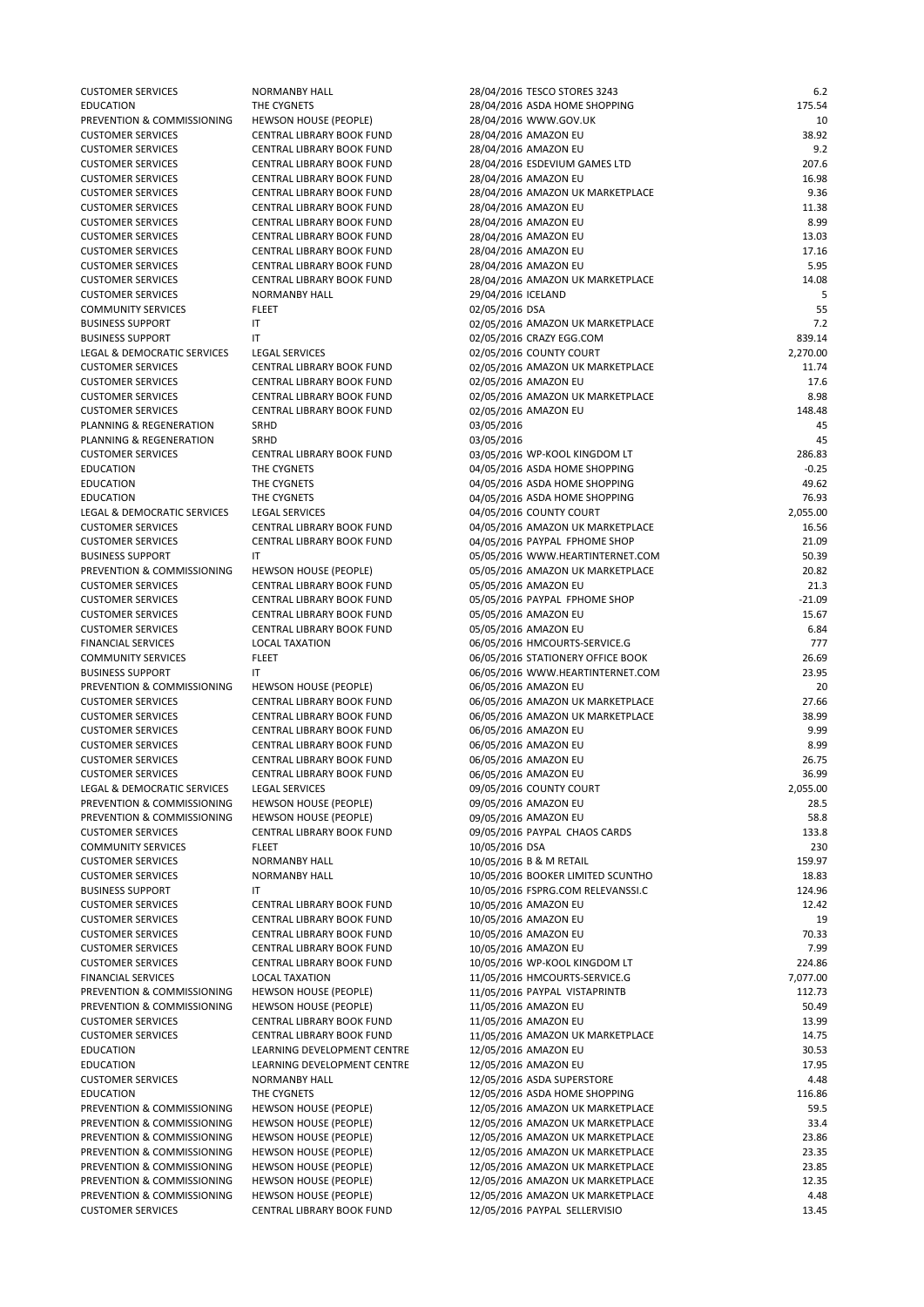CUSTOMER SERVICES CENTRAL LIBRARY BOOK FUND 12/05/2016 AMAZON EU 14.18 CUSTOMER SERVICES CENTRAL LIBRARY BOOK FUND 12/05/2016 AMAZON EU 7.99 EDUCATION LEARNING DEVELOPMENT CENTRE 13/05/2016 AMAZON EU 14.69 EDUCATION LEARNING DEVELOPMENT CENTRE 13/05/2016 AMAZON UK MARKETPLACE 6.64 EDUCATION LEARNING DEVELOPMENT CENTRE 13/05/2016 WWW.YORKSJ.AC.UK 30 CUSTOMER SERVICES NORMANBY HALL 13/05/2016 SAINSBURYS SACAT 2077 4 LEGAL & DEMOCRATIC SERVICES LEGAL SERVICES 13/05/2016 COUNTY COURT 455 PREVENTION & COMMISSIONING HEWSON HOUSE (PEOPLE) 13/05/2016 AMAZON UK MARKETPLACE -3 PREVENTION & COMMISSIONING HEWSON HOUSE (PEOPLE) 13/05/2016 AMAZON UK MARKETPLACE 3.4 PREVENTION & COMMISSIONING HEWSON HOUSE (PEOPLE) 13/05/2016 AMAZON UK MARKETPLACE 4.95 PREVENTION & COMMISSIONING HEWSON HOUSE (PEOPLE) 13/05/2016 AMAZON UK MARKETPLACE 27.9 PREVENTION & COMMISSIONING HEWSON HOUSE (PEOPLE) 13/05/2016 AMAZON UK MARKETPLACE 15.44 PREVENTION & COMMISSIONING HEWSON HOUSE (PEOPLE) 13/05/2016 AMAZON UK MARKETPLACE 44.52 CUSTOMER SERVICES CENTRAL LIBRARY BOOK FUND 13/05/2016 AMAZON EU 10.99 CUSTOMER SERVICES CENTRAL LIBRARY BOOK FUND 13/05/2016 AMAZON EU 36.26 CUSTOMER SERVICES CENTRAL LIBRARY BOOK FUND 13/05/2016 AMAZON UK MARKETPLACE 27.54 COMMUNITY SERVICES FLEET FLEET THE SERVICES FLEET THE SERVICE SERVICES AND TOMP 2 THE SERVICES THE SERVICE SERVICE SERVICE SERVICE SERVICE SERVICE SERVICE SERVICE SERVICE SERVICE SERVICE SERVICE SERVICE SERVICE SERVICE SER COMMUNITY SERVICES FLEET FLEET 16/05/2016 DSA 16/05/2016 ASSESSED 115 BUSINESS SUPPORT THE RELEASE OF THE RELEASE OF THE RELEASE OF THE RELEASE OF THE RELEASE OF THE RELEASE OF THE RELEASE OF THE RELEASE OF THE RELEASE OF THE RELEASE OF THE RELEASE OF THE RELEASE OF THE RELEASE OF THE RELEAS PREVENTION & COMMISSIONING HEWSON HOUSE (PEOPLE) 16/05/2016 AMAZON EU 23.32 PREVENTION & COMMISSIONING HEWSON HOUSE (PEOPLE) 16/05/2016 AMAZON EU 21.9 PREVENTION & COMMISSIONING HEWSON HOUSE (PEOPLE) 16/05/2016 AMAZON EU 129.54 PREVENTION & COMMISSIONING HEWSON HOUSE (PEOPLE) 16/05/2016 AMAZON EU 10.95 CUSTOMER SERVICES CENTRAL LIBRARY BOOK FUND 16/05/2016 ESDEVIUM GAMES LTD 477.54 CUSTOMER SERVICES CENTRAL LIBRARY BOOK FUND 16/05/2016 AMAZON UK MARKETPLACE 41.78 CUSTOMER SERVICES CENTRAL LIBRARY BOOK FUND 16/05/2016 AMAZON UK MARKETPLACE 23.65 CUSTOMER SERVICES CENTRAL LIBRARY BOOK FUND 16/05/2016 AMAZON EU 9.99 COMMUNITY SERVICES FLEET FLEET 17/05/2016 DSA 115 CUSTOMER SERVICES NORMANBY HALL 17/05/2016 DONCASTER CASH REGISTE 170.4 EDUCATION THE CYGNETS THE CYGNETS THE CYGNETS THE CONSERVATION THE CONSERVATION THE CONSERVATION THE CONSERVATION CUSTOMER SERVICES CENTRAL LIBRARY BOOK FUND 17/05/2016 AMAZON UK MARKETPLACE 25.74 FINANCIAL SERVICES LOCAL TAXATION 18/05/2016 HMCOURTS-SERVICE.G 4,095.00 CUSTOMER SERVICES CENTRAL LIBRARY BOOK FUND 18/05/2016 AMAZON UK MARKETPLACE 6.79 CUSTOMER SERVICES CENTRAL LIBRARY BOOK FUND 18/05/2016 AMAZON EU 6 CUSTOMER SERVICES CENTRAL LIBRARY BOOK FUND 18/05/2016 AMAZON EU 4.99 CUSTOMER SERVICES CENTRAL LIBRARY BOOK FUND 18/05/2016 AMAZON UK MARKETPLACE 3.47 CUSTOMER SERVICES CENTRAL LIBRARY BOOK FUND 18/05/2016 AMAZON EU 3.49 COMMUNITY SERVICES FLEET FLEET 19/05/2016 DSA 19/05/2016 ASSESSED 19/05/2016 DSA CUSTOMER SERVICES NORMANBY HALL 19/05/2016 TESCO STORES 3243 20.61 CUSTOMER SERVICES NORMANBY HALL 19/05/2016 ASDA SUPERSTORE 42.6 PREVENTION & COMMISSIONING HEWSON HOUSE (PEOPLE) 19/05/2016 AMAZON UK MARKETPLACE -11.87 CUSTOMER SERVICES CENTRAL LIBRARY BOOK FUND 19/05/2016 AMAZON SVCS EUROPE,SAR 5.5 CUSTOMER SERVICES CENTRAL LIBRARY BOOK FUND 19/05/2016 AMAZON UK MARKETPLACE 13.59 CUSTOMER SERVICES CENTRAL LIBRARY BOOK FUND 19/05/2016 AMAZON EU 15.7 PREVENTION & COMMISSIONING HEWSON HOUSE (PEOPLE) 20/05/2016 AMAZON EU 35.67 PREVENTION & COMMISSIONING HEWSON HOUSE (PEOPLE) 20/05/2016 AMAZON UK MARKETPLACE PREVENTION & COMMISSIONING HEWSON HOUSE (PEOPLE) 20/05/2016 AMAZON UK MARKETPLACE 22.99 PREVENTION & COMMISSIONING HEWSON HOUSE (PEOPLE) 20/05/2016 AMAZON EU 24.29 FINANCIAL SERVICES LOCAL TAXATION 23/05/2016 HMCOURTS-SERVICE.G 1,715.00 COMMUNITY SERVICES FLEET 23/05/2016 DSA 115 CUSTOMER SERVICES NORMANBY HALL 23/05/2016 TESCO STORES 3243 4.95 PREVENTION & COMMISSIONING HEWSON HOUSE (PEOPLE) 23/05/2016 EB SUICIDE BEREAVEMEN 125.94 PREVENTION & COMMISSIONING HEWSON HOUSE (PEOPLE) 23/05/2016 AMAZON UK MARKETPLACE 7.98 CUSTOMER SERVICES CENTRAL LIBRARY BOOK FUND 23/05/2016 AMAZON UK MARKETPLACE 4.3 CUSTOMER SERVICES CENTRAL LIBRARY BOOK FUND 23/05/2016 AMAZON UK MARKETPLACE 8.1 CUSTOMER SERVICES CENTRAL LIBRARY BOOK FUND 23/05/2016 AMAZON EU 148.48 CUSTOMER SERVICES CENTRAL LIBRARY BOOK FUND 23/05/2016 TESCO DIRECT 32

|                             |                                  | 23, 03, 2010 . 2000 BINEOI         |        |
|-----------------------------|----------------------------------|------------------------------------|--------|
| <b>CUSTOMER SERVICES</b>    | <b>CENTRAL LIBRARY BOOK FUND</b> | 23/05/2016 AMAZON UK MARKETPLACE   | 14.12  |
| <b>CUSTOMER SERVICES</b>    | <b>CENTRAL LIBRARY BOOK FUND</b> | 23/05/2016 AMAZON UK MARKETPLACE   | 20.75  |
| <b>CUSTOMER SERVICES</b>    | <b>CENTRAL LIBRARY BOOK FUND</b> | 23/05/2016 AMAZON UK MARKETPLACE   | 4.8    |
| <b>CUSTOMER SERVICES</b>    | CENTRAL LIBRARY BOOK FUND        | 23/05/2016 AMAZON EU               | 4.99   |
| <b>CUSTOMER SERVICES</b>    | CENTRAL LIBRARY BOOK FUND        | 23/05/2016 AMAZON EU               | 15.51  |
| <b>CUSTOMER SERVICES</b>    | CENTRAL LIBRARY BOOK FUND        | 23/05/2016 AMAZON EU               | 7.98   |
| <b>CUSTOMER SERVICES</b>    | <b>CENTRAL LIBRARY BOOK FUND</b> | 23/05/2016 AMAZON UK MARKETPLACE   | 27.99  |
| <b>CUSTOMER SERVICES</b>    | CENTRAL LIBRARY BOOK FUND        | 23/05/2016 AMAZON UK MARKETPLACE   | 7.99   |
| <b>COMMUNITY SERVICES</b>   | <b>FLEET</b>                     | 24/05/2016 DSA                     | 115    |
| LEGAL & DEMOCRATIC SERVICES | <b>LEGAL SERVICES</b>            | 24/05/2016 COUNTY COURT            | 280    |
| <b>CUSTOMER SERVICES</b>    | <b>CENTRAL LIBRARY BOOK FUND</b> | 24/05/2016 AMAZON SVCS EUROPE, SAR | 4.66   |
| <b>CUSTOMER SERVICES</b>    | <b>CENTRAL LIBRARY BOOK FUND</b> | 24/05/2016 AMAZON SVCS EUROPE, SAR | 7.97   |
| <b>CUSTOMER SERVICES</b>    | <b>CENTRAL LIBRARY BOOK FUND</b> | 24/05/2016 AMAZON UK MARKETPLACE   | 4.3    |
| <b>CUSTOMER SERVICES</b>    | <b>CENTRAL LIBRARY BOOK FUND</b> | 24/05/2016 AMAZON EU               | 11.95  |
| <b>CUSTOMER SERVICES</b>    | <b>CENTRAL LIBRARY BOOK FUND</b> | 24/05/2016 AMAZON EU               | 12.95  |
| <b>CUSTOMER SERVICES</b>    | <b>NORMANBY HALL</b>             | 25/05/2016 J D WILLIAMS            | 16     |
| <b>CUSTOMER SERVICES</b>    | <b>NORMANBY HALL</b>             | 25/05/2016 J D WILLIAMS            | 3.5    |
| <b>CUSTOMER SERVICES</b>    | <b>CENTRAL LIBRARY BOOK FUND</b> | 25/05/2016 PAYPAL GEEKRETREAT      | 507    |
| <b>CUSTOMER SERVICES</b>    | CENTRAL LIBRARY BOOK FUND        | 25/05/2016 AMAZON UK MARKETPLACE   | 3.73   |
| <b>CUSTOMER SERVICES</b>    | <b>CENTRAL LIBRARY BOOK FUND</b> | 25/05/2016 C AND C DISTRIBUTION L  | 252.33 |
| <b>EDUCATION</b>            | THE CYGNETS                      | 26/05/2016 ASDA HOME SHOPPING      | $-0.5$ |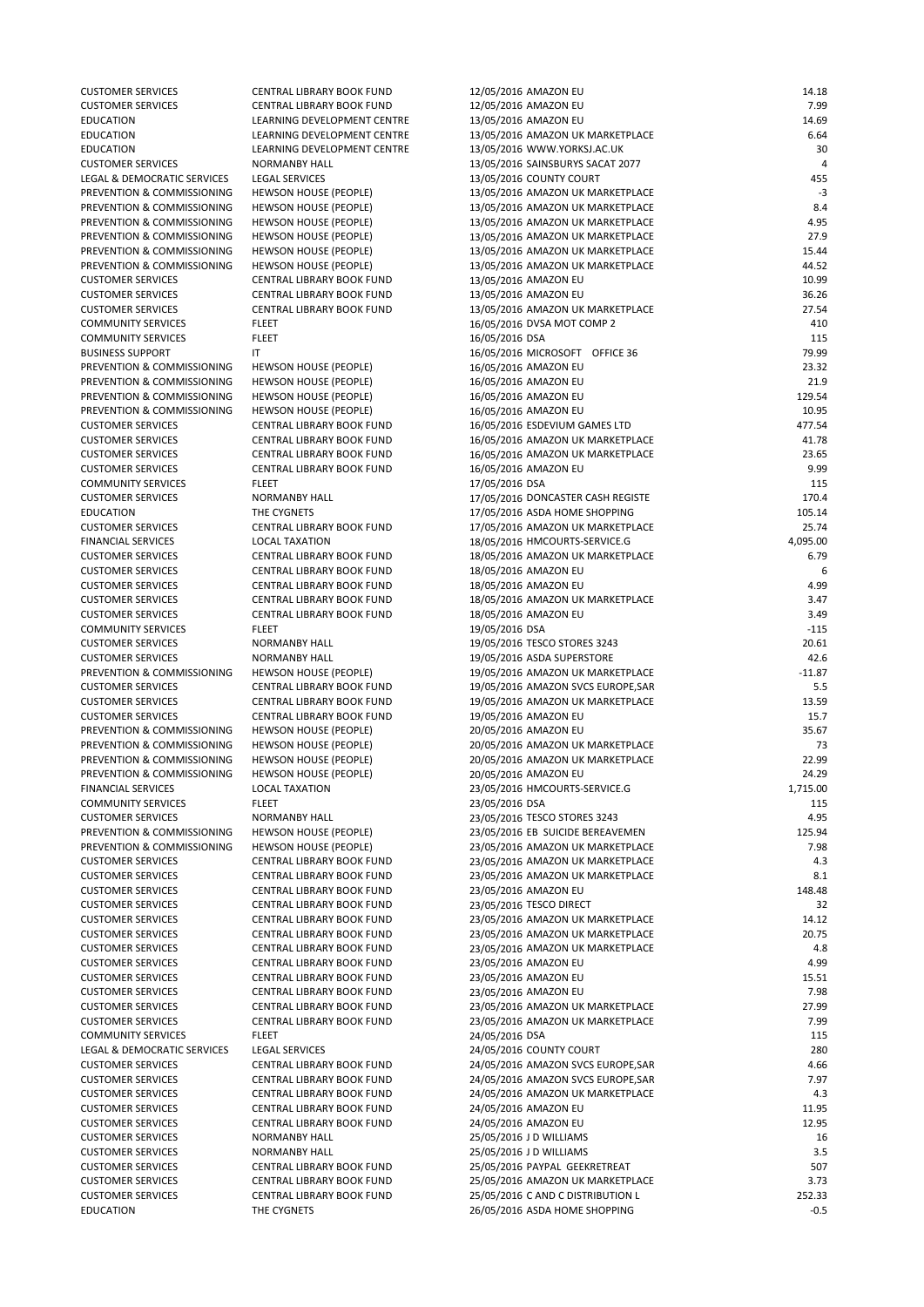| <b>EDUCATION</b>            | THE CYGNETS                      | 26/05/2016 ASDA HOME SHOPPING      | 119.32   |
|-----------------------------|----------------------------------|------------------------------------|----------|
| PREVENTION & COMMISSIONING  | <b>HEWSON HOUSE (PEOPLE)</b>     | 26/05/2016 STATIONERY OFFICE BOOK  | 52.5     |
| <b>CUSTOMER SERVICES</b>    | <b>CENTRAL LIBRARY BOOK FUND</b> | 26/05/2016 AMAZON EU               | 35.44    |
| <b>CUSTOMER SERVICES</b>    | CENTRAL LIBRARY BOOK FUND        | 26/05/2016 N LINCS CENTRAL LIBRAR  | -5       |
| <b>CUSTOMER SERVICES</b>    | <b>CENTRAL LIBRARY BOOK FUND</b> | 26/05/2016 N LINCS CENTRAL LIBRAR  | 5        |
| <b>CUSTOMER SERVICES</b>    | CENTRAL LIBRARY BOOK FUND        | 26/05/2016 AMAZON UK MARKETPLACE   | 18.25    |
| <b>CUSTOMER SERVICES</b>    | <b>NORMANBY HALL</b>             | 27/05/2016 TESCO STORES 3243       | 5.2      |
| <b>BUSINESS SUPPORT</b>     | $\mathsf{I}\mathsf{T}$           | 27/05/2016 AMAZON UK MARKETPLACE   | 13.94    |
| <b>CUSTOMER SERVICES</b>    | <b>CENTRAL LIBRARY BOOK FUND</b> | 27/05/2016 AMAZON EU               | 27.43    |
| <b>COMMUNITY SERVICES</b>   | <b>FLEET</b>                     | 30/05/2016 DVLA VEHICLE TAX        | 19.5     |
| <b>COMMUNITY SERVICES</b>   | <b>FLEET</b>                     | 30/05/2016 DVLA VEHICLE TAX        | 19.5     |
| <b>COMMUNITY SERVICES</b>   | <b>FLEET</b>                     | 30/05/2016 DVLA VEHICLE TAX        | 202.5    |
| <b>COMMUNITY SERVICES</b>   | <b>FLEET</b>                     | 30/05/2016 DVLA VEHICLE TAX        | 19.5     |
| <b>COMMUNITY SERVICES</b>   | <b>FLEET</b>                     | 30/05/2016 DVLA VEHICLE TAX        | 19.5     |
| <b>COMMUNITY SERVICES</b>   | <b>FLEET</b>                     | 30/05/2016 DVLA VEHICLE TAX        | 19.5     |
| <b>COMMUNITY SERVICES</b>   | <b>FLEET</b>                     | 30/05/2016 DVLA VEHICLE TAX        | 232.5    |
| <b>COMMUNITY SERVICES</b>   | <b>FLEET</b>                     | 30/05/2016 DVLA VEHICLE TAX        | 232.5    |
| <b>COMMUNITY SERVICES</b>   | <b>FLEET</b>                     | 30/05/2016 DVLA VEHICLE TAX        | 19.5     |
| <b>COMMUNITY SERVICES</b>   | <b>FLEET</b>                     | 30/05/2016 DVLA VEHICLE TAX        | 19.5     |
| <b>COMMUNITY SERVICES</b>   | <b>FLEET</b>                     | 30/05/2016 DVLA VEHICLE TAX        | 19.5     |
| <b>COMMUNITY SERVICES</b>   | <b>FLEET</b>                     | 30/05/2016 DSA                     | 115      |
| <b>COMMUNITY SERVICES</b>   | <b>FLEET</b>                     | 30/05/2016 DVLA VEHICLE TAX        | 232.5    |
| <b>COMMUNITY SERVICES</b>   | <b>FLEET</b>                     | 30/05/2016 DVLA VEHICLE TAX        | 232.5    |
| <b>COMMUNITY SERVICES</b>   | <b>FLEET</b>                     | 30/05/2016 DVLA VEHICLE TAX        | 232.5    |
| <b>COMMUNITY SERVICES</b>   | <b>FLEET</b>                     | 30/05/2016 DSA THEORY TEST         | 66       |
| <b>COMMUNITY SERVICES</b>   | <b>FLEET</b>                     | 30/05/2016 DVLA VEHICLE TAX        | 19.5     |
| <b>COMMUNITY SERVICES</b>   | <b>FLEET</b>                     | 30/05/2016 DVLA VEHICLE TAX        | 167.5    |
| <b>COMMUNITY SERVICES</b>   | <b>FLEET</b>                     | 30/05/2016 DVLA VEHICLE TAX        | 19.5     |
| <b>COMMUNITY SERVICES</b>   | <b>FLEET</b>                     | 30/05/2016 DVLA VEHICLE TAX        | 202.5    |
| <b>COMMUNITY SERVICES</b>   | <b>FLEET</b>                     | 30/05/2016 DSA THEORY TEST         | 37       |
| <b>COMMUNITY SERVICES</b>   | <b>FLEET</b>                     | 30/05/2016 DVLA VEHICLE TAX        | 297.5    |
| <b>COMMUNITY SERVICES</b>   | <b>FLEET</b>                     | 30/05/2016 DVLA VEHICLE TAX        | 232.5    |
| <b>COMMUNITY SERVICES</b>   | <b>FLEET</b>                     | 30/05/2016 DVLA VEHICLE TAX        | 232.5    |
| <b>COMMUNITY SERVICES</b>   | <b>FLEET</b>                     | 30/05/2016 DVLA VEHICLE TAX        | 19.5     |
| <b>COMMUNITY SERVICES</b>   | <b>FLEET</b>                     | 30/05/2016 DVLA VEHICLE TAX        | 19.5     |
| <b>COMMUNITY SERVICES</b>   | <b>FLEET</b>                     | 30/05/2016 DVLA VEHICLE TAX        | 19.5     |
| <b>EDUCATION</b>            | LEARNING DEVELOPMENT CENTRE      | 30/05/2016 AMAZON EU               | 24.58    |
| <b>CUSTOMER SERVICES</b>    | <b>NORMANBY HALL</b>             | 30/05/2016 ASDA SUPERSTORE         | 9.42     |
| <b>CUSTOMER SERVICES</b>    | CENTRAL LIBRARY BOOK FUND        | 30/05/2016 AMAZON UK MARKETPLACE   | 11.02    |
| <b>CUSTOMER SERVICES</b>    | CENTRAL LIBRARY BOOK FUND        | 30/05/2016 AMAZON EU               | 9.99     |
| <b>CUSTOMER SERVICES</b>    | CENTRAL LIBRARY BOOK FUND        | 30/05/2016 AMAZON EU               | 9.99     |
| <b>CUSTOMER SERVICES</b>    | CENTRAL LIBRARY BOOK FUND        | 30/05/2016 AMAZON EU               | 9.99     |
| <b>EDUCATION</b>            | THE CYGNETS                      | 31/05/2016 ASDA HOME SHOPPING      | 133.54   |
| <b>CUSTOMER SERVICES</b>    | <b>NORMANBY HALL</b>             | 01/06/2016 FACEBOOK NTBRE9N762     |          |
| <b>CUSTOMER SERVICES</b>    | <b>NORMANBY HALL</b>             | 01/06/2016 FACEBOOK EDXTQ823A2     | 12       |
| <b>EDUCATION</b>            | THE CYGNETS                      | 01/06/2016 ASDA HOME SHOPPING      | 92.01    |
| LEGAL & DEMOCRATIC SERVICES | <b>LEGAL SERVICES</b>            | 01/06/2016 COUNTY COURT            | 215      |
| LEGAL & DEMOCRATIC SERVICES | <b>LEGAL SERVICES</b>            | 01/06/2016 COUNTY COURT            | 2,055.00 |
| <b>CUSTOMER SERVICES</b>    | CENTRAL LIBRARY BOOK FUND        | 01/06/2016 AMAZON SVCS EUROPE, SAR | 4.43     |
| <b>CUSTOMER SERVICES</b>    | CENTRAL LIBRARY BOOK FUND        | 01/06/2016 ESDEVIUM GAMES LTD      | 186.6    |
| <b>CUSTOMER SERVICES</b>    | CENTRAL LIBRARY BOOK FUND        | 01/06/2016 AMAZON EU               | 5.54     |
| <b>CUSTOMER SERVICES</b>    | CENTRAL LIBRARY BOOK FUND        | 01/06/2016 AMAZON UK MARKETPLACE   | 6.99     |
| <b>CUSTOMER SERVICES</b>    | CENTRAL LIBRARY BOOK FUND        | 01/06/2016 AMAZON EU               | 29.77    |
| LEGAL & DEMOCRATIC SERVICES | <b>LEGAL SERVICES</b>            | 02/06/2016 COUNTY COURT            | 455      |
| PREVENTION & COMMISSIONING  | <b>HEWSON HOUSE (PEOPLE)</b>     | 02/06/2016 AMAZON UK MARKETPLACE   | 17.99    |
| <b>CUSTOMER SERVICES</b>    | <b>CENTRAL LIBRARY BOOK FUND</b> | 02/06/2016 AMAZON UK MARKETPLACE   | 9.98     |
| <b>CUSTOMER SERVICES</b>    | CENTRAL LIBRARY BOOK FUND        | 02/06/2016 AMAZON EU               | 8.23     |

|                           |                                  | 02, 00, 2010 ,  (2011 EU          |        |
|---------------------------|----------------------------------|-----------------------------------|--------|
| <b>CUSTOMER SERVICES</b>  | CENTRAL LIBRARY BOOK FUND        | 02/06/2016 PAYPAL CHAOS CARDS     | 14.06  |
| <b>CUSTOMER SERVICES</b>  | CENTRAL LIBRARY BOOK FUND        | 02/06/2016 AMAZON EU              | 8.23   |
| <b>CUSTOMER SERVICES</b>  | <b>CENTRAL LIBRARY BOOK FUND</b> | 02/06/2016 AMAZON EU              | 8.23   |
| <b>CUSTOMER SERVICES</b>  | CENTRAL LIBRARY BOOK FUND        | 02/06/2016 AMAZON EU              | 5.99   |
| <b>CUSTOMER SERVICES</b>  | CENTRAL LIBRARY BOOK FUND        | 02/06/2016 AMAZON EU              | 10.7   |
| <b>CUSTOMER SERVICES</b>  | <b>CENTRAL LIBRARY BOOK FUND</b> | 02/06/2016 AMAZON EU              | 16.32  |
| <b>EDUCATION</b>          | LEARNING DEVELOPMENT CENTRE      | 03/06/2016 AMAZON EU              | 36.76  |
| <b>BUSINESS SUPPORT</b>   | IT                               | 03/06/2016 SLACK                  | 73.84  |
| <b>PLACES</b>             | PLACES MANAGEMENT                | 03/06/2016 ANYVAN                 | 39     |
| <b>CUSTOMER SERVICES</b>  | <b>CENTRAL LIBRARY BOOK FUND</b> | 03/06/2016 AMAZON UK RETAIL AMAZO | 10     |
| <b>CUSTOMER SERVICES</b>  | <b>CENTRAL LIBRARY BOOK FUND</b> | 03/06/2016 AMAZON UK MARKETPLACE  | 5.29   |
| <b>COMMUNITY SERVICES</b> | <b>FLEET</b>                     | 06/06/2016 DSA                    | 115    |
| <b>EDUCATION</b>          | LEARNING DEVELOPMENT CENTRE      | 06/06/2016 AMAZON UK MARKETPLACE  | 15.87  |
| <b>CUSTOMER SERVICES</b>  | <b>NORMANBY HALL</b>             | 06/06/2016 BOOKER LIMITED SCUNTHO | 7.89   |
| <b>CUSTOMER SERVICES</b>  | <b>NORMANBY HALL</b>             | 06/06/2016 ASDA SUPERSTORE        | 9      |
| <b>CUSTOMER SERVICES</b>  | <b>NORMANBY HALL</b>             | 06/06/2016 BOOKER LIMITED SCUNTHO | 19.18  |
| <b>BUSINESS SUPPORT</b>   | ΙT                               | 06/06/2016 WWW.HEARTINTERNET.COM  | 50.39  |
| <b>BUSINESS SUPPORT</b>   | IT                               | 06/06/2016 WWW.CIPS.ORG           | 95.88  |
| <b>CUSTOMER SERVICES</b>  | CENTRAL LIBRARY BOOK FUND        | 06/06/2016 PAYPAL MAGICMADHOU     | 103.55 |
| <b>CUSTOMER SERVICES</b>  | CENTRAL LIBRARY BOOK FUND        | 06/06/2016 AMAZON UK RETAIL AMAZO | 26.98  |
| <b>COMMUNITY SERVICES</b> | <b>FLEET</b>                     | 07/06/2016 DSA                    | 115    |
|                           |                                  |                                   |        |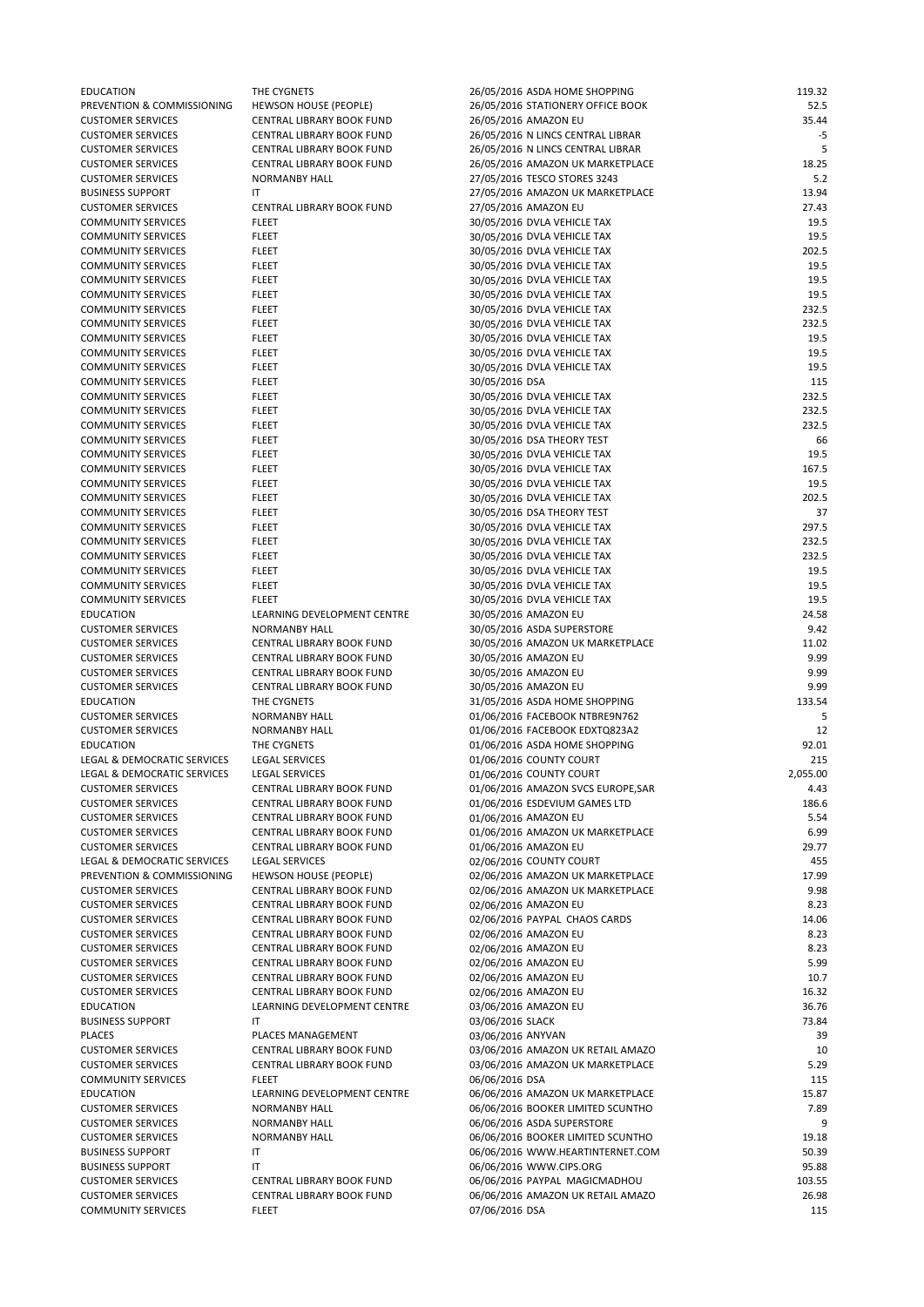| <b>CUSTOMER SERVICES</b>    | CENTRAL LIBRARY BOOK FUND        | 07/06/2016 ESDEVIUM GAMES LTD     | 277.2    |
|-----------------------------|----------------------------------|-----------------------------------|----------|
| <b>FINANCIAL SERVICES</b>   | <b>LOCAL TAXATION</b>            | 08/06/2016 HMCOURTS-SERVICE.G     | 213      |
| <b>COMMUNITY SERVICES</b>   | <b>RESOURCE TEAM</b>             | 08/06/2016 BETTER LIFE HEALTH CAR | 279      |
| LEGAL & DEMOCRATIC SERVICES | <b>LEGAL SERVICES</b>            | 08/06/2016 COUNTY COURT           | 50       |
| LEGAL & DEMOCRATIC SERVICES | <b>LEGAL SERVICES</b>            | 08/06/2016 COUNTY COURT           | 2,055.00 |
| LEGAL & DEMOCRATIC SERVICES | <b>LEGAL SERVICES</b>            | 08/06/2016 COUNTY COURT           | 2,055.00 |
| PREVENTION & COMMISSIONING  | <b>HEWSON HOUSE (PEOPLE)</b>     | 08/06/2016 AMAZON UK MARKETPLACE  | 1.79     |
| PREVENTION & COMMISSIONING  | <b>HEWSON HOUSE (PEOPLE)</b>     | 08/06/2016 AMAZON UK MARKETPLACE  | 11.99    |
| <b>CUSTOMER SERVICES</b>    | CENTRAL LIBRARY BOOK FUND        | 08/06/2016 ARGOS RETAIL GROUP     | 157.94   |
| <b>CUSTOMER SERVICES</b>    | <b>CENTRAL LIBRARY BOOK FUND</b> | 08/06/2016 AMAZON UK MARKETPLACE  | 5.29     |
| <b>CUSTOMER SERVICES</b>    | CENTRAL LIBRARY BOOK FUND        | 08/06/2016 AMAZON EU              | 8.47     |
| <b>CUSTOMER SERVICES</b>    | CENTRAL LIBRARY BOOK FUND        | 08/06/2016 AMAZON EU              | 15.46    |
| <b>CUSTOMER SERVICES</b>    | CENTRAL LIBRARY BOOK FUND        | 08/06/2016 ESDEVIUM GAMES LTD     | 20.04    |
| <b>CUSTOMER SERVICES</b>    | <b>NORMANBY HALL</b>             | 09/06/2016 SIMON JERSEY           | 129.46   |
| <b>EDUCATION</b>            | THE CYGNETS                      | 09/06/2016 ASDA HOME SHOPPING     | 130.51   |
| <b>CUSTOMER SERVICES</b>    | CENTRAL LIBRARY BOOK FUND        | 09/06/2016 PAYPAL ZETTAI ENT      | 10.49    |
| <b>CUSTOMER SERVICES</b>    | CENTRAL LIBRARY BOOK FUND        | 09/06/2016 PAYPAL CHOOD           | 20       |
| <b>CUSTOMER SERVICES</b>    | CENTRAL LIBRARY BOOK FUND        | 09/06/2016 AMAZON EU              | 15.28    |
| <b>CUSTOMER SERVICES</b>    | CENTRAL LIBRARY BOOK FUND        | 09/06/2016 AMAZON UK MARKETPLACE  | 6.95     |
| <b>CUSTOMER SERVICES</b>    | CENTRAL LIBRARY BOOK FUND        | 09/06/2016 AMAZON EU              | 9.99     |
| <b>CUSTOMER SERVICES</b>    | CENTRAL LIBRARY BOOK FUND        | 09/06/2016 AMAZON UK MARKETPLACE  | 10.43    |
| LEGAL & DEMOCRATIC SERVICES | <b>LEGAL SERVICES</b>            | 10/06/2016 COUNTY COURT           | 62.5     |
| PREVENTION & COMMISSIONING  | <b>HEWSON HOUSE (PEOPLE)</b>     | 10/06/2016 PAYPAL PIZZAZ LTD      | 70.76    |
| <b>CUSTOMER SERVICES</b>    | <b>CENTRAL LIBRARY BOOK FUND</b> | 10/06/2016 AMAZON UK MARKETPLACE  | 52.06    |
| <b>EDUCATION</b>            | LEARNING DEVELOPMENT CENTRE      | 13/06/2016 AMAZON UK RETAIL AMAZO | 50.99    |
| <b>CUSTOMER SERVICES</b>    | <b>NORMANBY HALL</b>             | 13/06/2016 PAYPAL PARAMOUNTPR     | 12.99    |
| <b>CUSTOMER SERVICES</b>    | <b>NORMANBY HALL</b>             | 13/06/2016 PAYPAL WIELANDNEUM     | 68.05    |
| <b>CUSTOMER SERVICES</b>    | <b>NORMANBY HALL</b>             | 13/06/2016 GLASDON U K LTD        | 36.02    |
| <b>CUSTOMER SERVICES</b>    | <b>NORMANBY HALL</b>             | 13/06/2016 PAYPAL ALTUMIS         | 96.01    |
| <b>CUSTOMER SERVICES</b>    | <b>NORMANBY HALL</b>             | 13/06/2016 PAYPAL PARAMOUNTPR     | 38.97    |
| PLANNING & REGENERATION     | SRHD                             | 13/06/2016 IKEA ONLINE            | 117.5    |
| PREVENTION & COMMISSIONING  | <b>HEWSON HOUSE (PEOPLE)</b>     | 13/06/2016 EB PATRON OF READING   | 27.57    |
| <b>CUSTOMER SERVICES</b>    | CENTRAL LIBRARY BOOK FUND        | 13/06/2016 AMAZON EU              | 5.66     |
| <b>CUSTOMER SERVICES</b>    | CENTRAL LIBRARY BOOK FUND        | 13/06/2016 AMAZON UK MARKETPLACE  | 18.87    |
| <b>CUSTOMER SERVICES</b>    | CENTRAL LIBRARY BOOK FUND        | 13/06/2016 AMAZON EU              | 15.98    |
| <b>CUSTOMER SERVICES</b>    | CENTRAL LIBRARY BOOK FUND        | 13/06/2016 AMAZON UK RETAIL AMAZO | 16.08    |
| <b>EDUCATION</b>            | LEARNING DEVELOPMENT CENTRE      | 14/06/2016 AMAZON UK MARKETPLACE  | 29.5     |
| <b>EDUCATION</b>            | THE CYGNETS                      | 14/06/2016 ASDA HOME SHOPPING     | 136.29   |
| PLANNING & REGENERATION     | SRHD                             | 14/06/2016 MARKS&SPENCER PLC      | 236      |
| LEGAL & DEMOCRATIC SERVICES | <b>LEGAL SERVICES</b>            | 14/06/2016 COUNTY COURT           | 50       |
| <b>CUSTOMER SERVICES</b>    | CENTRAL LIBRARY BOOK FUND        | 14/06/2016 AMAZON EU              | 6.47     |
| <b>CUSTOMER SERVICES</b>    | CENTRAL LIBRARY BOOK FUND        | 14/06/2016 AMAZON UK MARKETPLACE  | 16.09    |
| <b>CUSTOMER SERVICES</b>    | CENTRAL LIBRARY BOOK FUND        | 14/06/2016 DRACCO                 | 181.96   |
| <b>FINANCIAL SERVICES</b>   | <b>LOCAL TAXATION</b>            | 15/06/2016 HMCOURTS-SERVICE.G     | 3,336.00 |
| <b>COMMUNITY SERVICES</b>   | <b>RESOURCE TEAM</b>             | 15/06/2016 CIEH                   | 238.8    |
| <b>CUSTOMER SERVICES</b>    | CENTRAL LIBRARY BOOK FUND        | 15/06/2016 AMAZON UK RETAIL AMAZO | 5.58     |
| <b>CUSTOMER SERVICES</b>    | CENTRAL LIBRARY BOOK FUND        | 15/06/2016 AMAZON EU              | 6.5      |
| <b>CUSTOMER SERVICES</b>    | CENTRAL LIBRARY BOOK FUND        | 15/06/2016 AMAZON EU              | 12.08    |
| <b>CUSTOMER SERVICES</b>    | CENTRAL LIBRARY BOOK FUND        | 15/06/2016 AMAZON EU              | 5.53     |
| <b>CUSTOMER SERVICES</b>    | CENTRAL LIBRARY BOOK FUND        | 15/06/2016 AMAZON UK MARKETPLACE  | 3.8      |
| <b>CUSTOMER SERVICES</b>    | CENTRAL LIBRARY BOOK FUND        | 15/06/2016 AMAZON EU              | 13       |
| PLANNING & REGENERATION     | SRHD                             | 16/06/2016 IFIT.COM               | 6.49     |
| PLANNING & REGENERATION     | SRHD                             | 16/06/2016 NEXT DIRECTORY         | 52       |
| PLANNING & REGENERATION     | SRHD                             | 16/06/2016 PAYPAL DQT LIMITED     | 19.47    |
| PLANNING & REGENERATION     | SRHD                             | 16/06/2016 NEXT 546               | 40       |
| PLANNING & REGENERATION     | <b>SRHD</b>                      | 16/06/2016 MARKS&SPENCER PLC      | 39       |
|                             |                                  |                                   |          |

| <b>PLACES</b>               | PLACES MANAGEMENT                | 16/06/2016 WALES REGION           | 11.5     |
|-----------------------------|----------------------------------|-----------------------------------|----------|
| LEGAL & DEMOCRATIC SERVICES | <b>LEGAL SERVICES</b>            | 16/06/2016 COUNTY COURT           | 2,055.00 |
| LEGAL & DEMOCRATIC SERVICES | <b>LEGAL SERVICES</b>            | 16/06/2016 COUNTY COURT           | 455      |
| <b>CUSTOMER SERVICES</b>    | <b>CENTRAL LIBRARY BOOK FUND</b> | 16/06/2016 AMAZON UK MARKETPLACE  | 5.21     |
| <b>CUSTOMER SERVICES</b>    | <b>CENTRAL LIBRARY BOOK FUND</b> | 16/06/2016 AMAZON UK MARKETPLACE  | 17.78    |
| <b>CUSTOMER SERVICES</b>    | <b>CENTRAL LIBRARY BOOK FUND</b> | 16/06/2016 AMAZON UK RETAIL AMAZO | 6.5      |
| <b>CUSTOMER SERVICES</b>    | <b>CENTRAL LIBRARY BOOK FUND</b> | 16/06/2016 AMAZON UK MARKETPLACE  | 19.15    |
| <b>CUSTOMER SERVICES</b>    | <b>CENTRAL LIBRARY BOOK FUND</b> | 16/06/2016 AMAZON UK MARKETPLACE  | 31.85    |
| <b>CUSTOMER SERVICES</b>    | <b>CENTRAL LIBRARY BOOK FUND</b> | 16/06/2016 ESDEVIUM GAMES LTD     | 224.21   |
| <b>CUSTOMER SERVICES</b>    | <b>CENTRAL LIBRARY BOOK FUND</b> | 16/06/2016 AMAZON EU              | 10.99    |
| PLANNING & REGENERATION     | <b>SRHD</b>                      | 17/06/2016 AMAZON UK MARKETPLACE  | 9.54     |
| PLANNING & REGENERATION     | SRHD                             | 17/06/2016 AMAZON EU              | 28.38    |
| PLANNING & REGENERATION     | SRHD                             | 17/06/2016 NEXT 546               | 36       |
| <b>PLACES</b>               | <b>PLACES MANAGEMENT</b>         | 17/06/2016 AMAZON EU              | 90       |
| PREVENTION & COMMISSIONING  | <b>HEWSON HOUSE (PEOPLE)</b>     | 17/06/2016 PAYPAL BETTER          | 70.99    |
| PREVENTION & COMMISSIONING  | <b>HEWSON HOUSE (PEOPLE)</b>     | 17/06/2016 PAYPAL BUYANDBIDSC     | 40.95    |
| <b>CUSTOMER SERVICES</b>    | <b>CENTRAL LIBRARY BOOK FUND</b> | 17/06/2016 AMAZON EU              | 16.79    |
| <b>CUSTOMER SERVICES</b>    | <b>CENTRAL LIBRARY BOOK FUND</b> | 17/06/2016 AMAZON UK MARKETPLACE  | 15.79    |
| <b>CUSTOMER SERVICES</b>    | <b>CENTRAL LIBRARY BOOK FUND</b> | 17/06/2016 AMAZON UK RETAIL AMAZO | 19.14    |
| <b>CUSTOMER SERVICES</b>    | CENTRAL LIBRARY BOOK FUND        | 17/06/2016 AMAZON UK MARKETPLACE  | 3.89     |
| <b>CUSTOMER SERVICES</b>    | CENTRAL LIBRARY BOOK FUND        | 17/06/2016 WP-KOOL KINGDOM LT     | 203.79   |
| <b>COMMUNITY SERVICES</b>   | <b>FLEET</b>                     | 20/06/2016 DSA                    | 115      |
|                             |                                  |                                   |          |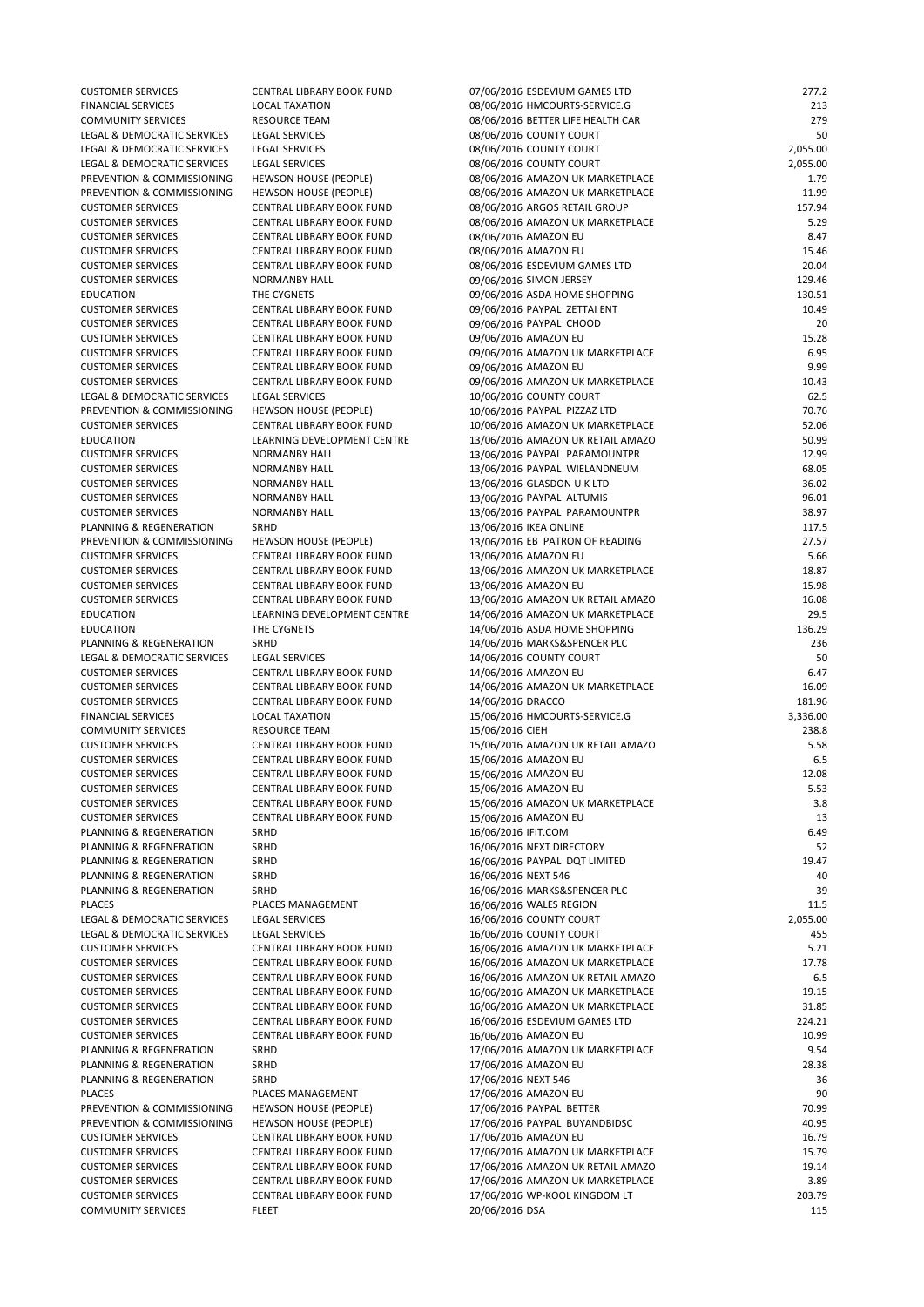| <b>COMMUNITY SERVICES</b>   | <b>FLEET</b>                     | 20/06/2016 DSA                     | 115      |
|-----------------------------|----------------------------------|------------------------------------|----------|
| <b>EDUCATION</b>            | LEARNING DEVELOPMENT CENTRE      | 20/06/2016 AMAZON EU               | 39.01    |
| PREVENTION & COMMISSIONING  | <b>HEWSON HOUSE (PEOPLE)</b>     | 20/06/2016 PAYPAL MCCTRADINGL      | 64.99    |
| <b>CUSTOMER SERVICES</b>    | CENTRAL LIBRARY BOOK FUND        | 20/06/2016 AMAZON UK RETAIL AMAZO  | 6.29     |
| <b>BUSINESS SUPPORT</b>     | IT                               | 21/06/2016 WWW.HEARTINTERNET.COM   | 35.95    |
| PREVENTION & COMMISSIONING  | <b>HEWSON HOUSE (PEOPLE)</b>     | 21/06/2016 AMAZON UK MARKETPLACE   | $-16.03$ |
| <b>CUSTOMER SERVICES</b>    | <b>CENTRAL LIBRARY BOOK FUND</b> | 21/06/2016 ESDEVIUM GAMES LTD      | 262.79   |
| <b>COMMUNITY SERVICES</b>   | <b>FLEET</b>                     | 22/06/2016 DSA                     | $-115$   |
| PEOPLE SERVICES             | KINGFISHER LODGE                 | 22/06/2016 L BEEFORTH AND SONS     | 920      |
| <b>BUSINESS SUPPORT</b>     | IT                               | 22/06/2016 WWW.HEARTINTERNET.COM   | 35.95    |
| PREVENTION & COMMISSIONING  | <b>HEWSON HOUSE (PEOPLE)</b>     | 22/06/2016 AMAZON UK MARKETPLACE   | 29.99    |
| PREVENTION & COMMISSIONING  | <b>HEWSON HOUSE (PEOPLE)</b>     | 22/06/2016 AMAZON UK MARKETPLACE   | $-11.87$ |
| <b>CUSTOMER SERVICES</b>    | <b>CENTRAL LIBRARY BOOK FUND</b> | 22/06/2016 DRACCO                  | 184.92   |
| <b>COMMUNITY SERVICES</b>   | <b>FLEET</b>                     | 23/06/2016 DESKTOP DRIVING LI      | 24.57    |
| <b>EDUCATION</b>            | THE CYGNETS                      | 23/06/2016 ASDA HOME SHOPPING      | 99.85    |
| <b>EDUCATION</b>            | THE CYGNETS                      | 23/06/2016 ASDA HOME SHOPPING      | $-0.55$  |
| <b>CUSTOMER SERVICES</b>    | <b>CENTRAL LIBRARY BOOK FUND</b> | 23/06/2016 AMAZON UK RETAIL AMAZO  | 11.07    |
| <b>CUSTOMER SERVICES</b>    | CENTRAL LIBRARY BOOK FUND        | 23/06/2016 AMAZON EU               | 39.17    |
| <b>CUSTOMER SERVICES</b>    | CENTRAL LIBRARY BOOK FUND        | 23/06/2016 AMAZON UK MARKETPLACE   | 76.16    |
| <b>CUSTOMER SERVICES</b>    | <b>CENTRAL LIBRARY BOOK FUND</b> | 23/06/2016 AMAZON EU               | 11.22    |
| <b>FINANCIAL SERVICES</b>   | <b>LOCAL TAXATION</b>            | 24/06/2016 HMCOURTS-SERVICE.G      | 225      |
| <b>COMMUNITY SERVICES</b>   | <b>FLEET</b>                     | 24/06/2016 DVLA VEHICLE TAX        | 232.5    |
| <b>COMMUNITY SERVICES</b>   | <b>FLEET</b>                     | 24/06/2016 DVLA VEHICLE TAX        | 232.5    |
| <b>COMMUNITY SERVICES</b>   | <b>FLEET</b>                     | 24/06/2016 DVLA VEHICLE TAX        | 232.5    |
| <b>COMMUNITY SERVICES</b>   | <b>FLEET</b>                     | 24/06/2016 DVLA VEHICLE TAX        | 167.5    |
| <b>COMMUNITY SERVICES</b>   | <b>FLEET</b>                     | 24/06/2016 DVLA VEHICLE TAX        | 167.5    |
| <b>COMMUNITY SERVICES</b>   | <b>FLEET</b>                     | 24/06/2016 DVLA VEHICLE TAX        | 232.5    |
| <b>COMMUNITY SERVICES</b>   | <b>FLEET</b>                     | 24/06/2016 DVLA VEHICLE TAX        | 232.5    |
| <b>COMMUNITY SERVICES</b>   | <b>FLEET</b>                     | 24/06/2016 DVLA VEHICLE TAX        | 167.5    |
| <b>COMMUNITY SERVICES</b>   | <b>FLEET</b>                     | 24/06/2016 DVLA VEHICLE TAX        | 167.5    |
| <b>COMMUNITY SERVICES</b>   | <b>FLEET</b>                     | 24/06/2016 DVLA VEHICLE TAX        | 19.5     |
| <b>COMMUNITY SERVICES</b>   | <b>FLEET</b>                     | 24/06/2016 DVLA VEHICLE TAX        | 19.5     |
| <b>COMMUNITY SERVICES</b>   | <b>FLEET</b>                     | 24/06/2016 DVLA VEHICLE TAX        | 167.5    |
| <b>COMMUNITY SERVICES</b>   | <b>FLEET</b>                     | 24/06/2016 DVLA VEHICLE TAX        | 232.5    |
| <b>COMMUNITY SERVICES</b>   | <b>FLEET</b>                     | 24/06/2016 DVLA VEHICLE TAX        | 167.5    |
| <b>COMMUNITY SERVICES</b>   | <b>FLEET</b>                     | 24/06/2016 DVLA VEHICLE TAX        | 19.5     |
| <b>EDUCATION</b>            | LEARNING DEVELOPMENT CENTRE      | 24/06/2016 ASDA SUPERSTORE         | 24.97    |
| LEGAL & DEMOCRATIC SERVICES | <b>LEGAL SERVICES</b>            | 24/06/2016 COUNTY COURT            | 2,510.00 |
| PREVENTION & COMMISSIONING  | <b>HEWSON HOUSE (PEOPLE)</b>     | 24/06/2016 AMAZON UK MARKETPLACE   | 36.02    |
| <b>CUSTOMER SERVICES</b>    | <b>CENTRAL LIBRARY BOOK FUND</b> | 24/06/2016 PAYPAL SMALLWORLDB      | 19.49    |
| <b>CUSTOMER SERVICES</b>    | <b>CENTRAL LIBRARY BOOK FUND</b> | 24/06/2016 SPREADSHIRT.NET         | 18.18    |
| <b>COMMUNITY SERVICES</b>   | <b>FLEET</b>                     | 27/06/2016 DSA                     | 115      |
| <b>COMMUNITY SERVICES</b>   | <b>FLEET</b>                     | 27/06/2016 DESKTOP DRIVING LI      | 25.99    |
| PREVENTION & COMMISSIONING  | <b>HEWSON HOUSE (PEOPLE)</b>     | 27/06/2016 AMAZON UK MARKETPLACE   | 4.15     |
| <b>CUSTOMER SERVICES</b>    | <b>CENTRAL LIBRARY BOOK FUND</b> | 27/06/2016 AMAZON UK RETAIL AMAZO  | 6.99     |
| <b>CUSTOMER SERVICES</b>    | <b>CENTRAL LIBRARY BOOK FUND</b> | 27/06/2016 AMAZON UK MARKETPLACE   | 9.98     |
| <b>COMMUNITY SERVICES</b>   | <b>FLEET</b>                     | 28/06/2016 DSA                     | 115      |
| <b>EDUCATION</b>            | THE CYGNETS                      | 28/06/2016 ASDA HOME SHOPPING      | 75.37    |
| <b>BUSINESS SUPPORT</b>     | IT                               | 28/06/2016 123 REG R/T             | 28.78    |
| <b>CUSTOMER SERVICES</b>    | <b>CENTRAL LIBRARY BOOK FUND</b> | 28/06/2016 AMAZON EU               | 20.44    |
| <b>CUSTOMER SERVICES</b>    | CENTRAL LIBRARY BOOK FUND        | 28/06/2016 AMAZON UK MARKETPLACE   | 12.28    |
| <b>CUSTOMER SERVICES</b>    | <b>CENTRAL LIBRARY BOOK FUND</b> | 29/06/2016 AMAZON UK MARKETPLACE   | 2.81     |
| PREVENTION & COMMISSIONING  | <b>HEWSON HOUSE (PEOPLE)</b>     | 30/06/2016 AMAZON UK RETAIL AMAZO  | 14.88    |
| <b>CUSTOMER SERVICES</b>    | <b>CENTRAL LIBRARY BOOK FUND</b> | 30/06/2016 AMAZON SVCS EUROPE, SAR | 2.81     |
| <b>EDUCATION</b>            | LEARNING DEVELOPMENT CENTRE      | 01/07/2016 POST OFFICE COUNTER     | 27.5     |
| <b>EDUCATION</b>            | LEARNING DEVELOPMENT CENTRE      | 01/07/2016 AMAZON EU               | 22.89    |
| <b>EDUCATION</b>            | THE CVCNETS                      | $01/07/001C$ CADD FFF              |          |

| <b>EDUCATION</b>            | THE CYGNETS                  | 01/07/2016 CARD FEE               | 45     |
|-----------------------------|------------------------------|-----------------------------------|--------|
| LEGAL & DEMOCRATIC SERVICES | <b>LEGAL SERVICES</b>        | 01/07/2016 COUNTY COURT           | 50     |
| LEGAL & DEMOCRATIC SERVICES | <b>LEGAL SERVICES</b>        | 01/07/2016 COUNTY COURT           | 455    |
| <b>CUSTOMER SERVICES</b>    | CENTRAL LIBRARY BOOK FUND    | 01/07/2016 PAYPAL CHAOS CARDS     | 24.85  |
| <b>EDUCATION</b>            | LEARNING DEVELOPMENT CENTRE  | 04/07/2016 ASDA SUPERSTORE        | 25     |
| <b>CUSTOMER SERVICES</b>    | CENTRAL LIBRARY BOOK FUND    | 04/07/2016 PAYPAL CHAOS CARDS     | 6.06   |
| <b>CUSTOMER SERVICES</b>    | CENTRAL LIBRARY BOOK FUND    | 04/07/2016 AMAZON EU              | 15.89  |
| <b>CUSTOMER SERVICES</b>    | CENTRAL LIBRARY BOOK FUND    | 04/07/2016 WORTLEY HOUSE HOTEL    | 209    |
| <b>BUSINESS SUPPORT</b>     | IT                           | 05/07/2016 SCREAMINGFROG          | 237.6  |
| <b>BUSINESS SUPPORT</b>     | IT                           | 05/07/2016 WWW.HEARTINTERNET.COM  | 50.39  |
| <b>BUSINESS SUPPORT</b>     | IT                           | 05/07/2016 WP-INSTANTSSL CERTIFIC | 971.82 |
| <b>COMMUNITY SERVICES</b>   | RESOURCE TEAM                | 05/07/2016 SEVERN TRENT WATER     | 169.5  |
| PREVENTION & COMMISSIONING  | <b>HEWSON HOUSE (PEOPLE)</b> | 05/07/2016 UNIPACK LIMITED        | 104.37 |
| PREVENTION & COMMISSIONING  | <b>HEWSON HOUSE (PEOPLE)</b> | 05/07/2016 AMAZON UK MARKETPLACE  | 5.96   |
| <b>CUSTOMER SERVICES</b>    | CENTRAL LIBRARY BOOK FUND    | 05/07/2016 AMAZON EU              | 29.41  |
| <b>CUSTOMER SERVICES</b>    | CENTRAL LIBRARY BOOK FUND    | 05/07/2016 WP-KOOL KINGDOM LT     | 354.05 |
| <b>CUSTOMER SERVICES</b>    | <b>NORMANBY HALL</b>         | 06/07/2016 WWW.ISTOCK.COM         | 20     |
| <b>EDUCATION</b>            | THE CYGNETS                  | 06/07/2016 ASDA HOME SHOPPING     | 46.95  |
| <b>EDUCATION</b>            | THE CYGNETS                  | 06/07/2016 ASDA HOME SHOPPING     | $-21$  |
| LEGAL & DEMOCRATIC SERVICES | <b>LEGAL SERVICES</b>        | 06/07/2016 COUNTY COURT           | 2055   |
| LEGAL & DEMOCRATIC SERVICES | <b>LEGAL SERVICES</b>        | 06/07/2016 COUNTY COURT           | 2055   |
| LEGAL & DEMOCRATIC SERVICES | <b>LEGAL SERVICES</b>        | 06/07/2016 COUNTY COURT           | 2055   |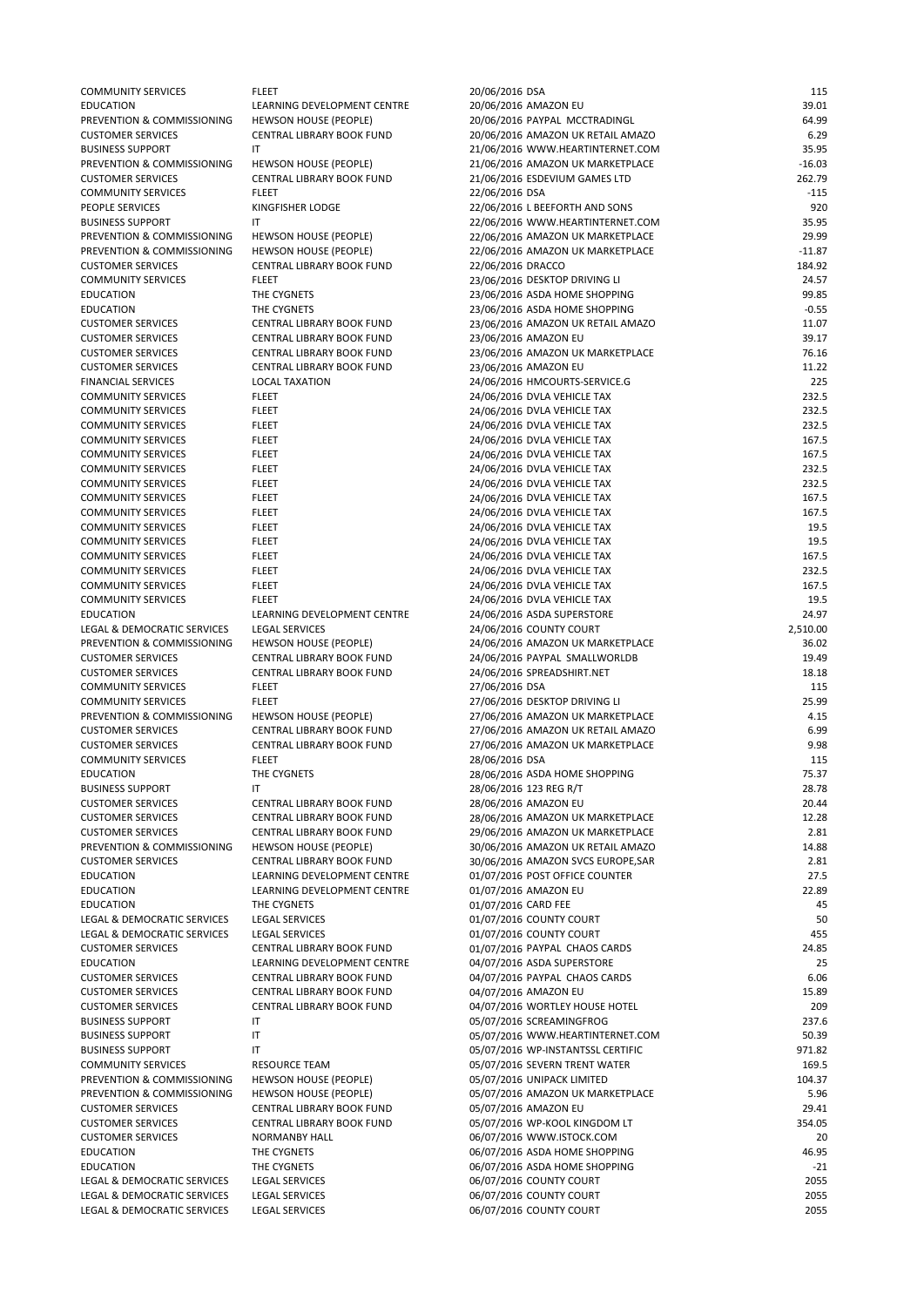| LEGAL & DEMOCRATIC SERVICES | <b>LEGAL SERVICES</b>            | 06/07/2016 COUNTY COURT            | 155      |
|-----------------------------|----------------------------------|------------------------------------|----------|
| <b>CUSTOMER SERVICES</b>    | <b>CENTRAL LIBRARY BOOK FUND</b> | 06/07/2016 AMAZON UK RETAIL AMAZO  | 16.99    |
| <b>CUSTOMER SERVICES</b>    | <b>CENTRAL LIBRARY BOOK FUND</b> | 06/07/2016 AMAZON EU               | 16.95    |
| <b>EDUCATION</b>            | LEARNING DEVELOPMENT CENTRE      | 07/07/2016 WWWTESTPARTNERSHIPCO    | 80       |
| <b>CUSTOMER SERVICES</b>    | CENTRAL LIBRARY BOOK FUND        | 07/07/2016 AMAZON EU               | 22.98    |
| <b>CUSTOMER SERVICES</b>    | CENTRAL LIBRARY BOOK FUND        | 07/07/2016 AMAZON EU               | 7.99     |
| <b>CUSTOMER SERVICES</b>    | CENTRAL LIBRARY BOOK FUND        | 07/07/2016 AMAZON UK MARKETPLACE   | 39.2     |
| <b>CUSTOMER SERVICES</b>    | CENTRAL LIBRARY BOOK FUND        | 07/07/2016 AMAZON EU               | 18.98    |
| <b>EDUCATION</b>            | LEARNING DEVELOPMENT CENTRE      | 08/07/2016 POUNDWORLD RETAIL       | 36       |
| <b>CUSTOMER SERVICES</b>    | <b>NORMANBY HALL</b>             | 08/07/2016 SIMON JERSEY            | $-73.92$ |
| <b>EDUCATION</b>            | THE CYGNETS                      | 08/07/2016 ASDA HOME SHOPPING      | $-0.95$  |
| <b>EDUCATION</b>            | THE CYGNETS                      | 08/07/2016 ASDA HOME SHOPPING      | 133.01   |
| LEGAL & DEMOCRATIC SERVICES | <b>LEGAL SERVICES</b>            | 08/07/2016 COUNTY COURT            | 2055     |
| <b>CUSTOMER SERVICES</b>    | CENTRAL LIBRARY BOOK FUND        | 08/07/2016 AMAZON EU               | 8.99     |
| <b>CUSTOMER SERVICES</b>    | CENTRAL LIBRARY BOOK FUND        | 08/07/2016 AMAZON EU               | 7.99     |
| <b>FINANCIAL SERVICES</b>   | <b>LOCAL TAXATION</b>            | 11/07/2016 HMCOURTS-SERVICE.G      | 141      |
| <b>COMMUNITY SERVICES</b>   | <b>FLEET</b>                     | 11/07/2016 DSA                     | 115      |
| <b>EDUCATION</b>            | LEARNING DEVELOPMENT CENTRE      | 11/07/2016 B&M RETAIL LTD          | 23.92    |
| <b>CUSTOMER SERVICES</b>    | <b>NORMANBY HALL</b>             | 11/07/2016 TESCO STORES 3243       | 20.27    |
| <b>CUSTOMER SERVICES</b>    | <b>NORMANBY HALL</b>             | 11/07/2016 ASDA SUPERSTORE         | 6        |
| <b>CUSTOMER SERVICES</b>    | <b>NORMANBY HALL</b>             | 11/07/2016 TESCO STORES 3243       | 2.4      |
| LEGAL & DEMOCRATIC SERVICES | <b>LEGAL SERVICES</b>            | 11/07/2016 COUNTY COURT            | 155      |
| <b>CUSTOMER SERVICES</b>    | <b>CENTRAL LIBRARY BOOK FUND</b> | 11/07/2016 AMAZON EU               | 20.76    |
| <b>CUSTOMER SERVICES</b>    | CENTRAL LIBRARY BOOK FUND        | 11/07/2016 AMAZON SVCS EUROPE, SAR | 8.93     |
| <b>CUSTOMER SERVICES</b>    | CENTRAL LIBRARY BOOK FUND        | 11/07/2016 AMAZON EU               | 5.99     |
| <b>CUSTOMER SERVICES</b>    | CENTRAL LIBRARY BOOK FUND        | 11/07/2016 AMAZON EU               | 3.99     |
| <b>CUSTOMER SERVICES</b>    | CENTRAL LIBRARY BOOK FUND        | 11/07/2016 AMAZON EU               | 3.85     |
| PLANNING & REGENERATION     | SRHD                             | 12/07/2016 NEXT DIRECTORY          | $-26$    |
| PLANNING & REGENERATION     | SRHD                             | 12/07/2016 NEXT DIRECTORY          | $-26$    |
| <b>EDUCATION</b>            | THE CYGNETS                      | 12/07/2016 ASDA HOME SHOPPING      | 167.62   |
| <b>BUSINESS SUPPORT</b>     | $\mathsf{I}\mathsf{T}$           | 12/07/2016 WWW.HEARTINTERNET.COM   | 6        |
| <b>PLACES</b>               | PLACES MANAGEMENT                | 12/07/2016 CIEH                    | 375      |
| <b>CUSTOMER SERVICES</b>    | <b>CENTRAL LIBRARY BOOK FUND</b> | 12/07/2016 AMAZON EU               | 7.7      |
| <b>CUSTOMER SERVICES</b>    | CENTRAL LIBRARY BOOK FUND        | 12/07/2016 AMAZON UK MARKETPLACE   | 14.85    |
| <b>CUSTOMER SERVICES</b>    | CENTRAL LIBRARY BOOK FUND        | 12/07/2016 AMAZON UK MARKETPLACE   | 8.89     |
| <b>CUSTOMER SERVICES</b>    | CENTRAL LIBRARY BOOK FUND        | 12/07/2016 ESDEVIUM GAMES LTD      | 242.34   |
| <b>COMMUNITY SERVICES</b>   | <b>FLEET</b>                     | 13/07/2016 DSA                     | $-115$   |
| <b>COMMUNITY SERVICES</b>   | <b>FLEET</b>                     | 13/07/2016 DSA                     | $-115$   |
| <b>EDUCATION</b>            | LEARNING DEVELOPMENT CENTRE      | 13/07/2016 FOREVER MOMENTS LTD     | 70       |
| PREVENTION & COMMISSIONING  | <b>HEWSON HOUSE (PEOPLE)</b>     | 13/07/2016 MAGSUBCRIPTIONS COM     | 317      |
| <b>CUSTOMER SERVICES</b>    | <b>CENTRAL LIBRARY BOOK FUND</b> | 13/07/2016 AMAZON EU               | 26.39    |
| <b>CUSTOMER SERVICES</b>    | CENTRAL LIBRARY BOOK FUND        | 13/07/2016 AMAZON EU               | 22       |
| <b>CUSTOMER SERVICES</b>    | CENTRAL LIBRARY BOOK FUND        | 13/07/2016 AMAZON UK RETAIL AMAZO  | 12.98    |
| <b>CUSTOMER SERVICES</b>    | <b>CENTRAL LIBRARY BOOK FUND</b> | 13/07/2016 AMAZON UK RETAIL AMAZO  | 12.41    |
| <b>CUSTOMER SERVICES</b>    | <b>NORMANBY HALL</b>             | 14/07/2016 ASDA SUPERSTORE         | 41.67    |
| <b>CUSTOMER SERVICES</b>    | <b>NORMANBY HALL</b>             | 14/07/2016 GLOBAL FOODSERVICE      | 63.94    |
| PLANNING & REGENERATION     | SRHD                             | 14/07/2016 PLURALSIGHT LLC         | 231.44   |
| LEGAL & DEMOCRATIC SERVICES | <b>LEGAL SERVICES</b>            | 14/07/2016 COUNTY COURT            | 2055     |
| LEGAL & DEMOCRATIC SERVICES | <b>LEGAL SERVICES</b>            | 14/07/2016 COUNTY COURT            | 215      |
| LEGAL & DEMOCRATIC SERVICES | <b>LEGAL SERVICES</b>            | 14/07/2016 COUNTY COURT            | 2055     |
| PREVENTION & COMMISSIONING  | <b>HEWSON HOUSE (PEOPLE)</b>     | 14/07/2016 PAYPAL TOYS R US        | 90       |
| PREVENTION & COMMISSIONING  | <b>HEWSON HOUSE (PEOPLE)</b>     | 15/07/2016 PAYPAL ARGOSDIRECT      | 58.93    |
| PREVENTION & COMMISSIONING  | <b>HEWSON HOUSE (PEOPLE)</b>     | 15/07/2016 PAYPAL TOYS R US        | 36.97    |
| <b>CUSTOMER SERVICES</b>    | CENTRAL LIBRARY BOOK FUND        | 15/07/2016 AMAZON UK MARKETPLACE   | 44.77    |
| <b>COMMUNITY SERVICES</b>   | <b>FLEET</b>                     | 18/07/2016 RETAIL MOT IND FED LTD  | 928.8    |
| <b>CUSTOMER SERVICES</b>    | <b>NORMANBY HALL</b>             | 18/07/2016 BOOKER LIMITED SCUNTHO  | 13.18    |
| <b>CUSTOMER SERVICES</b>    | <b>NORMANBY HALL</b>             | 18/07/2016 TESCO STORES 3243       | 21       |
|                             |                                  |                                    |          |

| LEGAL & DEMOCRATIC SERVICES | <b>LEGAL SERVICES</b>            | 18/07/2016 COUNTY COURT            | 2055   |
|-----------------------------|----------------------------------|------------------------------------|--------|
| LEGAL & DEMOCRATIC SERVICES | <b>LEGAL SERVICES</b>            | 18/07/2016 COUNTY COURT            | 2055   |
| LEGAL & DEMOCRATIC SERVICES | <b>LEGAL SERVICES</b>            | 18/07/2016 COUNTY COURT            | 2055   |
| PREVENTION & COMMISSIONING  | <b>HEWSON HOUSE (PEOPLE)</b>     | 18/07/2016 PAYPAL JUSTKIDSSTU      | 523    |
| <b>CUSTOMER SERVICES</b>    | CENTRAL LIBRARY BOOK FUND        | 18/07/2016 AMAZON EU               | 3.85   |
| <b>CUSTOMER SERVICES</b>    | <b>CENTRAL LIBRARY BOOK FUND</b> | 18/07/2016 AMAZON UK MARKETPLACE   | 12.2   |
| <b>CUSTOMER SERVICES</b>    | <b>CENTRAL LIBRARY BOOK FUND</b> | 18/07/2016 AMAZON UK RETAIL AMAZO  | 5.99   |
| <b>CUSTOMER SERVICES</b>    | CENTRAL LIBRARY BOOK FUND        | 18/07/2016 AMAZON UK MARKETPLACE   | 5.37   |
| <b>CUSTOMER SERVICES</b>    | CENTRAL LIBRARY BOOK FUND        | 19/07/2016 AMAZON EU               | 13.98  |
| <b>CUSTOMER SERVICES</b>    | CENTRAL LIBRARY BOOK FUND        | 19/07/2016 AMAZON UK MARKETPLACE   | 8.74   |
| <b>CUSTOMER SERVICES</b>    | <b>CENTRAL LIBRARY BOOK FUND</b> | 19/07/2016 AMAZON SVCS EUROPE, SAR | 11.16  |
| <b>CUSTOMER SERVICES</b>    | CENTRAL LIBRARY BOOK FUND        | 19/07/2016 AMAZON EU               | 6.99   |
| <b>FINANCIAL SERVICES</b>   | <b>LOCAL TAXATION</b>            | 20/07/2016 HMCOURTS-SERVICE.G      | 2820   |
| <b>CUSTOMER SERVICES</b>    | <b>NORMANBY HALL</b>             | 20/07/2016 PAYPAL SUFIAALAM75      | 8.49   |
| <b>CUSTOMER SERVICES</b>    | <b>NORMANBY HALL</b>             | 20/07/2016 BOOKER LIMITED SCUNTHO  | 13.9   |
| PLANNING & REGENERATION     | SRHD                             | 20/07/2016 HOUSE OF COMMONS        | 150    |
| <b>CUSTOMER SERVICES</b>    | CENTRAL LIBRARY BOOK FUND        | 20/07/2016 AMAZON UK MARKETPLACE   | 2.81   |
| <b>CUSTOMER SERVICES</b>    | CENTRAL LIBRARY BOOK FUND        | 20/07/2016 AMAZON UK RETAIL AMAZO  | 7.99   |
| <b>CUSTOMER SERVICES</b>    | <b>CENTRAL LIBRARY BOOK FUND</b> | 20/07/2016 AMAZON UK RETAIL AMAZO  | 20.99  |
| <b>CUSTOMER SERVICES</b>    | <b>CENTRAL LIBRARY BOOK FUND</b> | 20/07/2016 DRACCO                  | 201.77 |
| <b>CUSTOMER SERVICES</b>    | <b>NORMANBY HALL</b>             | 21/07/2016 PAYPAL SIMONJERSEY SI   | 139.83 |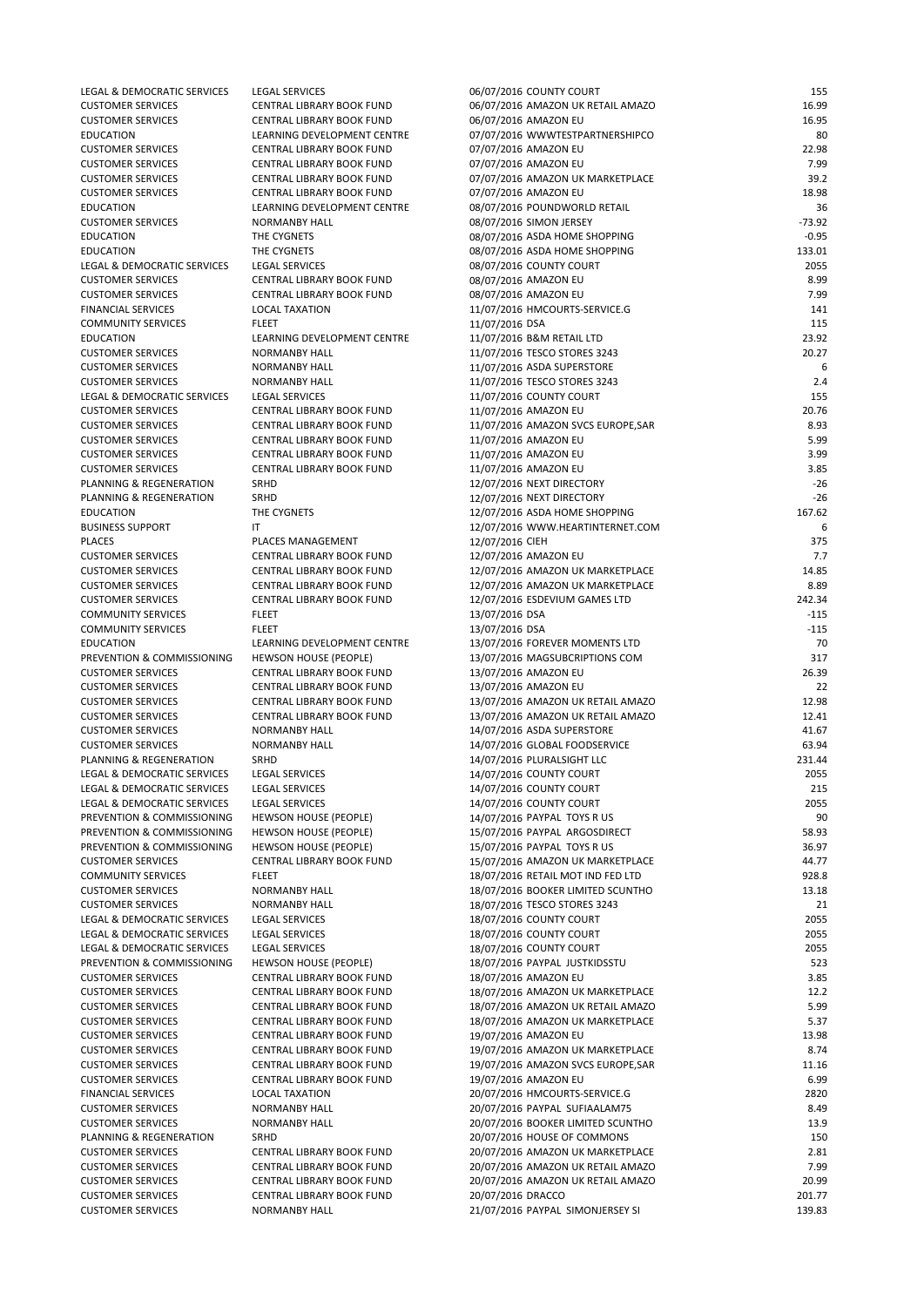| <b>CUSTOMER SERVICES</b>               | <b>NORMANBY HALL</b>             | 21/07/2016 HOMEBASE LTD 642       | 12      |
|----------------------------------------|----------------------------------|-----------------------------------|---------|
| <b>EDUCATION</b>                       | THE CYGNETS                      | 21/07/2016 ASDA HOME SHOPPING     | 92.02   |
| PLANNING & REGENERATION                | SRHD                             | 21/07/2016 COSTA COFFEE           | 14.95   |
| <b>CUSTOMER SERVICES</b>               | CENTRAL LIBRARY BOOK FUND        | 21/07/2016 PREMIER INN            | 49.48   |
| <b>FINANCIAL SERVICES</b>              | <b>LOCAL TAXATION</b>            | 22/07/2016 HMCOURTS-SERVICE.G     | 75      |
| <b>CUSTOMER SERVICES</b>               | <b>NORMANBY HALL</b>             | 22/07/2016 ASDA SUPERSTORE        | 5       |
| PLANNING & REGENERATION                | SRHD                             | 22/07/2016 HOUSE OF LORDS CRS     | 29.9    |
| LEGAL & DEMOCRATIC SERVICES            | <b>LEGAL SERVICES</b>            | 22/07/2016 COUNTY COURT           | 100     |
| <b>COMMUNITY SERVICES</b>              | <b>FLEET</b>                     | 25/07/2016 DSA                    | 230     |
| <b>COMMUNITY SERVICES</b>              | <b>FLEET</b>                     | 25/07/2016 DSA                    | $-115$  |
| <b>COMMUNITY SERVICES</b>              | <b>FLEET</b>                     | 25/07/2016 DSA                    | 115     |
| <b>CUSTOMER SERVICES</b>               | <b>NORMANBY HALL</b>             | 25/07/2016 BOOKER LIMITED SCUNTHO | 25.62   |
| PLANNING & REGENERATION                | SRHD                             | 25/07/2016 AMAZON EU              | 10.68   |
| PREVENTION & COMMISSIONING             | <b>HEWSON HOUSE (PEOPLE)</b>     | 25/07/2016 WWW.COMPUTINGPLUS.CO.U | 78.8    |
| PREVENTION & COMMISSIONING             | <b>HEWSON HOUSE (PEOPLE)</b>     | 25/07/2016 AMAZON UK MARKETPLACE  | 38      |
| PREVENTION & COMMISSIONING             | <b>HEWSON HOUSE (PEOPLE)</b>     | 25/07/2016 AMAZON UK MARKETPLACE  | 7.6     |
| <b>CUSTOMER SERVICES</b>               | CENTRAL LIBRARY BOOK FUND        | 25/07/2016 AMAZON UK MARKETPLACE  | 33.77   |
| <b>CUSTOMER SERVICES</b>               | CENTRAL LIBRARY BOOK FUND        | 25/07/2016 AMAZON UK MARKETPLACE  | 4.02    |
| <b>CUSTOMER SERVICES</b>               | CENTRAL LIBRARY BOOK FUND        | 25/07/2016 AMAZON EU              | 19.33   |
| <b>COMMUNITY SERVICES</b>              | <b>FLEET</b>                     | 26/07/2016 DVLA VEHICLE TAX       | 232.5   |
| <b>COMMUNITY SERVICES</b>              | <b>FLEET</b>                     | 26/07/2016 DVLA VEHICLE TAX       | 212.5   |
| <b>COMMUNITY SERVICES</b>              | <b>FLEET</b>                     | 26/07/2016 DVLA VEHICLE TAX       | 212.5   |
| <b>COMMUNITY SERVICES</b>              | <b>FLEET</b>                     | 26/07/2016 DVLA VEHICLE TAX       | 167.5   |
| <b>COMMUNITY SERVICES</b>              | <b>FLEET</b>                     | 26/07/2016 DVLA VEHICLE TAX       | 232.5   |
| <b>COMMUNITY SERVICES</b>              | <b>FLEET</b>                     | 26/07/2016 DVLA VEHICLE TAX       | 19.5    |
| <b>COMMUNITY SERVICES</b>              | <b>FLEET</b>                     | 26/07/2016 DVLA VEHICLE TAX       | 232.5   |
| <b>COMMUNITY SERVICES</b>              | <b>FLEET</b>                     | 26/07/2016 DVLA VEHICLE TAX       | 232.5   |
| <b>COMMUNITY SERVICES</b>              | <b>FLEET</b>                     | 26/07/2016 DVLA VEHICLE TAX       | 297.5   |
| <b>COMMUNITY SERVICES</b>              | <b>FLEET</b>                     | 26/07/2016 DSA                    | 55      |
| <b>COMMUNITY SERVICES</b>              | <b>FLEET</b>                     | 26/07/2016 DVLA VEHICLE TAX       | 232.5   |
| PLANNING & REGENERATION                | SRHD                             | 26/07/2016 STK SHUTTERSTOCK.COM   | 38.4    |
| <b>EDUCATION</b>                       | THE CYGNETS                      | 26/07/2016 ASDA HOME SHOPPING     | $-0.34$ |
| <b>EDUCATION</b>                       | THE CYGNETS                      | 26/07/2016 ASDA HOME SHOPPING     | 154.5   |
| <b>CUSTOMER SERVICES</b>               | <b>CENTRAL LIBRARY BOOK FUND</b> | 26/07/2016 ESDEVIUM GAMES LTD     | 192.18  |
| <b>CUSTOMER SERVICES</b>               | CENTRAL LIBRARY BOOK FUND        | 26/07/2016 AMAZON UK MARKETPLACE  | 2.81    |
| <b>EDUCATION</b>                       | LEARNING DEVELOPMENT CENTRE      | 27/07/2016 AMAZON EU              | 3.85    |
| <b>CUSTOMER SERVICES</b>               | <b>NORMANBY HALL</b>             | 27/07/2016 BOOKER LIMITED SCUNTHO | 14.36   |
| <b>CUSTOMER SERVICES</b>               | <b>NORMANBY HALL</b>             | 27/07/2016 BOOKER LIMITED SCUNTHO | 11.98   |
| <b>CUSTOMER SERVICES</b>               | <b>NORMANBY HALL</b>             | 28/07/2016 GLOBAL FOODSERVICE     | 120.76  |
| PEOPLE SERVICES                        | KINGFISHER LODGE                 | 28/07/2016 WWW.SIVLTD.COM         | 86.7    |
| <b>BUSINESS SUPPORT</b>                | IT.                              | 28/07/2016 AMAZON UK MARKETPLACE  | 7.99    |
| <b>LEGAL &amp; DEMOCRATIC SERVICES</b> | LEGAL SERVICES                   | 28/07/2016 COUNTY COURT           | 2055    |
| <b>COMMUNITY SERVICES</b>              | <b>FLEET</b>                     | 29/07/2016 DSA                    | 55      |
| <b>EDUCATION</b>                       | LEARNING DEVELOPMENT CENTRE      | 29/07/2016 AMAZON UK MARKETPLACE  | 16.13   |
| <b>CUSTOMER SERVICES</b>               | <b>NORMANBY HALL</b>             | 29/07/2016 WM MORRISON 070        | 13.11   |
| <b>CUSTOMER SERVICES</b>               | <b>NORMANBY HALL</b>             | 29/07/2016 TESCO STORES 3243      | 22.57   |
| <b>CUSTOMER SERVICES</b>               | <b>NORMANBY HALL</b>             | 29/07/2016 BOOKER LIMITED SCUNTHO | 18.33   |
| <b>COMMUNITY SERVICES</b>              | <b>FLEET</b>                     | 01/08/2016 DSA                    | 230     |
| <b>COMMUNITY SERVICES</b>              | <b>FLEET</b>                     | 01/08/2016 DESKTOP DRIVING LI     | 13.78   |
| <b>EDUCATION</b>                       | LEARNING DEVELOPMENT CENTRE      | 01/08/2016 POST OFFICE COUNTER    | 93.5    |
| <b>CUSTOMER SERVICES</b>               | <b>NORMANBY HALL</b>             | 01/08/2016 FACEBK 4N5GP9E762      | 15.38   |
| <b>PLACES</b>                          | PLACES MANAGEMENT                | 01/08/2016 SPORTSDIRECT.COM       | 1308.49 |
| PREVENTION & COMMISSIONING             | <b>HEWSON HOUSE (PEOPLE)</b>     | 01/08/2016 AMAZON EU              | 49.99   |
| <b>CUSTOMER SERVICES</b>               | <b>CENTRAL LIBRARY BOOK FUND</b> | 01/08/2016 AMAZON UK RETAIL AMAZO | $-0.05$ |
| <b>CUSTOMER SERVICES</b>               | CENTRAL LIBRARY BOOK FUND        | 01/08/2016 AMAZON UK RETAIL AMAZO | 18.5    |
| <b>CUSTOMER SERVICES</b>               | CENTRAL LIBRARY BOOK FUND        | 01/08/2016 WP-KOOL KINGDOM LT     | 201.16  |
| <b>CUSTOMER SERVICES</b>               | <b>NORMANBY HALL</b>             | 02/08/2016 PAYPAL HIGHSTREETE     | 4.82    |
|                                        |                                  |                                   |         |

| PEOPLE SERVICES             | KINGFISHER LODGE             | 03/08/2016 CARD FEE               | 45       |
|-----------------------------|------------------------------|-----------------------------------|----------|
| LEGAL & DEMOCRATIC SERVICES | <b>LEGAL SERVICES</b>        | 03/08/2016 COUNTY COURT           | 215      |
| PREVENTION & COMMISSIONING  | <b>HEWSON HOUSE (PEOPLE)</b> | 03/08/2016 CARD FEE               | 45       |
| <b>COMMUNITY SERVICES</b>   | <b>FLEET</b>                 | 04/08/2016 DSA                    | $-115$   |
| <b>EDUCATION</b>            | THE CYGNETS                  | 04/08/2016 ASDA HOME SHOPPING     | 153.1    |
| <b>EDUCATION</b>            | THE CYGNETS                  | 04/08/2016 ASDA HOME SHOPPING     | $-1.64$  |
| <b>CUSTOMER SERVICES</b>    | CENTRAL LIBRARY BOOK FUND    | 04/08/2016 OXFAM F0728            | 19.99    |
| <b>EDUCATION</b>            | THE CYGNETS                  | 05/08/2016 AG AND LF BETT         | 40.51    |
| <b>BUSINESS SUPPORT</b>     | ΙT                           | 05/08/2016 WWW.HEARTINTERNET.COM  | 50.39    |
| <b>COMMUNITY SERVICES</b>   | RESOURCE TEAM                | 05/08/2016 WWW.LQM.CO.UK          | $-115.2$ |
| LEGAL & DEMOCRATIC SERVICES | <b>LEGAL SERVICES</b>        | 05/08/2016 COUNTY COURT           | 50       |
| LEGAL & DEMOCRATIC SERVICES | <b>LEGAL SERVICES</b>        | 05/08/2016 COUNTY COURT           | 155      |
| <b>FINANCIAL SERVICES</b>   | <b>LOCAL TAXATION</b>        | 08/08/2016 HMCOURTS-SERVICE.G     | 174      |
| <b>CUSTOMER SERVICES</b>    | <b>NORMANBY HALL</b>         | 08/08/2016 BOOKER LIMITED SCUNTHO | 7.89     |
| <b>CUSTOMER SERVICES</b>    | <b>NORMANBY HALL</b>         | 08/08/2016 TESCO STORES 3243      | 31.85    |
| <b>CUSTOMER SERVICES</b>    | <b>NORMANBY HALL</b>         | 08/08/2016 MARKS&SPENCER PLC      | 65       |
| LEGAL & DEMOCRATIC SERVICES | <b>LEGAL SERVICES</b>        | 08/08/2016 COUNTY COURT           | 2055     |
| PREVENTION & COMMISSIONING  | <b>HEWSON HOUSE (PEOPLE)</b> | 08/08/2016 AMAZON EU              | 99.96    |
| <b>CUSTOMER SERVICES</b>    | <b>NORMANBY HALL</b>         | 09/08/2016 BOOKER LIMITED SCUNTHO | 44.87    |
| <b>CUSTOMER SERVICES</b>    | <b>NORMANBY HALL</b>         | 09/08/2016 CLARK & PARTNERS       | 82.18    |
| <b>EDUCATION</b>            | THE CYGNETS                  | 09/08/2016 ASDA HOME SHOPPING     | 151.52   |
|                             |                              |                                   |          |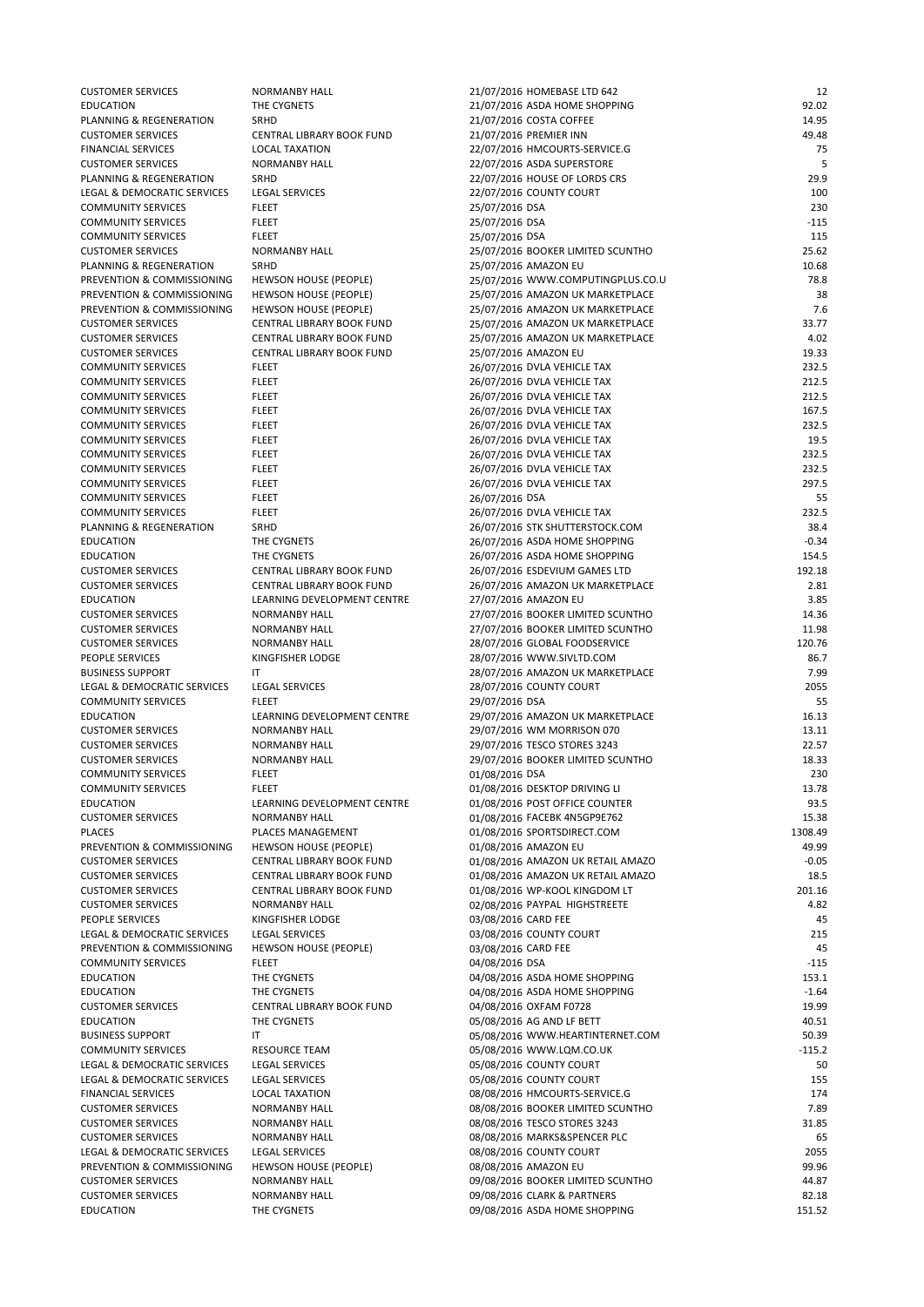| <b>EDUCATION</b>            | THE CYGNETS                      | 09/08/2016 ASDA HOME SHOPPING     | $-0.05$  |
|-----------------------------|----------------------------------|-----------------------------------|----------|
| PREVENTION & COMMISSIONING  | <b>HEWSON HOUSE (PEOPLE)</b>     | 09/08/2016 EB READINGROCKS16      | 29.98    |
| <b>CUSTOMER SERVICES</b>    | CENTRAL LIBRARY BOOK FUND        | 09/08/2016 PAYPAL EVENTTICKET     | 15.5     |
| <b>CUSTOMER SERVICES</b>    | CENTRAL LIBRARY BOOK FUND        | 09/08/2016 PAYPAL WBANDS24        | 44.4     |
| <b>CUSTOMER SERVICES</b>    | CENTRAL LIBRARY BOOK FUND        | 09/08/2016 ESDEVIUM GAMES LTD     | 324.1    |
| <b>CUSTOMER SERVICES</b>    | CENTRAL LIBRARY BOOK FUND        | 09/08/2016 PAYPAL EVENTTICKET     | 21.85    |
| <b>CUSTOMER SERVICES</b>    | <b>NORMANBY HALL</b>             | 10/08/2016 ASDA SUPERSTORE        | 10.23    |
| <b>BUSINESS SUPPORT</b>     | IT                               | 10/08/2016 CORRELLO               | 333.78   |
| PREVENTION & COMMISSIONING  | <b>HEWSON HOUSE (PEOPLE)</b>     | 10/08/2016 ARGOS RETAIL GROUP     | 179.98   |
| <b>CUSTOMER SERVICES</b>    | CENTRAL LIBRARY BOOK FUND        | 10/08/2016 AMAZON UK RETAIL AMAZO | 106.73   |
| <b>COMMUNITY SERVICES</b>   | <b>FLEET</b>                     | 11/08/2016 DVSA MOT COMP 2        | 410      |
| <b>EDUCATION</b>            | LEARNING DEVELOPMENT CENTRE      | 11/08/2016 AMAZON UK MARKETPLACE  | 9.7      |
| LEGAL & DEMOCRATIC SERVICES | <b>LEGAL SERVICES</b>            | 11/08/2016 HMCOURTS-SERVICE.G     | 226      |
| <b>CUSTOMER SERVICES</b>    | <b>CENTRAL LIBRARY BOOK FUND</b> | 11/08/2016 AMAZON UK RETAIL AMAZO | 6.11     |
| <b>EDUCATION</b>            | LEARNING DEVELOPMENT CENTRE      | 12/08/2016 AMAZON EU              | 20.99    |
| LEGAL & DEMOCRATIC SERVICES | <b>LEGAL SERVICES</b>            | 12/08/2016 COUNTY COURT           | 2055     |
| <b>CUSTOMER SERVICES</b>    | CENTRAL LIBRARY BOOK FUND        | 12/08/2016 AMAZON UK MARKETPLACE  | 24.68    |
| <b>COMMUNITY SERVICES</b>   | <b>FLEET</b>                     | 15/08/2016 DSA                    | 230      |
|                             |                                  |                                   | 6        |
| <b>CUSTOMER SERVICES</b>    | <b>NORMANBY HALL</b>             | 15/08/2016 TESCO STORES 3243      |          |
| <b>CUSTOMER SERVICES</b>    | <b>NORMANBY HALL</b>             | 15/08/2016 BOOKER LIMITED SCUNTHO | 58.16    |
| <b>EDUCATION</b>            | THE CYGNETS                      | 15/08/2016 ASDA HOME SHOPPING     | 79.96    |
| LEGAL & DEMOCRATIC SERVICES | <b>LEGAL SERVICES</b>            | 15/08/2016 COUNTY COURT           | 2055     |
| <b>FINANCIAL SERVICES</b>   | <b>LOCAL TAXATION</b>            | 17/08/2016 HMCOURTS-SERVICE.G     | 2331     |
| <b>CUSTOMER SERVICES</b>    | <b>NORMANBY HALL</b>             | 17/08/2016 AMAZON EU              | 13.99    |
| LEGAL & DEMOCRATIC SERVICES | <b>LEGAL SERVICES</b>            | 17/08/2016 COUNTY COURT           | 2055     |
| <b>CUSTOMER SERVICES</b>    | CENTRAL LIBRARY BOOK FUND        | 17/08/2016 ESDEVIUM GAMES LTD     | 439.82   |
| <b>CUSTOMER SERVICES</b>    | CENTRAL LIBRARY BOOK FUND        | 17/08/2016 WWW.JP-UK.CO.UK        | 58.56    |
| <b>CUSTOMER SERVICES</b>    | CENTRAL LIBRARY BOOK FUND        | 17/08/2016 ESDEVIUM GAMES LTD     | $-49.89$ |
| <b>EDUCATION</b>            | THE CYGNETS                      | 18/08/2016 ASDA HOME SHOPPING     | 159.03   |
| <b>EDUCATION</b>            | THE CYGNETS                      | 18/08/2016 AG AND LF BETT         | 17.55    |
| <b>CUSTOMER SERVICES</b>    | <b>CENTRAL LIBRARY BOOK FUND</b> | 18/08/2016 PAYPAL KEVINOD2009     | 2.5      |
| <b>CUSTOMER SERVICES</b>    | CENTRAL LIBRARY BOOK FUND        | 18/08/2016 PAYPAL AZBUTLERBMX     | 2.55     |
| <b>EDUCATION</b>            | LEARNING DEVELOPMENT CENTRE      | 19/08/2016 ASDA SUPERSTORE        | 9        |
| <b>CUSTOMER SERVICES</b>    | <b>NORMANBY HALL</b>             | 19/08/2016 SAINSBURYS 2077        | 10       |
| <b>EDUCATION</b>            | THE CYGNETS                      | 19/08/2016 ASDA SUPERSTORE        | 74.79    |
| <b>COMMUNITY SERVICES</b>   | <b>RESOURCE TEAM</b>             | 19/08/2016 THE WIPE SHOP          | 67.2     |
| PREVENTION & COMMISSIONING  | <b>HEWSON HOUSE (PEOPLE)</b>     | 19/08/2016 AMAZON UK MARKETPLACE  | 41.72    |
| <b>CUSTOMER SERVICES</b>    | <b>NORMANBY HALL</b>             | 22/08/2016 TESCO STORES 3243      | 24.84    |
| <b>CUSTOMER SERVICES</b>    | <b>NORMANBY HALL</b>             | 22/08/2016 ASDA SUPERSTORE        | 20       |
| <b>EDUCATION</b>            | THE CYGNETS                      | 22/08/2016 AG AND LF BETT         | 71.42    |
| PREVENTION & COMMISSIONING  | <b>HEWSON HOUSE (PEOPLE)</b>     | 22/08/2016 AMAZON EU              | 15.41    |
| <b>CUSTOMER SERVICES</b>    | CENTRAL LIBRARY BOOK FUND        | 22/08/2016 WWW.JP-UK.CO.UK        | 112.44   |
| <b>CUSTOMER SERVICES</b>    | <b>NORMANBY HALL</b>             | 23/08/2016 PAYPAL RETROSTYLER     | 17.95    |
| <b>CUSTOMER SERVICES</b>    | <b>NORMANBY HALL</b>             | 23/08/2016 PAYPAL IANRIDLEY       | 7.99     |
| <b>EDUCATION</b>            | THE CYGNETS                      | 23/08/2016 ASDA HOME SHOPPING     | $-0.62$  |
| <b>EDUCATION</b>            | THE CYGNETS                      | 23/08/2016 ASDA HOME SHOPPING     | 139.93   |
| <b>BUSINESS SUPPORT</b>     | IT                               | 23/08/2016 WWW.CIPS.ORG           | 123.42   |
| LEGAL & DEMOCRATIC SERVICES | <b>LEGAL SERVICES</b>            | 23/08/2016 HMCOURTS-SERVICE.G     | 226      |
| <b>CUSTOMER SERVICES</b>    | CENTRAL LIBRARY BOOK FUND        | 23/08/2016 ESDEVIUM GAMES LTD     | 243.78   |
| <b>CUSTOMER SERVICES</b>    | <b>NORMANBY HALL</b>             | 24/08/2016 PAYPAL IANRIDLEY       | $-7.99$  |
| <b>CUSTOMER SERVICES</b>    | <b>NORMANBY HALL</b>             | 24/08/2016 WWW.CATER4YOU.CO.UK    | 144.06   |
| PEOPLE SERVICES             | KINGFISHER LODGE                 | 24/08/2016 DSA THEORY TEST        | 23       |
| <b>CUSTOMER SERVICES</b>    | <b>CENTRAL LIBRARY BOOK FUND</b> | 24/08/2016 DRACCO                 | 188.5    |
| <b>COMMUNITY SERVICES</b>   | <b>FLEET</b>                     | 25/08/2016 DSA                    | $-115$   |
| <b>COMMUNITY SERVICES</b>   | <b>FLEET</b>                     |                                   | $-115$   |
|                             |                                  | 25/08/2016 DSA                    |          |
| <b>COMMUNITY SERVICES</b>   | <b>FLEET</b>                     | 25/08/2016 DSA                    | 115      |
| <b>EDUCATION</b>            | LEARNING DEVELOPMENT CENTRE      | 25/08/2016 AMAZON PRIME           | 7.99     |

|                             |                              | $20,000$ , $2010,000$              | ,        |
|-----------------------------|------------------------------|------------------------------------|----------|
| <b>CUSTOMER SERVICES</b>    | <b>NORMANBY HALL</b>         | 25/08/2016 PAYPAL RETROSTYLER      | $-17.95$ |
| <b>BUSINESS SUPPORT</b>     | ΙT                           | 25/08/2016 AMAZON UK MARKETPLACE   | 67.95    |
| <b>BUSINESS SUPPORT</b>     | IT                           | 25/08/2016 DATA COMMS DIRECT       | 198      |
| LEGAL & DEMOCRATIC SERVICES | <b>LEGAL SERVICES</b>        | 25/08/2016 COUNTY COURT            | 155      |
| PREVENTION & COMMISSIONING  | <b>HEWSON HOUSE (PEOPLE)</b> | 25/08/2016 AMAZON UK MARKETPLACE   | 79.99    |
| <b>CUSTOMER SERVICES</b>    | CENTRAL LIBRARY BOOK FUND    | 25/08/2016 WWW.PATRIOTGAMES.LTD.   | 23       |
| <b>COMMUNITY SERVICES</b>   | <b>FLEET</b>                 | 26/08/2016 DSA                     | 115      |
| <b>CUSTOMER SERVICES</b>    | <b>NORMANBY HALL</b>         | 26/08/2016 BOOKER LIMITED SCUNTHO  | 37.12    |
| <b>CUSTOMER SERVICES</b>    | <b>NORMANBY HALL</b>         | 26/08/2016 ASDA SUPERSTORE         | 11.34    |
| <b>BUSINESS SUPPORT</b>     | ΙT                           | 26/08/2016 WP-INSTANTSSL CERTIFIC  | 457.2    |
| PREVENTION & COMMISSIONING  | <b>HEWSON HOUSE (PEOPLE)</b> | 26/08/2016 PAYPAL CLICK4GAMES      | 12.99    |
| PREVENTION & COMMISSIONING  | <b>HEWSON HOUSE (PEOPLE)</b> | 26/08/2016 AMAZON UK RETAIL AMAZO  | 11.89    |
| <b>COMMUNITY SERVICES</b>   | <b>FLEET</b>                 | 29/08/2016 DSA                     | 230      |
| LEGAL & DEMOCRATIC SERVICES | <b>LEGAL SERVICES</b>        | 29/08/2016 COUNTY COURT            | 2055     |
| LEGAL & DEMOCRATIC SERVICES | <b>LEGAL SERVICES</b>        | 29/08/2016 COUNTY COURT            | 2055     |
| LEGAL & DEMOCRATIC SERVICES | <b>LEGAL SERVICES</b>        | 29/08/2016 COUNTY COURT            | 2055     |
| LEGAL & DEMOCRATIC SERVICES | <b>LEGAL SERVICES</b>        | 29/08/2016 COUNTY COURT            | 2055     |
| PREVENTION & COMMISSIONING  | <b>HEWSON HOUSE (PEOPLE)</b> | 29/08/2016 AMAZON EU               | 47.62    |
| PREVENTION & COMMISSIONING  | <b>HEWSON HOUSE (PEOPLE)</b> | 29/08/2016 AMAZON SVCS EUROPE, SAR | 95       |
| <b>COMMUNITY SERVICES</b>   | <b>FLEET</b>                 | 31/08/2016 WWW.DVLA.GOV.UK         | 232.5    |
| <b>COMMUNITY SERVICES</b>   | <b>FLEET</b>                 | 31/08/2016 DVLA VEHICLE TAX        | 212.5    |
|                             |                              |                                    |          |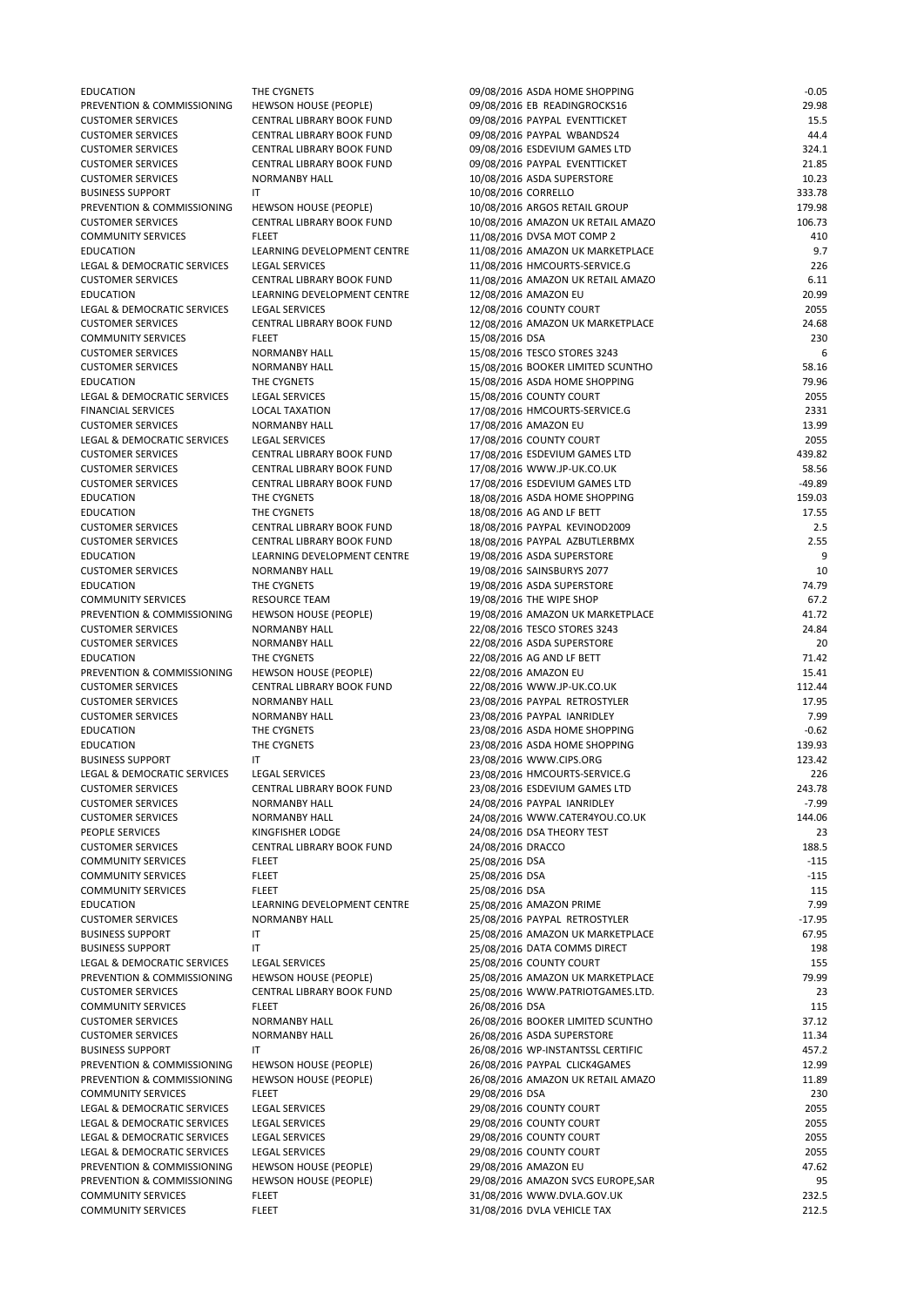| <b>COMMUNITY SERVICES</b>   | <b>FLEET</b>                     | 31/08/2016 WWW.DVLA.GOV.UK                            | 232.5   |
|-----------------------------|----------------------------------|-------------------------------------------------------|---------|
| <b>COMMUNITY SERVICES</b>   | <b>FLEET</b>                     | 31/08/2016 WWW.DVLA.GOV.UK                            | 167.5   |
| <b>COMMUNITY SERVICES</b>   | <b>FLEET</b>                     | 31/08/2016 DVLA VEHICLE TAX                           | 187.5   |
| <b>COMMUNITY SERVICES</b>   | <b>FLEET</b>                     | 31/08/2016 DVLA VEHICLE TAX                           | 232.5   |
| <b>COMMUNITY SERVICES</b>   | <b>FLEET</b>                     | 31/08/2016 WWW.DVLA.GOV.UK                            | 232.5   |
| <b>COMMUNITY SERVICES</b>   | <b>FLEET</b>                     | 31/08/2016 WWW.DVLA.GOV.UK                            | 237.5   |
| <b>COMMUNITY SERVICES</b>   | <b>FLEET</b>                     | 31/08/2016 WWW.DVLA.GOV.UK                            | 232.5   |
| <b>COMMUNITY SERVICES</b>   | <b>FLEET</b>                     | 31/08/2016 WWW.DVLA.GOV.UK                            | 237.5   |
| <b>COMMUNITY SERVICES</b>   | <b>FLEET</b>                     | 31/08/2016 WWW.DVLA.GOV.UK                            | 167.5   |
| <b>COMMUNITY SERVICES</b>   | <b>FLEET</b>                     | 31/08/2016 DVLA VEHICLE TAX                           | 22.5    |
| <b>COMMUNITY SERVICES</b>   | <b>FLEET</b>                     | 31/08/2016 DVLA VEHICLE TAX                           | 187.5   |
| <b>COMMUNITY SERVICES</b>   | <b>FLEET</b>                     | 31/08/2016 WWW.DVLA.GOV.UK                            | 232.5   |
| <b>COMMUNITY SERVICES</b>   | <b>FLEET</b>                     | 31/08/2016 WWW.DVLA.GOV.UK                            | 232.5   |
| <b>COMMUNITY SERVICES</b>   | <b>FLEET</b>                     | 31/08/2016 WWW.DVLA.GOV.UK                            | 167.5   |
| <b>COMMUNITY SERVICES</b>   | <b>FLEET</b>                     | 31/08/2016 WWW.DVLA.GOV.UK                            | 232.5   |
| <b>COMMUNITY SERVICES</b>   | <b>FLEET</b>                     | 31/08/2016 WWW.DVLA.GOV.UK                            | 232.5   |
| <b>COMMUNITY SERVICES</b>   | <b>FLEET</b>                     | 31/08/2016 WWW.DVLA.GOV.UK                            | 652.5   |
| <b>COMMUNITY SERVICES</b>   | <b>FLEET</b>                     | 31/08/2016 DVLA VEHICLE TAX                           | 22.5    |
| <b>COMMUNITY SERVICES</b>   | <b>FLEET</b>                     | 31/08/2016 WWW.DVLA.GOV.UK                            | 232.5   |
| <b>COMMUNITY SERVICES</b>   | <b>FLEET</b>                     | 31/08/2016 DVLA VEHICLE TAX                           | 232.5   |
| <b>EDUCATION</b>            | LEARNING DEVELOPMENT CENTRE      | 31/08/2016 POUNDWORLD RETAIL                          | 63      |
| <b>COMMUNITY SERVICES</b>   | <b>RESOURCE TEAM</b>             | 31/08/2016 WWW.LANDLORDS.ORG.UK                       | 89      |
| <b>COMMUNITY SERVICES</b>   | <b>RESOURCE TEAM</b>             | 31/08/2016 WWW.RACSHOP.CO.UK                          | 48.65   |
| <b>COMMUNITY SERVICES</b>   | <b>RESOURCE TEAM</b>             | 31/08/2016 WWW.FIRSTSTOPPACKAGING                     | 72.96   |
| LEGAL & DEMOCRATIC SERVICES | <b>LEGAL SERVICES</b>            | 31/08/2016 COUNTY COURT                               | 170     |
| LEGAL & DEMOCRATIC SERVICES | <b>LEGAL SERVICES</b>            | 31/08/2016 COUNTY COURT                               | 285     |
| LEGAL & DEMOCRATIC SERVICES | <b>LEGAL SERVICES</b>            |                                                       | 285     |
| LEGAL & DEMOCRATIC SERVICES |                                  | 31/08/2016 COUNTY COURT                               | 170     |
|                             | <b>LEGAL SERVICES</b>            | 31/08/2016 COUNTY COURT                               |         |
| <b>CUSTOMER SERVICES</b>    | CENTRAL LIBRARY BOOK FUND        | 31/08/2016 PAYPAL THREEMONKEY                         | 18.96   |
| <b>COMMUNITY SERVICES</b>   | <b>FLEET</b>                     | 01/09/2016 DSA                                        | $-115$  |
| <b>COMMUNITY SERVICES</b>   | <b>FLEET</b>                     | 01/09/2016 DSA                                        | $-115$  |
| <b>EDUCATION</b>            | LEARNING DEVELOPMENT CENTRE      | 01/09/2016 AMAZON PRIME                               | $-7.99$ |
| <b>EDUCATION</b>            | THE CYGNETS                      | 01/09/2016 ASDA HOME SHOPPING                         | $-0.03$ |
| <b>EDUCATION</b>            | THE CYGNETS                      | 01/09/2016 ASDA HOME SHOPPING                         | 163.03  |
| <b>BUSINESS SUPPORT</b>     | IT                               | 01/09/2016 123 REG R/T                                | 16.78   |
| <b>CUSTOMER SERVICES</b>    | <b>CENTRAL LIBRARY BOOK FUND</b> | 01/09/2016 WP-KOOL KINGDOM LT                         | 202.25  |
| <b>COMMUNITY SERVICES</b>   | <b>FLEET</b>                     | 02/09/2016 CARD FEE                                   | 45      |
| <b>CUSTOMER SERVICES</b>    | <b>NORMANBY HALL</b>             | 02/09/2016 FACEBK G4TPU9E762                          | 9.62    |
| <b>BUSINESS SUPPORT</b>     | IT                               | 02/09/2016 FACEBK WYGCAAWNU2                          | 1.49    |
| <b>PLACES</b>               | PLACES MANAGEMENT                | 02/09/2016 CIEH                                       | $-375$  |
| <b>COMMUNITY SERVICES</b>   | <b>RESOURCE TEAM</b>             | 02/09/2016 CIEH                                       | 134.3   |
| <b>CUSTOMER SERVICES</b>    | CENTRAL LIBRARY BOOK FUND        | 02/09/2016 PAYPAL KEVINOD2009                         | 1.8     |
| <b>CUSTOMER SERVICES</b>    | <b>NORMANBY HALL</b>             | 05/09/2016 BOOKER LIMITED SCUNTHO                     | 20.78   |
| <b>CUSTOMER SERVICES</b>    | <b>NORMANBY HALL</b>             | 05/09/2016 BOOKER LIMITED SCUNTHO                     | 97.82   |
| <b>CUSTOMER SERVICES</b>    | <b>NORMANBY HALL</b>             | 05/09/2016 TESCO STORES 3243                          | 45.1    |
| <b>BUSINESS SUPPORT</b>     | IT                               | 05/09/2016 WWW.HEARTINTERNET.COM                      | 16.78   |
| <b>BUSINESS SUPPORT</b>     | ΙT                               | 05/09/2016 WWW.HEARTINTERNET.COM                      | 50.39   |
| LEGAL & DEMOCRATIC SERVICES | <b>LEGAL SERVICES</b>            | 05/09/2016 COUNTY COURT                               | 455     |
| <b>EDUCATION</b>            | THE CYGNETS                      | 06/09/2016 ASDA HOME SHOPPING                         | $-0.05$ |
| <b>EDUCATION</b>            | THE CYGNETS                      | 06/09/2016 ASDA HOME SHOPPING                         | 109.35  |
| <b>BUSINESS SUPPORT</b>     | IT                               | 06/09/2016 WWW.CIPS.ORG                               | 302.94  |
| <b>CUSTOMER SERVICES</b>    | CENTRAL LIBRARY BOOK FUND        | 06/09/2016 WORTLEY HOUSE HOTEL                        | 73      |
| <b>CUSTOMER SERVICES</b>    | CENTRAL LIBRARY BOOK FUND        | 06/09/2016 FTPE WEBTIS 1                              | 61      |
| <b>EDUCATION</b>            | THE CYGNETS                      | 07/09/2016 ASDA HOME SHOPPING                         | 54.66   |
| PREVENTION & COMMISSIONING  | <b>HEWSON HOUSE (PEOPLE)</b>     | 07/09/2016 WWW.GOV.UK                                 | 10      |
| <b>CUSTOMER SERVICES</b>    | <b>CENTRAL LIBRARY BOOK FUND</b> | 07/09/2016 WORTLEY HOUSE HOTEL                        | 63      |
| CUCTOMAED CEDUCED           | <b>NIODRAANIDV IIAII</b>         | $0.000$ $(0.01001C, 0.0101C, 0.010C, 0.000T, 0.0077)$ | 0.05    |

| <b>CUSTOMER SERVICES</b>    | <b>NORMANBY HALL</b>             | 08/09/2016 SAINSBURYS SACAT 2077  | 8.05    |
|-----------------------------|----------------------------------|-----------------------------------|---------|
| <b>CUSTOMER SERVICES</b>    | CENTRAL LIBRARY BOOK FUND        | 08/09/2016 AMAZON UK RETAIL AMAZO | 5.59    |
| <b>CUSTOMER SERVICES</b>    | <b>CENTRAL LIBRARY BOOK FUND</b> | 09/09/2016 WP-KOOL KINGDOM LT     | 246.89  |
| <b>CUSTOMER SERVICES</b>    | CENTRAL LIBRARY BOOK FUND        | 09/09/2016 WP-KOOL KINGDOM LT     | 9.23    |
| <b>FINANCIAL SERVICES</b>   | <b>LOCAL TAXATION</b>            | 12/09/2016 HMCOURTS-SERVICE.G     | 138     |
| <b>COMMUNITY SERVICES</b>   | <b>FLEET</b>                     | 12/09/2016 DSA                    | 115     |
| <b>EDUCATION</b>            | LEARNING DEVELOPMENT CENTRE      | 12/09/2016 AMAZON UK MARKETPLACE  | 29.98   |
| <b>BUSINESS SUPPORT</b>     | IT                               | 12/09/2016 123-REG.CO.UK          | 258.77  |
| <b>BUSINESS SUPPORT</b>     | IT                               | 12/09/2016 123-REG.CO.UK          | 71.88   |
| PREVENTION & COMMISSIONING  | <b>HEWSON HOUSE (PEOPLE)</b>     | 12/09/2016 ARGOS RETAIL GROUP     | 1308.91 |
| PREVENTION & COMMISSIONING  | <b>HEWSON HOUSE (PEOPLE)</b>     | 12/09/2016 ARGOS RETAIL GROUP     | 89.97   |
| <b>CUSTOMER SERVICES</b>    | CENTRAL LIBRARY BOOK FUND        | 12/09/2016 AMAZON EU              |         |
| <b>CUSTOMER SERVICES</b>    | CENTRAL LIBRARY BOOK FUND        | 12/09/2016 PREMIER INN            | 103.48  |
| LEGAL & DEMOCRATIC SERVICES | <b>LEGAL SERVICES</b>            | 13/09/2016 COUNTY COURT           | 50      |
| PREVENTION & COMMISSIONING  | <b>HEWSON HOUSE (PEOPLE)</b>     | 13/09/2016 PAYPAL SEJDISTRIBU     | 7.1     |
| <b>CUSTOMER SERVICES</b>    | <b>NORMANBY HALL</b>             | 14/09/2016 BOOKER LIMITED SCUNTHO | 54.08   |
| <b>EDUCATION</b>            | THE CYGNETS                      | 14/09/2016 ASDA HOME SHOPPING     | 146.59  |
| LEGAL & DEMOCRATIC SERVICES | <b>LEGAL SERVICES</b>            | 14/09/2016 COUNTY COURT           | 2055    |
| LEGAL & DEMOCRATIC SERVICES | <b>LEGAL SERVICES</b>            | 14/09/2016 COUNTY COURT           | 2055    |
| PLANNING & REGENERATION     | SRHD                             | 16/09/2016 TESCO STORES 3243      | 68.25   |
| PLANNING & REGENERATION     | <b>SRHD</b>                      | 16/09/2016 NEXT 546               | 20      |
| PLANNING & REGENERATION     | <b>SRHD</b>                      | 16/09/2016 MARKS&SPENCER PLC      | 24      |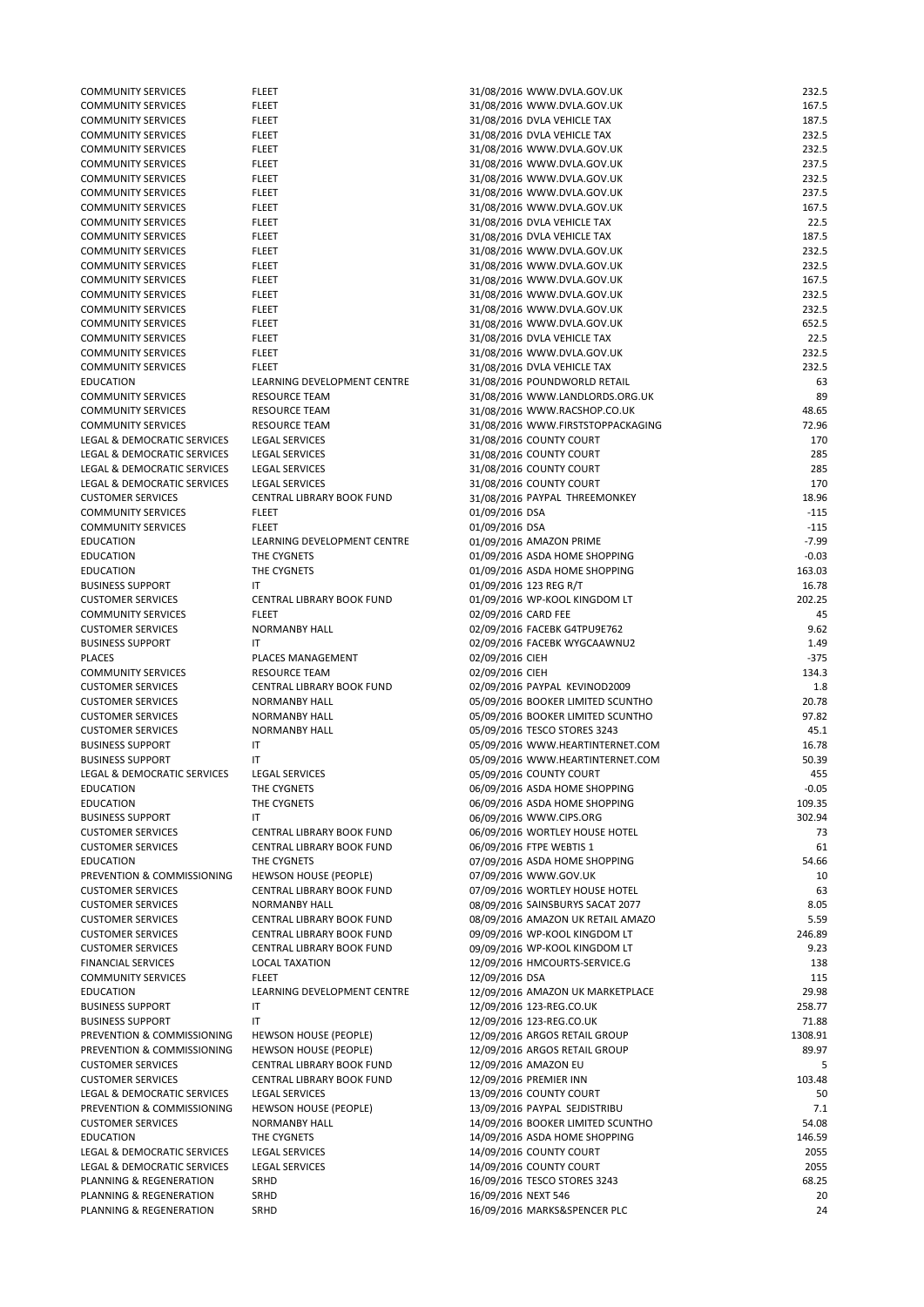| <b>BUSINESS SUPPORT</b>     | IT                               | 16/09/2016 WWW.CIPS.ORG           | 41.25  |
|-----------------------------|----------------------------------|-----------------------------------|--------|
| <b>BUSINESS SUPPORT</b>     | IT                               | 16/09/2016 WWW.CIPS.ORG           | 123.42 |
| <b>BUSINESS SUPPORT</b>     | IT                               | 16/09/2016 WWW.CIPS.ORG           | 246.84 |
| <b>CUSTOMER SERVICES</b>    | <b>CENTRAL LIBRARY BOOK FUND</b> | 16/09/2016 WWW.MCMEXPOGROUP.COM   | 34     |
| <b>COMMUNITY SERVICES</b>   | <b>FLEET</b>                     | 19/09/2016 DSA                    | 115    |
| <b>EDUCATION</b>            | LEARNING DEVELOPMENT CENTRE      | 19/09/2016 SPORTSDIRECT.COM       | 139.99 |
| PREVENTION & COMMISSIONING  | <b>HEWSON HOUSE (PEOPLE)</b>     | 19/09/2016 AMAZON UK MARKETPLACE  | 27     |
| PREVENTION & COMMISSIONING  | <b>HEWSON HOUSE (PEOPLE)</b>     | 19/09/2016 AMAZON UK RETAIL AMAZO | 54     |
| <b>EDUCATION</b>            | THE CYGNETS                      | 20/09/2016 ASDA HOME SHOPPING     | 154.95 |
| <b>BUSINESS SUPPORT</b>     | IT                               | 20/09/2016 DATA COMMS DIRECT      | 198    |
| PREVENTION & COMMISSIONING  | <b>HEWSON HOUSE (PEOPLE)</b>     | 20/09/2016 AMAZON UK MARKETPLACE  | 5.3    |
| <b>CUSTOMER SERVICES</b>    | CENTRAL LIBRARY BOOK FUND        | 20/09/2016 AMAZON UK RETAIL AMAZO | 10.99  |
| <b>FINANCIAL SERVICES</b>   | <b>LOCAL TAXATION</b>            | 21/09/2016 HMCOURTS-SERVICE.G     | 1971   |
| PREVENTION & COMMISSIONING  | <b>HEWSON HOUSE (PEOPLE)</b>     | 21/09/2016 AMAZON UK MARKETPLACE  | 14.97  |
| <b>CUSTOMER SERVICES</b>    | CENTRAL LIBRARY BOOK FUND        | 21/09/2016 AMAZON EU              | 6.99   |
| <b>CUSTOMER SERVICES</b>    | <b>CENTRAL LIBRARY BOOK FUND</b> | 22/09/2016 AMAZON UK RETAIL AMAZO | 83.93  |
| <b>CUSTOMER SERVICES</b>    | CENTRAL LIBRARY BOOK FUND        | 22/09/2016 AMAZON UK RETAIL AMAZO | 6.24   |
| <b>CUSTOMER SERVICES</b>    | CENTRAL LIBRARY BOOK FUND        | 22/09/2016 AMAZON UK RETAIL AMAZO | 6.99   |
| <b>EDUCATION</b>            | LEARNING DEVELOPMENT CENTRE      | 23/09/2016 ASDA SUPERSTORE        | 24.21  |
| <b>EDUCATION</b>            | LEARNING DEVELOPMENT CENTRE      | 23/09/2016 CARD FEE               | 45     |
| <b>EDUCATION</b>            | THE CYGNETS                      | 23/09/2016 ASDA HOME SHOPPING     | 71.94  |
| <b>BUSINESS SUPPORT</b>     | IT                               | 23/09/2016 CSS - COMODO GROUP IN  | 423.77 |
| LEGAL & DEMOCRATIC SERVICES | <b>LEGAL SERVICES</b>            |                                   | 226    |
|                             |                                  | 23/09/2016 HMCOURTS-SERVICE.G     |        |
| <b>EDUCATION</b>            | LEARNING DEVELOPMENT CENTRE      | 26/09/2016 AMAZON UK RETAIL AMAZO | 16.98  |
| <b>CUSTOMER SERVICES</b>    | <b>NORMANBY HALL</b>             | 26/09/2016 IKEA SACAT             | 10.8   |
| <b>BUSINESS SUPPORT</b>     | IT                               | 26/09/2016 ITUNES.COM/BILL        | 7.99   |
| PREVENTION & COMMISSIONING  | <b>HEWSON HOUSE (PEOPLE)</b>     | 26/09/2016 AMAZON UK MARKETPLACE  | 5.3    |
| <b>COMMUNITY SERVICES</b>   | <b>FLEET</b>                     | 27/09/2016 DVLA VEHICLE TAX       | 22.5   |
| <b>COMMUNITY SERVICES</b>   | <b>FLEET</b>                     | 27/09/2016 DVLA VEHICLE TAX       | 167.5  |
| <b>COMMUNITY SERVICES</b>   | <b>FLEET</b>                     | 27/09/2016 DVLA VEHICLE TAX       | 22.5   |
| <b>EDUCATION</b>            | LEARNING DEVELOPMENT CENTRE      | 27/09/2016 ARGOS LTD              | 37.97  |
| <b>EDUCATION</b>            | LEARNING DEVELOPMENT CENTRE      | 27/09/2016 POUNDWORLD RETAIL      | 20     |
| <b>CUSTOMER SERVICES</b>    | CENTRAL LIBRARY BOOK FUND        | 27/09/2016 ESDEVIUM GAMES LTD     | 284.5  |
| <b>CUSTOMER SERVICES</b>    | <b>CENTRAL LIBRARY BOOK FUND</b> | 27/09/2016 ESDEVIUM GAMES LTD     | 182.57 |
| <b>COMMUNITY SERVICES</b>   | <b>FLEET</b>                     | 28/09/2016 DSA                    | $-115$ |
| <b>COMMUNITY SERVICES</b>   | <b>FLEET</b>                     | 28/09/2016 DSA                    | $-115$ |
| <b>EDUCATION</b>            | LEARNING DEVELOPMENT CENTRE      | 28/09/2016 WWW.PROSPECTS.AC.UK/EM | 24     |
| <b>EDUCATION</b>            | THE CYGNETS                      | 28/09/2016 ASDA HOME SHOPPING     | 113.29 |
| <b>EDUCATION</b>            | THE CYGNETS                      | 28/09/2016 ASDA HOME SHOPPING     | $-6.1$ |
| <b>COMMUNITY SERVICES</b>   | <b>RESOURCE TEAM</b>             | 28/09/2016 WWW.PROSPECTS.AC.UK/EM | 12     |
| LEGAL & DEMOCRATIC SERVICES | <b>LEGAL SERVICES</b>            | 28/09/2016 COUNTY COURT           | 155    |
| LEGAL & DEMOCRATIC SERVICES | <b>LEGAL SERVICES</b>            | 28/09/2016 COUNTY COURT           | 155    |
| LEGAL & DEMOCRATIC SERVICES | <b>LEGAL SERVICES</b>            | 28/09/2016 COUNTY COURT           | 155    |
| PREVENTION & COMMISSIONING  | <b>HEWSON HOUSE (PEOPLE)</b>     | 28/09/2016 AMAZON EU              | 60     |
| <b>CUSTOMER SERVICES</b>    | CENTRAL LIBRARY BOOK FUND        | 28/09/2016 NINTENDO UK            | 34.99  |
| <b>COMMUNITY SERVICES</b>   | <b>FLEET</b>                     | 29/09/2016 DORSETT REGENCY KL     | 80.35  |
| <b>EDUCATION</b>            | LEARNING DEVELOPMENT CENTRE      | 29/09/2016 TWINKL LTD             | 69.99  |
| <b>BUSINESS SUPPORT</b>     | IT                               | 29/09/2016 WP-INSTANTSSL CERTIFIC | 179.82 |
| LEGAL & DEMOCRATIC SERVICES | <b>LEGAL SERVICES</b>            | 29/09/2016 COUNTY COURT           | 2055   |
| <b>EDUCATION</b>            | LEARNING DEVELOPMENT CENTRE      | 30/09/2016 ASDA SUPERSTORE        | 32     |
| <b>EDUCATION</b>            | LEARNING DEVELOPMENT CENTRE      | 30/09/2016 WM MORRISON 070        | 15     |
| <b>BUSINESS SUPPORT</b>     | IT                               | 30/09/2016 WP-INSTANTSSL CERTIFIC | 657.6  |
| PREVENTION & COMMISSIONING  | <b>HEWSON HOUSE (PEOPLE)</b>     | 30/09/2016 AMAZON UK MARKETPLACE  | 29.97  |
| <b>CUSTOMER SERVICES</b>    | NORMANBY HALL                    | 03/10/2016                        | 45.00  |
| PLANNING & REGENERATION     | <b>SRHD</b>                      | 03/10/2016 AMAZON UK MARKETPLACE  | 24.78  |
| <b>BUSINESS SUPPORT</b>     | $\mathsf{I}\mathsf{T}$           | 03/10/2016 FACEBK XGWPSASNU2      | 1.51   |
| <b>BUSINESS SUPPORT</b>     | IT                               | 03/10/2016 WWW.HEARTINTERNET.COM  | 35.95  |
|                             |                                  |                                   |        |

|                                                  |                              | $\frac{1}{2}$                     | ----     |
|--------------------------------------------------|------------------------------|-----------------------------------|----------|
| <b>BUSINESS SUPPORT</b>                          | IT                           | 03/10/2016 TIME.LY                | 74.57    |
| LEGAL & DEMOCRATIC SERVICES LEGAL SERVICES       |                              | 03/10/2016 COUNTY COURT           | 455.00   |
| LEGAL & DEMOCRATIC SERVICES LEGAL SERVICES       |                              | 03/10/2016                        | 45.00    |
| PREVENTION & COMMISSIONING HEWSON HOUSE (PEOPLE) |                              | 03/10/2016 AMAZON UK RETAIL AMAZO | 24.73    |
| <b>EDUCATION</b>                                 | LEARNING DEVELOPMENT CENTRE  | 04/10/2016 AMAZON UK MARKETPLACE  | 16.98    |
| <b>EDUCATION</b>                                 | LEARNING DEVELOPMENT CENTRE  | 04/10/2016 AMAZON EU              | 31.55    |
| <b>EDUCATION</b>                                 | THE CYGNETS                  | 04/10/2016 ASDA HOME SHOPPING     | 163.10   |
| PLANNING & REGENERATION                          | SRHD                         | 04/10/2016 AMAZON UK MARKETPLACE  | 24.73    |
| PLANNING & REGENERATION                          | SRHD                         | 04/10/2016 ASDA SUPERSTORE        | 18.87    |
| PLANNING & REGENERATION                          | <b>SRHD</b>                  | 04/10/2016 AMAZON UK MARKETPLACE  | 17.95    |
| LEGAL & DEMOCRATIC SERVICES LEGAL SERVICES       |                              | 04/10/2016 COUNTY COURT           | 2,055.00 |
| <b>PREVENTION &amp; COMMISSIONING</b>            | HEWSON HOUSE (PEOPLE)        | 04/10/2016 ARGOS RETAIL GROUP     | 99.99    |
| <b>PREVENTION &amp; COMMISSIONING</b>            | HEWSON HOUSE (PEOPLE)        | 04/10/2016 AMAZON UK MARKETPLACE  | 9.94     |
| <b>CUSTOMER SERVICES</b>                         | CENTRAL LIBRARY BOOK FUND    | 04/10/2016 WP-KOOL KINGDOM LT     | 207.51   |
| <b>COMMUNITY SERVICES</b>                        | <b>FLEET</b>                 | 05/10/2016 DSA                    | 55.00    |
| <b>EDUCATION</b>                                 | LEARNING DEVELOPMENT CENTRE  | 05/10/2016 AMAZON UK MARKETPLACE  | 10.60    |
| <b>BUSINESS SUPPORT</b>                          | IT                           | 05/10/2016 WWW.HEARTINTERNET.COM  | 50.39    |
| LEGAL & DEMOCRATIC SERVICES LEGAL SERVICES       |                              | 05/10/2016 COUNTY COURT           | 2,055.00 |
| PREVENTION & COMMISSIONING                       | <b>HEWSON HOUSE (PEOPLE)</b> | 05/10/2016 AMAZON UK MARKETPLACE  | 19.99    |
| PREVENTION & COMMISSIONING                       | HEWSON HOUSE (PEOPLE)        | 05/10/2016 AMAZON UK MARKETPLACE  | 2.61     |
| <b>CUSTOMER SERVICES</b>                         | CENTRAL LIBRARY BOOK FUND    | 05/10/2016 DRACCO                 | 186.43   |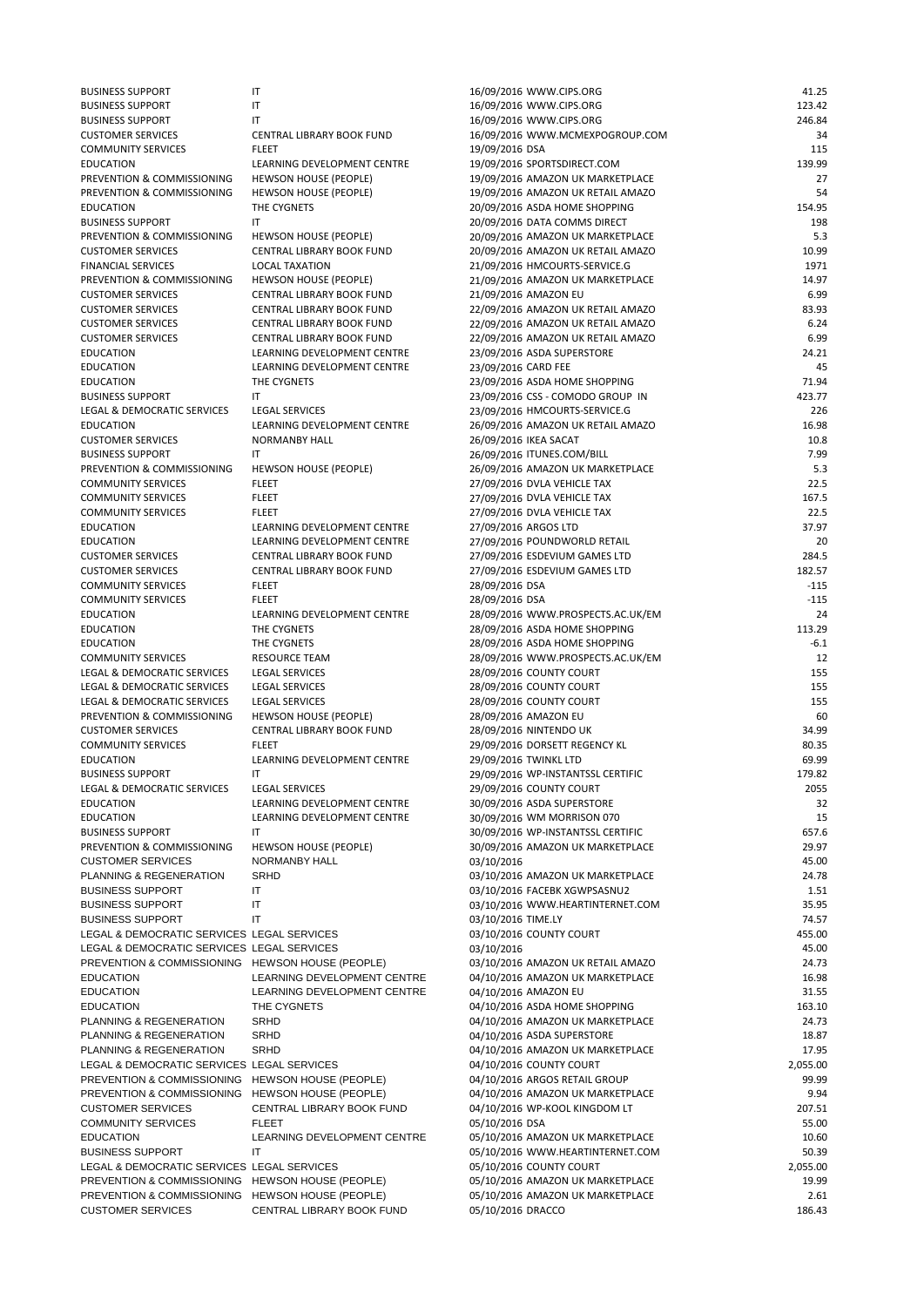| <b>EDUCATION</b>                                     | LEARNING DEVELOPMENT CENTRE  | 06/10/2016 ASDA SUPERSTORE                                                  | 64.00     |
|------------------------------------------------------|------------------------------|-----------------------------------------------------------------------------|-----------|
| PLANNING & REGENERATION                              | <b>SRHD</b>                  | 06/10/2016 BOOKER LIMITED SCUNTHO                                           | 67.21     |
| PLANNING & REGENERATION                              | <b>SRHD</b>                  | 06/10/2016 ALDI                                                             | 18.00     |
| PREVENTION & COMMISSIONING                           | <b>HEWSON HOUSE (PEOPLE)</b> | 06/10/2016 AMAZON UK MARKETPLACE                                            | 14.99     |
| <b>CUSTOMER SERVICES</b>                             | CENTRAL LIBRARY BOOK FUND    | 06/10/2016 AMAZON EU                                                        | 19.08     |
| PLANNING & REGENERATION                              | <b>SRHD</b>                  | 07/10/2016 HOME BARGAINS SKIPPING                                           | 17.79     |
| <b>CUSTOMER SERVICES</b>                             | CENTRAL LIBRARY BOOK FUND    | 07/10/2016 AMAZON UK RETAIL AMAZO                                           | 24.60     |
| <b>CUSTOMER SERVICES</b>                             | CENTRAL LIBRARY BOOK FUND    | 07/10/2016 WP-KOOL KINGDOM LT                                               | 202.44    |
| <b>CUSTOMER SERVICES</b>                             | CENTRAL LIBRARY BOOK FUND    | 07/10/2016 AMAZON UK MARKETPLACE                                            | 45.11     |
| <b>CUSTOMER SERVICES</b>                             | CENTRAL LIBRARY BOOK FUND    | 07/10/2016 AMAZON UK RETAIL AMAZO                                           | 78.45     |
| <b>FINANCIAL SERVICES</b>                            | <b>LOCAL TAXATION</b>        | 10/10/2016 HMCOURTS-SERVICE.G                                               | 96.00     |
| <b>COMMUNITY SERVICES</b>                            | <b>FLEET</b>                 | 10/10/2016 DSA                                                              | 115.00    |
| <b>CUSTOMER SERVICES</b>                             | NORMANBY HALL                | 10/10/2016 TESCO STORES 3243                                                | 19.20     |
| PLANNING & REGENERATION                              | <b>SRHD</b>                  | 10/10/2016 AMAZON UK MARKETPLACE                                            | $-24.78$  |
| PLANNING & REGENERATION                              | <b>SRHD</b>                  | 10/10/2016 SAINSBURYS SACAT 2077                                            | 2.00      |
| PREVENTION & COMMISSIONING                           | <b>HEWSON HOUSE (PEOPLE)</b> | 10/10/2016 AMAZON UK MARKETPLACE                                            | $-9.94$   |
| PREVENTION & COMMISSIONING                           | <b>HEWSON HOUSE (PEOPLE)</b> | 10/10/2016 AMAZON UK RETAIL AMAZO                                           | 51.80     |
| PREVENTION & COMMISSIONING                           | <b>HEWSON HOUSE (PEOPLE)</b> | 10/10/2016 AMAZON UK RETAIL AMAZO                                           | 109.44    |
| PREVENTION & COMMISSIONING                           | <b>HEWSON HOUSE (PEOPLE)</b> | 10/10/2016 AMAZON EU                                                        | 12.95     |
| PREVENTION & COMMISSIONING                           | HEWSON HOUSE (PEOPLE)        | 10/10/2016 AMAZON EU                                                        | 36.16     |
| <b>CUSTOMER SERVICES</b>                             | CENTRAL LIBRARY BOOK FUND    | 10/10/2016 AMAZON EU                                                        | 8.99      |
| <b>COMMUNITY SERVICES</b>                            | <b>RESOURCE TEAM</b>         | 11/10/2016 CIEH LIMITED                                                     | 20.00     |
| <b>CUSTOMER SERVICES</b>                             | CENTRAL LIBRARY BOOK FUND    | 11/10/2016 PAYPAL SHERYLPICKW                                               | 49.98     |
| <b>CUSTOMER SERVICES</b>                             | CENTRAL LIBRARY BOOK FUND    | 11/10/2016 ESDEVIUM GAMES LTD                                               | 180.42    |
| <b>BUSINESS SUPPORT</b>                              | IT                           | 12/10/2016 TRELLO                                                           | 12.59     |
| <b>CUSTOMER SERVICES</b>                             | CENTRAL LIBRARY BOOK FUND    | 12/10/2016 WP-KOOL KINGDOM LT                                               | 203.39    |
| <b>CUSTOMER SERVICES</b>                             | CENTRAL LIBRARY BOOK FUND    | 12/10/2016 AMAZON UK MARKETPLACE                                            | 22.66     |
| <b>EDUCATION</b>                                     | LEARNING DEVELOPMENT CENTRE  | 13/10/2016 AMAZON UK MARKETPLACE                                            | 13.96     |
| <b>EDUCATION</b>                                     | THE CYGNETS                  | 13/10/2016 ASDA HOME SHOPPING                                               | 122.46    |
| PLANNING & REGENERATION                              | <b>SRHD</b>                  | 13/10/2016 BOOKER LIMITED SCUNTHO                                           | 28.36     |
| PLANNING & REGENERATION                              | <b>SRHD</b>                  | 13/10/2016 THE RANGE                                                        | 4.72      |
| <b>CUSTOMER SERVICES</b>                             | CENTRAL LIBRARY BOOK FUND    | 13/10/2016 AMAZON UK MARKETPLACE                                            | 2.60      |
| <b>FINANCIAL SERVICES</b>                            | <b>LOCAL TAXATION</b>        | 14/10/2016                                                                  | $-6.02$   |
| PLANNING & REGENERATION                              | <b>SRHD</b>                  | 14/10/2016 BOOKER LIMITED SCUNTHO                                           | 5.96      |
| PREVENTION & COMMISSIONING                           | HEWSON HOUSE (PEOPLE)        | 14/10/2016 AMAZON UK RETAIL AMAZO                                           | 35.98     |
| <b>CUSTOMER SERVICES</b>                             | CENTRAL LIBRARY BOOK FUND    | 14/10/2016 AMAZON UK MARKETPLACE                                            | 19.08     |
| <b>CUSTOMER SERVICES</b>                             | CENTRAL LIBRARY BOOK FUND    | 14/10/2016 AMAZON UK RETAIL AMAZO                                           | 7.99      |
| <b>CUSTOMER SERVICES</b>                             | CENTRAL LIBRARY BOOK FUND    | 14/10/2016 AMAZON EU                                                        | 11.34     |
| <b>COMMUNITY SERVICES</b>                            | <b>FLEET</b>                 | 17/10/2016 DSA                                                              | $-115.00$ |
| <b>COMMUNITY SERVICES</b>                            | <b>FLEET</b>                 | 17/10/2016 DSA                                                              | 115.00    |
| <b>PLACES</b>                                        | PLACES MANAGEMENT            | 17/10/2016 CASTELLI (DIARIES)                                               | 27.90     |
| LEGAL & DEMOCRATIC SERVICES LEGAL SERVICES           |                              | 17/10/2016 COUNTY COURT                                                     | 2,055.00  |
| PREVENTION & COMMISSIONING                           | HEWSON HOUSE (PEOPLE)        | 17/10/2016 PAYPAL CASEMERELTD                                               | 1.90      |
| PREVENTION & COMMISSIONING                           | <b>HEWSON HOUSE (PEOPLE)</b> | 17/10/2016 PAYPAL SHANCHARANL                                               | 5.85      |
| PREVENTION & COMMISSIONING                           | HEWSON HOUSE (PEOPLE)        | 17/10/2016 PAYPAL CASEMERELTD                                               | 1.90      |
| PREVENTION & COMMISSIONING                           | <b>HEWSON HOUSE (PEOPLE)</b> | 17/10/2016 AMAZON UK MARKETPLACE                                            | 11.22     |
| PREVENTION & COMMISSIONING                           | <b>HEWSON HOUSE (PEOPLE)</b> | 17/10/2016 AMAZON UK MARKETPLACE                                            | 29.88     |
| PREVENTION & COMMISSIONING                           | HEWSON HOUSE (PEOPLE)        | 17/10/2016 AMAZON UK MARKETPLACE                                            | 6.68      |
| PREVENTION & COMMISSIONING                           | <b>HEWSON HOUSE (PEOPLE)</b> | 17/10/2016 PAYPAL SARAHFACHOT                                               | 9.98      |
| PREVENTION & COMMISSIONING                           | <b>HEWSON HOUSE (PEOPLE)</b> | 17/10/2016 PAYPAL SLIMMYCAT                                                 | 7.99      |
| PREVENTION & COMMISSIONING                           | <b>HEWSON HOUSE (PEOPLE)</b> | 17/10/2016 PAYPAL LEEFORSTER                                                | 8.29      |
| PREVENTION & COMMISSIONING                           | <b>HEWSON HOUSE (PEOPLE)</b> | 17/10/2016 AMAZON UK MARKETPLACE                                            | 88.36     |
| PREVENTION & COMMISSIONING                           | HEWSON HOUSE (PEOPLE)        | 17/10/2016 AMAZON UK MARKETPLACE                                            | 58.80     |
| PREVENTION & COMMISSIONING                           | <b>HEWSON HOUSE (PEOPLE)</b> | 17/10/2016 AMAZON UK MARKETPLACE                                            | 2.25      |
| PREVENTION & COMMISSIONING                           | <b>HEWSON HOUSE (PEOPLE)</b> | 17/10/2016 AMAZON UK MARKETPLACE                                            | 9.68      |
| PREVENTION & COMMISSIONING                           |                              |                                                                             | 37.05     |
| $T$ NITION & COMMICOLONINIO LIFIMOON LIQUOF (DEODLE) | <b>HEWSON HOUSE (PEOPLE)</b> | 17/10/2016 AMAZON UK MARKETPLACE<br>$7/40/204C$ ABAAZONI UIZ BAADIZETDI ACE | 20000     |

|                                            |                              | 17/10/2016 AMAZON UK MARKETPLACE  | 209.95   |
|--------------------------------------------|------------------------------|-----------------------------------|----------|
| PREVENTION & COMMISSIONING                 | <b>HEWSON HOUSE (PEOPLE)</b> | 17/10/2016 AMAZON UK MARKETPLACE  | 73.97    |
| PREVENTION & COMMISSIONING                 | <b>HEWSON HOUSE (PEOPLE)</b> | 17/10/2016 AMAZON UK MARKETPLACE  | 20.35    |
| PREVENTION & COMMISSIONING                 | <b>HEWSON HOUSE (PEOPLE)</b> | 17/10/2016 AMAZON UK MARKETPLACE  | 1.19     |
| PREVENTION & COMMISSIONING                 | <b>HEWSON HOUSE (PEOPLE)</b> | 17/10/2016 AMAZON UK MARKETPLACE  | 172.02   |
| <b>CUSTOMER SERVICES</b>                   | CENTRAL LIBRARY BOOK FUND    | 17/10/2016 AMAZON UK RETAIL AMAZO | 34.85    |
| <b>EDUCATION</b>                           | THE CYGNETS                  | 18/10/2016 ASDA HOME SHOPPING     | 165.07   |
| PLANNING & REGENERATION                    | <b>SRHD</b>                  | 18/10/2016 WH SMITH               | 6.20     |
| PREVENTION & COMMISSIONING                 | <b>HEWSON HOUSE (PEOPLE)</b> | 18/10/2016 AMAZON UK MARKETPLACE  | 5.49     |
| PREVENTION & COMMISSIONING                 | <b>HEWSON HOUSE (PEOPLE)</b> | 18/10/2016 AMAZON UK MARKETPLACE  | 109.85   |
| PREVENTION & COMMISSIONING                 | HEWSON HOUSE (PEOPLE)        | 18/10/2016 PAYPAL GAYANGURULI     | 5.98     |
| PREVENTION & COMMISSIONING                 | <b>HEWSON HOUSE (PEOPLE)</b> | 18/10/2016 PAYPAL HONGKONGFEN     | 7.59     |
| <b>CUSTOMER SERVICES</b>                   | CENTRAL LIBRARY BOOK FUND    | 18/10/2016 AMAZON EU              | 6.00     |
| <b>CUSTOMER SERVICES</b>                   | CENTRAL LIBRARY BOOK FUND    | 18/10/2016 AMAZON EU              | 3.85     |
| <b>FINANCIAL SERVICES</b>                  | <b>LOCAL TAXATION</b>        | 19/10/2016 HMCOURTS-SERVICE.G     | 1,791.00 |
| <b>COMMUNITY SERVICES</b>                  | <b>FLEET</b>                 | 19/10/2016 DSA                    | 115.00   |
| PEOPLE SERVICES                            | KINGFISHER LODGE             | 19/10/2016 WWW.GOAPE.CO.UK        | 99.00    |
| LEGAL & DEMOCRATIC SERVICES LEGAL SERVICES |                              | 19/10/2016 COUNTY COURT           | 2,055.00 |
| LEGAL & DEMOCRATIC SERVICES LEGAL SERVICES |                              | 19/10/2016 COUNTY COURT           | 2,055.00 |
| PREVENTION & COMMISSIONING                 | <b>HEWSON HOUSE (PEOPLE)</b> | 19/10/2016 AMAZON UK MARKETPLACE  | $-4.75$  |
| PREVENTION & COMMISSIONING                 | <b>HEWSON HOUSE (PEOPLE)</b> | 19/10/2016 PAYPAL NATREM4U        | 19.94    |
| PREVENTION & COMMISSIONING                 | <b>HEWSON HOUSE (PEOPLE)</b> | 19/10/2016 PAYPAL NATREM4U        | 19.94    |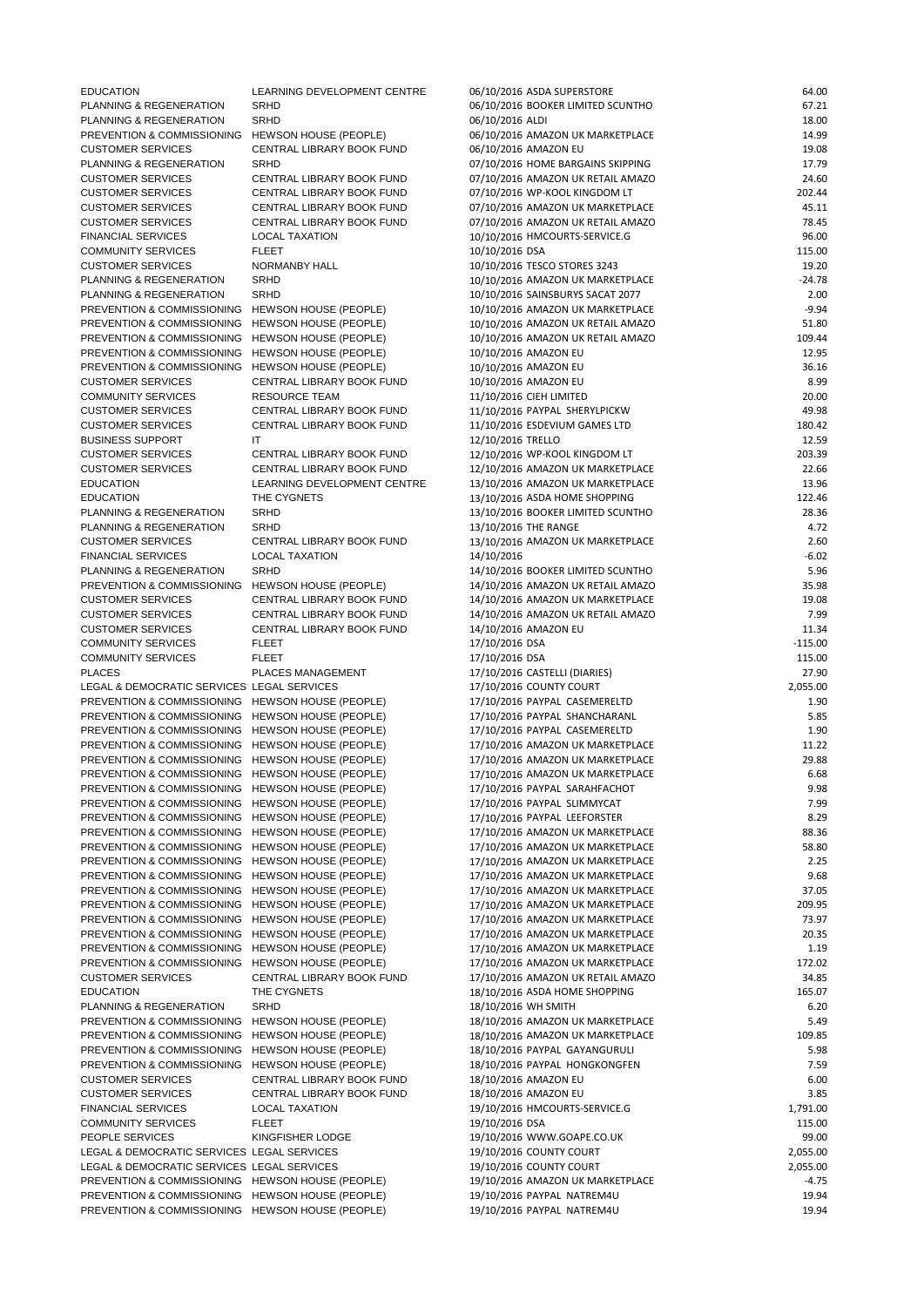| PREVENTION & COMMISSIONING HEWSON HOUSE (PEOPLE) |                              | 19/10/2016 PAYPAL SHENZHENSHI      | 3.29      |
|--------------------------------------------------|------------------------------|------------------------------------|-----------|
| PREVENTION & COMMISSIONING HEWSON HOUSE (PEOPLE) |                              | 19/10/2016 PAYPAL SHOPPYDAYSL      | 8.99      |
| PREVENTION & COMMISSIONING HEWSON HOUSE (PEOPLE) |                              | 19/10/2016 PAYPAL DAWSONJENNY      | 8.85      |
| <b>CUSTOMER SERVICES</b>                         | CENTRAL LIBRARY BOOK FUND    | 19/10/2016 AMAZON EU               | 12.37     |
| <b>CUSTOMER SERVICES</b>                         | NORMANBY HALL                | 20/10/2016 TESCO STORES 3243       | 8.32      |
| PLANNING & REGENERATION                          | <b>SRHD</b>                  | 20/10/2016 MAPLIN SCUNTHORPE DN15  | 66.98     |
| <b>CUSTOMER SERVICES</b>                         | CENTRAL LIBRARY BOOK FUND    | 20/10/2016 WP-KOOL KINGDOM LT      | 310.34    |
| <b>CUSTOMER SERVICES</b>                         | CENTRAL LIBRARY BOOK FUND    | 20/10/2016 AMAZON SVCS EUROPE, SAR | 4.99      |
| <b>CUSTOMER SERVICES</b>                         | CENTRAL LIBRARY BOOK FUND    | 21/10/2016 AMAZON UK MARKETPLACE   | 10.47     |
| <b>EDUCATION</b>                                 | LEARNING DEVELOPMENT CENTRE  | 24/10/2016 ASDA SUPERSTORE         | 15.30     |
| <b>CUSTOMER SERVICES</b>                         | NORMANBY HALL                | 24/10/2016 ASDA SUPERSTORE         | 20.00     |
| LEGAL & DEMOCRATIC SERVICES LEGAL SERVICES       |                              | 24/10/2016 COUNTY COURT            | 215.00    |
| LEGAL & DEMOCRATIC SERVICES LEGAL SERVICES       |                              | 24/10/2016 COUNTY COURT            | 2,055.00  |
| <b>CUSTOMER SERVICES</b>                         | CENTRAL LIBRARY BOOK FUND    | 24/10/2016 AMAZON EU               | 3.99      |
| <b>BUSINESS SUPPORT</b>                          | IT                           | 25/10/2016 MICROSOFT               | 79.99     |
| <b>BUSINESS SUPPORT</b>                          | IT                           | 25/10/2016 GOOGLE SITE SEARCH      | 632.05    |
| <b>COMMUNITY SERVICES</b>                        | <b>FLEET</b>                 | 26/10/2016 DSA                     | $-115.00$ |
| <b>COMMUNITY SERVICES</b>                        | <b>FLEET</b>                 | 26/10/2016 DVLA VEHICLE TAX        | 167.50    |
| <b>COMMUNITY SERVICES</b>                        | <b>FLEET</b>                 | 26/10/2016 DVLA VEHICLE TAX        | 167.50    |
| <b>COMMUNITY SERVICES</b>                        | <b>FLEET</b>                 | 26/10/2016 DVLA VEHICLE TAX        | 167.50    |
| <b>COMMUNITY SERVICES</b>                        | <b>FLEET</b>                 | 26/10/2016 DVLA VEHICLE TAX        | 167.50    |
| <b>COMMUNITY SERVICES</b>                        | <b>FLEET</b>                 | 26/10/2016 DVLA VEHICLE TAX        | 232.50    |
| <b>COMMUNITY SERVICES</b>                        | <b>FLEET</b>                 | 26/10/2016 DVLA VEHICLE TAX        | 167.50    |
| <b>COMMUNITY SERVICES</b>                        | <b>FLEET</b>                 | 26/10/2016 DVLA VEHICLE TAX        | 232.50    |
| <b>COMMUNITY SERVICES</b>                        | <b>FLEET</b>                 | 26/10/2016 DVLA VEHICLE TAX        | 232.50    |
| <b>COMMUNITY SERVICES</b>                        | <b>FLEET</b>                 | 26/10/2016 DVLA VEHICLE TAX        | 167.50    |
| <b>COMMUNITY SERVICES</b>                        | <b>FLEET</b>                 | 26/10/2016 DVLA VEHICLE TAX        | 232.50    |
| <b>COMMUNITY SERVICES</b>                        | <b>FLEET</b>                 | 26/10/2016 DVLA VEHICLE TAX        | 167.50    |
| <b>COMMUNITY SERVICES</b>                        | <b>FLEET</b>                 | 26/10/2016 DVLA VEHICLE TAX        | 212.50    |
| <b>COMMUNITY SERVICES</b>                        | <b>FLEET</b>                 | 26/10/2016 DVLA VEHICLE TAX        | 167.50    |
| <b>COMMUNITY SERVICES</b>                        | <b>FLEET</b>                 | 26/10/2016 DVLA VEHICLE TAX        | 232.50    |
| <b>COMMUNITY SERVICES</b>                        | <b>FLEET</b>                 | 26/10/2016 DVLA VEHICLE TAX        | 167.50    |
| <b>COMMUNITY SERVICES</b>                        | <b>FLEET</b>                 | 26/10/2016 DVLA VEHICLE TAX        | 232.50    |
| <b>COMMUNITY SERVICES</b>                        | <b>FLEET</b>                 | 26/10/2016 DVLA VEHICLE TAX        | 232.50    |
| <b>CUSTOMER SERVICES</b>                         | NORMANBY HALL                | 26/10/2016 BOOKER LIMITED SCUNTHO  | 19.62     |
| <b>EDUCATION</b>                                 | THE CYGNETS                  | 26/10/2016 ASDA HOME SHOPPING      | $-.90$    |
| <b>EDUCATION</b>                                 | THE CYGNETS                  | 26/10/2016 ASDA HOME SHOPPING      | $-2.00$   |
| <b>EDUCATION</b>                                 | THE CYGNETS                  | 26/10/2016 ASDA HOME SHOPPING      | 164.85    |
| PLANNING & REGENERATION                          | <b>SRHD</b>                  | 26/10/2016 AMAZON UK MARKETPLACE   | 24.73     |
| <b>CUSTOMER SERVICES</b>                         | CENTRAL LIBRARY BOOK FUND    | 26/10/2016 ESDEVIUM GAMES LTD      | 360.14    |
| <b>EDUCATION</b>                                 | LEARNING DEVELOPMENT CENTRE  | 27/10/2016 WWWTESTPARTNERSHIPCO    | 50.00     |
| <b>CUSTOMER SERVICES</b>                         | NORMANBY HALL                | 27/10/2016 BOOKER LIMITED SCUNTHO  | 57.37     |
| LEGAL & DEMOCRATIC SERVICES LEGAL SERVICES       |                              | 27/10/2016 COUNTY COURT            | 155.00    |
| PREVENTION & COMMISSIONING HEWSON HOUSE (PEOPLE) |                              | 27/10/2016 LOVE2SHOP.CO.UK         | 203.50    |
| PREVENTION & COMMISSIONING                       | <b>HEWSON HOUSE (PEOPLE)</b> | 27/10/2016 AMAZON UK MARKETPLACE   | 14.99     |
| <b>COMMUNITY SERVICES</b>                        | <b>FLEET</b>                 | 28/10/2016 DSA                     | $-115.00$ |
| <b>EDUCATION</b>                                 | LEARNING DEVELOPMENT CENTRE  | 28/10/2016 AMAZON UK MARKETPLACE   | 8.99      |
| <b>EDUCATION</b>                                 | LEARNING DEVELOPMENT CENTRE  | 28/10/2016 AMAZON UK MARKETPLACE   | 13.74     |
| <b>EDUCATION</b>                                 | LEARNING DEVELOPMENT CENTRE  | 28/10/2016 AMAZON UK MARKETPLACE   | 2.75      |
| <b>COMMUNITY SERVICES</b>                        | <b>FLEET</b>                 | 31/10/2016 TVLICENSING.CO.UK       | 145.50    |
| <b>CUSTOMER SERVICES</b>                         | NORMANBY HALL                | 31/10/2016 TESCO STORES 3243       | 13.00     |
| <b>CUSTOMER SERVICES</b>                         | NORMANBY HALL                | 31/10/2016 BOOKER LIMITED SCUNTHO  | 129.36    |
| <b>CUSTOMER SERVICES</b>                         | NORMANBY HALL                | 31/10/2016 BOOKER LIMITED SCUNTHO  | 44.33     |
| <b>EDUCATION</b>                                 | THE CYGNETS                  | 31/10/2016 ASDA HOME SHOPPING      | 53.76     |
| <b>EDUCATION</b>                                 | THE CYGNETS                  | 31/10/2016 ASDA HOME SHOPPING      | $-2.00$   |
| <b>EDUCATION</b>                                 | THE CYGNETS                  | 01/11/2016 ASDA HOME SHOPPING      | $-.45$    |
| <b>EDUCATION</b>                                 | THE CVONETS                  | 01/11/2016 ACDA HOME CHODDING      | 12002     |

| <b>EDUCATION</b>                                 | THE CYGNETS                  | 01/11/2016 ASDA HOME SHOPPING     | 129.02   |
|--------------------------------------------------|------------------------------|-----------------------------------|----------|
| LEGAL & DEMOCRATIC SERVICES LEGAL SERVICES       |                              | 02/11/2016 COUNTY COURT           | 2,055.00 |
| PREVENTION & COMMISSIONING HEWSON HOUSE (PEOPLE) |                              | 02/11/2016 AMAZON UK MARKETPLACE  | 27.99    |
| PREVENTION & COMMISSIONING                       | HEWSON HOUSE (PEOPLE)        | 02/11/2016 AMAZON UK MARKETPLACE  | $-7.90$  |
| <b>FINANCIAL SERVICES</b>                        | <b>LOCAL TAXATION</b>        | 03/11/2016                        | 3.75     |
| <b>EDUCATION</b>                                 | LEARNING DEVELOPMENT CENTRE  | 03/11/2016 AMAZON UK MARKETPLACE  | 50.31    |
| PLANNING & REGENERATION                          | <b>SRHD</b>                  | 03/11/2016 POST OFFICE COUNTER    | 60.00    |
| LEGAL & DEMOCRATIC SERVICES LEGAL SERVICES       |                              | 03/11/2016 COUNTY COURT           | 455.00   |
| PREVENTION & COMMISSIONING                       | <b>HEWSON HOUSE (PEOPLE)</b> | 03/11/2016 AMAZON EU              | 31.67    |
| <b>CUSTOMER SERVICES</b>                         | CENTRAL LIBRARY BOOK FUND    | 03/11/2016 COBWEB CRYSTAL & ENGRA | 22.44    |
| <b>CUSTOMER SERVICES</b>                         | CENTRAL LIBRARY BOOK FUND    | 03/11/2016                        | 45.00    |
| <b>CUSTOMER SERVICES</b>                         | NORMANBY HALL                | 04/11/2016 BOOKER LIMITED SCUNTHO | 11.86    |
| PLANNING & REGENERATION                          | <b>SRHD</b>                  | 04/11/2016 MYMEMORYLTD            | 49.98    |
| <b>EDUCATION</b>                                 | THE CYGNETS                  | 04/11/2016 ASDA HOME SHOPPING     | 59.72    |
| <b>PREVENTION &amp; COMMISSIONING</b>            | <b>HEWSON HOUSE (PEOPLE)</b> | 04/11/2016 AMAZON UK RETAIL AMAZO | 122.93   |
| <b>FINANCIAL SERVICES</b>                        | <b>LOCAL TAXATION</b>        | 07/11/2016 HMCOURTS-SERVICE.G     | 117.00   |
| <b>COMMUNITY SERVICES</b>                        | <b>FLEET</b>                 | 07/11/2016 DSA                    | 115.00   |
| <b>COMMUNITY SERVICES</b>                        | <b>FLEET</b>                 | 07/11/2016 DSA                    | 115.00   |
| PEOPLE SERVICES                                  | KINGFISHER LODGE             | 07/11/2016 AVIVA INSURANCE UK     | 38.73    |
| <b>BUSINESS SUPPORT</b>                          | IT                           | 07/11/2016 WWW.HEARTINTERNET.COM  | 50.39    |
| PREVENTION & COMMISSIONING                       | HEWSON HOUSE (PEOPLE)        | 07/11/2016 PAYPAL WILKORETAIL     | 244.00   |
| PREVENTION & COMMISSIONING                       | HEWSON HOUSE (PEOPLE)        | 07/11/2016 AMAZON EU              | 49.42    |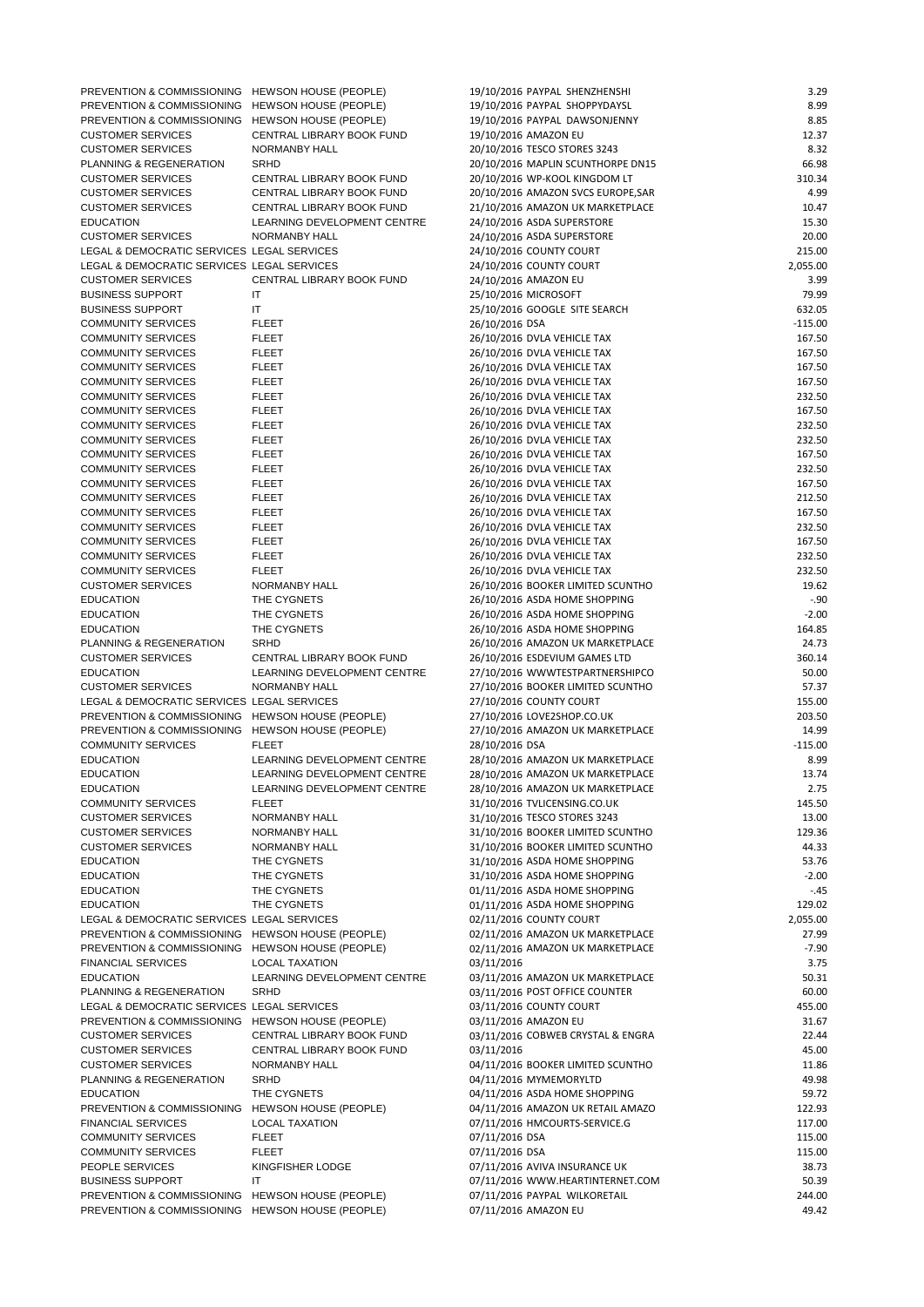| <b>CUSTOMER SERVICES</b>                         | CENTRAL LIBRARY BOOK FUND    | 07/11/2016 ASDA SUPERSTORE         | 89.58     |
|--------------------------------------------------|------------------------------|------------------------------------|-----------|
| <b>CUSTOMER SERVICES</b>                         | CENTRAL LIBRARY BOOK FUND    | 07/11/2016 HOME BARGAINS(SCUNTHOR  | 8.95      |
| <b>CUSTOMER SERVICES</b>                         | CENTRAL LIBRARY BOOK FUND    | 07/11/2016 POUNDWORLD RETAIL       | 7.00      |
| PREVENTION & COMMISSIONING                       | HEWSON HOUSE (PEOPLE)        | 08/11/2016 PAYPAL ARGOSLIMITE      | 39.96     |
| PREVENTION & COMMISSIONING                       | <b>HEWSON HOUSE (PEOPLE)</b> | 08/11/2016 AMAZON UK MARKETPLACE   | 23.80     |
| <b>CUSTOMER SERVICES</b>                         | CENTRAL LIBRARY BOOK FUND    | 08/11/2016 AMAZON UK MARKETPLACE   | 4.30      |
| <b>CUSTOMER SERVICES</b>                         | CENTRAL LIBRARY BOOK FUND    | 08/11/2016 JUSTGIVING.COM          | 300.00    |
| <b>EDUCATION</b>                                 | LEARNING DEVELOPMENT CENTRE  | 09/11/2016 AMAZON EU               | 26.98     |
| PLANNING & REGENERATION                          | <b>SRHD</b>                  | 09/11/2016 ATLASSIAN               | 199.26    |
| <b>EDUCATION</b>                                 | THE CYGNETS                  | 09/11/2016 ASDA HOME SHOPPING      | 117.59    |
| PREVENTION & COMMISSIONING HEWSON HOUSE (PEOPLE) |                              | 09/11/2016 AMAZON UK MARKETPLACE   | 79.80     |
| PREVENTION & COMMISSIONING HEWSON HOUSE (PEOPLE) |                              | 09/11/2016 PAYPAL ARGOSLIMITE      | 19.98     |
| <b>CUSTOMER SERVICES</b>                         | CENTRAL LIBRARY BOOK FUND    | 09/11/2016 ESDEVIUM GAMES LTD      | 278.75    |
| <b>EDUCATION</b>                                 | LEARNING DEVELOPMENT CENTRE  | 10/11/2016 AMAZON UK MARKETPLACE   | 25.19     |
| <b>EDUCATION</b>                                 | LEARNING DEVELOPMENT CENTRE  | 10/11/2016 AMAZON UK MARKETPLACE   | 11.00     |
| <b>CUSTOMER SERVICES</b>                         | NORMANBY HALL                | 10/11/2016 WWW.JOHNLEWIS.COM       | 19.50     |
| <b>EDUCATION</b>                                 | LEARNING DEVELOPMENT CENTRE  | 11/11/2016 AMAZON EU               | 53.03     |
| <b>EDUCATION</b>                                 | LEARNING DEVELOPMENT CENTRE  | 11/11/2016 ASDA SUPERSTORE         | 36.00     |
| <b>EDUCATION</b>                                 | LEARNING DEVELOPMENT CENTRE  | 11/11/2016 AMAZON UK MARKETPLACE   | 17.79     |
| <b>EDUCATION</b>                                 | LEARNING DEVELOPMENT CENTRE  | 11/11/2016 AMAZON UK MARKETPLACE   | 7.79      |
| <b>EDUCATION</b>                                 | LEARNING DEVELOPMENT CENTRE  | 11/11/2016 AMAZON SVCS EUROPE, SAR | 6.69      |
| LEGAL & DEMOCRATIC SERVICES LEGAL SERVICES       |                              | 11/11/2016 COUNTY COURT            | 2,055.00  |
| PREVENTION & COMMISSIONING HEWSON HOUSE (PEOPLE) |                              | 11/11/2016 AMAZON UK RETAIL AMAZO  | 100.00    |
| <b>CUSTOMER SERVICES</b>                         | NORMANBY HALL                | 14/11/2016 SAINSBURYS SACAT 2077   | 24.35     |
| <b>CUSTOMER SERVICES</b>                         | NORMANBY HALL                | 14/11/2016 ASDA STORES 4456        | 1.50      |
| <b>CUSTOMER SERVICES</b>                         | NORMANBY HALL                | 14/11/2016 SAINSBURYS SACAT 2077   | 6.95      |
| LEGAL & DEMOCRATIC SERVICES LEGAL SERVICES       |                              | 14/11/2016 COUNTY COURT            | 2,055.00  |
| LEGAL & DEMOCRATIC SERVICES LEGAL SERVICES       |                              | 14/11/2016 COUNTY COURT            | 155.00    |
| PREVENTION & COMMISSIONING HEWSON HOUSE (PEOPLE) |                              | 14/11/2016 HALFORDS 0595           | 70.00     |
| <b>CUSTOMER SERVICES</b>                         | CENTRAL LIBRARY BOOK FUND    | 14/11/2016 WP-KOOL KINGDOM LT      | 221.77    |
| <b>CUSTOMER SERVICES</b>                         | CENTRAL LIBRARY BOOK FUND    | 14/11/2016 PAYPAL CORYFERGUSO      | 266.12    |
| <b>CUSTOMER SERVICES</b>                         | CENTRAL LIBRARY BOOK FUND    | 14/11/2016 PAYPAL GLOBALSHIP       | 83.80     |
| <b>CUSTOMER SERVICES</b>                         | CENTRAL LIBRARY BOOK FUND    | 15/11/2016 AMZ MAGIC MADHOUSE L    | 22.20     |
| <b>FINANCIAL SERVICES</b>                        | <b>LOCAL TAXATION</b>        | 16/11/2016 HMCOURTS-SERVICE.G      | 1,764.00  |
| <b>EDUCATION</b>                                 | LEARNING DEVELOPMENT CENTRE  | 16/11/2016 AMAZON UK MARKETPLACE   | 15.98     |
| <b>EDUCATION</b>                                 | LEARNING DEVELOPMENT CENTRE  | 16/11/2016 AMAZON UK MARKETPLACE   | 8.99      |
| <b>EDUCATION</b>                                 | LEARNING DEVELOPMENT CENTRE  | 16/11/2016 ASDA SUPERSTORE         | 56.00     |
| <b>CUSTOMER SERVICES</b>                         | NORMANBY HALL                | 16/11/2016 WWW.JOHNLEWIS.COM       | $-16.00$  |
| PEOPLE SERVICES                                  | KINGFISHER LODGE             | 16/11/2016 VIRGINTRAINSEC SERVCS   | 58.00     |
| <b>EDUCATION</b>                                 | THE CYGNETS                  | 16/11/2016 ASDA HOME SHOPPING      | 141.32    |
| PREVENTION & COMMISSIONING HEWSON HOUSE (PEOPLE) |                              | 16/11/2016 AMAZON UK RETAIL AMAZO  | 7.72      |
| <b>COMMUNITY SERVICES</b>                        | <b>FLEET</b>                 | 17/11/2016 DSA                     | $-115.00$ |
| <b>EDUCATION</b>                                 | LEARNING DEVELOPMENT CENTRE  | 17/11/2016 AMAZON UK MARKETPLACE   | 9.25      |
| <b>CUSTOMER SERVICES</b>                         | CENTRAL LIBRARY BOOK FUND    | 17/11/2016 PAYPAL FRAULEIN3O8      | 15.98     |
| <b>EDUCATION</b>                                 | LEARNING DEVELOPMENT CENTRE  | 18/11/2016 AMAZON UK MARKETPLACE   | 13.40     |
| PREVENTION & COMMISSIONING HEWSON HOUSE (PEOPLE) |                              | 18/11/2016 WWW.GOV.UK              | 10.00     |
| <b>CUSTOMER SERVICES</b>                         | CENTRAL LIBRARY BOOK FUND    | 18/11/2016 AMAZON UK RETAIL AMAZO  | 5.59      |
| <b>CUSTOMER SERVICES</b>                         | CENTRAL LIBRARY BOOK FUND    | 18/11/2016 AMAZON UK RETAIL AMAZO  | 23.64     |
| <b>CUSTOMER SERVICES</b>                         | CENTRAL LIBRARY BOOK FUND    | 18/11/2016 ESDEVIUM GAMES LTD      | 231.36    |
| <b>CUSTOMER SERVICES</b>                         | CENTRAL LIBRARY BOOK FUND    | 18/11/2016 AMAZON UK MARKETPLACE   | 29.99     |
| <b>CUSTOMER SERVICES</b>                         | CENTRAL LIBRARY BOOK FUND    | 18/11/2016 AMAZON EU               | 15.90     |
| <b>CUSTOMER SERVICES</b>                         | CENTRAL LIBRARY BOOK FUND    | 18/11/2016 AMAZON UK MARKETPLACE   | 4.25      |
| <b>CUSTOMER SERVICES</b>                         | CENTRAL LIBRARY BOOK FUND    | 18/11/2016 DRACCO                  | 219.22    |
| <b>CUSTOMER SERVICES</b>                         | CENTRAL LIBRARY BOOK FUND    | 18/11/2016 WP-KOOL KINGDOM LT      | 208.13    |
| <b>COMMUNITY SERVICES</b>                        | <b>FLEET</b>                 | 21/11/2016 DVSA MOT COMP 2         | 410.00    |
| <b>EDUCATION</b>                                 | LEARNING DEVELOPMENT CENTRE  | 21/11/2016 AMAZON EU               | $-7.77$   |
| <b>EDUCATION</b>                                 | I EADNING DEVELODMENT CENTDE | 21/11/2016 AMAZON IIK MADKETDI ACE | 21.00     |

| <b>EDUCATION</b>                           | LEARNING DEVELOPMENT CENTRE | 21/11/2016 AMAZON UK MARKETPLACE   | 21.90    |
|--------------------------------------------|-----------------------------|------------------------------------|----------|
| <b>EDUCATION</b>                           | LEARNING DEVELOPMENT CENTRE | 21/11/2016 AMAZON UK RETAIL AMAZO  | 86.56    |
| <b>CUSTOMER SERVICES</b>                   | NORMANBY HALL               | 21/11/2016 TESCO STORES 3243       | 28.85    |
| <b>BUSINESS SUPPORT</b>                    | IT                          | 21/11/2016 WP-INSTANTSSL CERTIFIC  | 59.16    |
| <b>CUSTOMER SERVICES</b>                   | CENTRAL LIBRARY BOOK FUND   | 21/11/2016 AMAZON UK RETAIL AMAZO  | 11.49    |
| <b>CUSTOMER SERVICES</b>                   | CENTRAL LIBRARY BOOK FUND   | 21/11/2016 AMAZON UK MARKETPLACE   | 5.79     |
| <b>CUSTOMER SERVICES</b>                   | CENTRAL LIBRARY BOOK FUND   | 21/11/2016 AMAZON UK RETAIL AMAZO  | 52.39    |
| <b>CUSTOMER SERVICES</b>                   | CENTRAL LIBRARY BOOK FUND   | 21/11/2016 AMAZON UK RETAIL AMAZO  | 3.99     |
| <b>CUSTOMER SERVICES</b>                   | CENTRAL LIBRARY BOOK FUND   | 21/11/2016 AMAZON UK RETAIL AMAZO  | 13.98    |
| <b>EDUCATION</b>                           | LEARNING DEVELOPMENT CENTRE | 22/11/2016 AMAZON UK MARKETPLACE   | 23.50    |
| <b>EDUCATION</b>                           | LEARNING DEVELOPMENT CENTRE | 22/11/2016 AMAZON SVCS EUROPE, SAR | 24.74    |
| <b>EDUCATION</b>                           | LEARNING DEVELOPMENT CENTRE | 22/11/2016 TESCO STORES 3243       | 48.00    |
| <b>EDUCATION</b>                           | LEARNING DEVELOPMENT CENTRE | 22/11/2016 AMAZON UK MARKETPLACE   | 3.96     |
| LEGAL & DEMOCRATIC SERVICES LEGAL SERVICES |                             | 22/11/2016 COUNTY COURT            | 2,055.00 |
| LEGAL & DEMOCRATIC SERVICES LEGAL SERVICES |                             | 22/11/2016 COUNTY COURT            | 2,055.00 |
| <b>CUSTOMER SERVICES</b>                   | CENTRAL LIBRARY BOOK FUND   | 22/11/2016 AMAZON UK MARKETPLACE   | 12.49    |
| <b>CUSTOMER SERVICES</b>                   | CENTRAL LIBRARY BOOK FUND   | 22/11/2016 WWW.MAGICMADHOUSE.CO.U  | 206.50   |
| <b>CUSTOMER SERVICES</b>                   | NORMANBY HALL               | 23/11/2016 SAINSBURYS 2077         | 27.00    |
| <b>CUSTOMER SERVICES</b>                   | NORMANBY HALL               | 23/11/2016 TESCO STORES 3243       | 52.45    |
| <b>EDUCATION</b>                           | THE CYGNETS                 | 23/11/2016 ASDA HOME SHOPPING      | $-1.50$  |
| <b>EDUCATION</b>                           | THE CYGNETS                 | 23/11/2016 ASDA HOME SHOPPING      | 160.99   |
| <b>COMMUNITY SERVICES</b>                  | <b>RESOURCE TEAM</b>        | 23/11/2016 EB THE SGSA SPECTATOR   | 95.00    |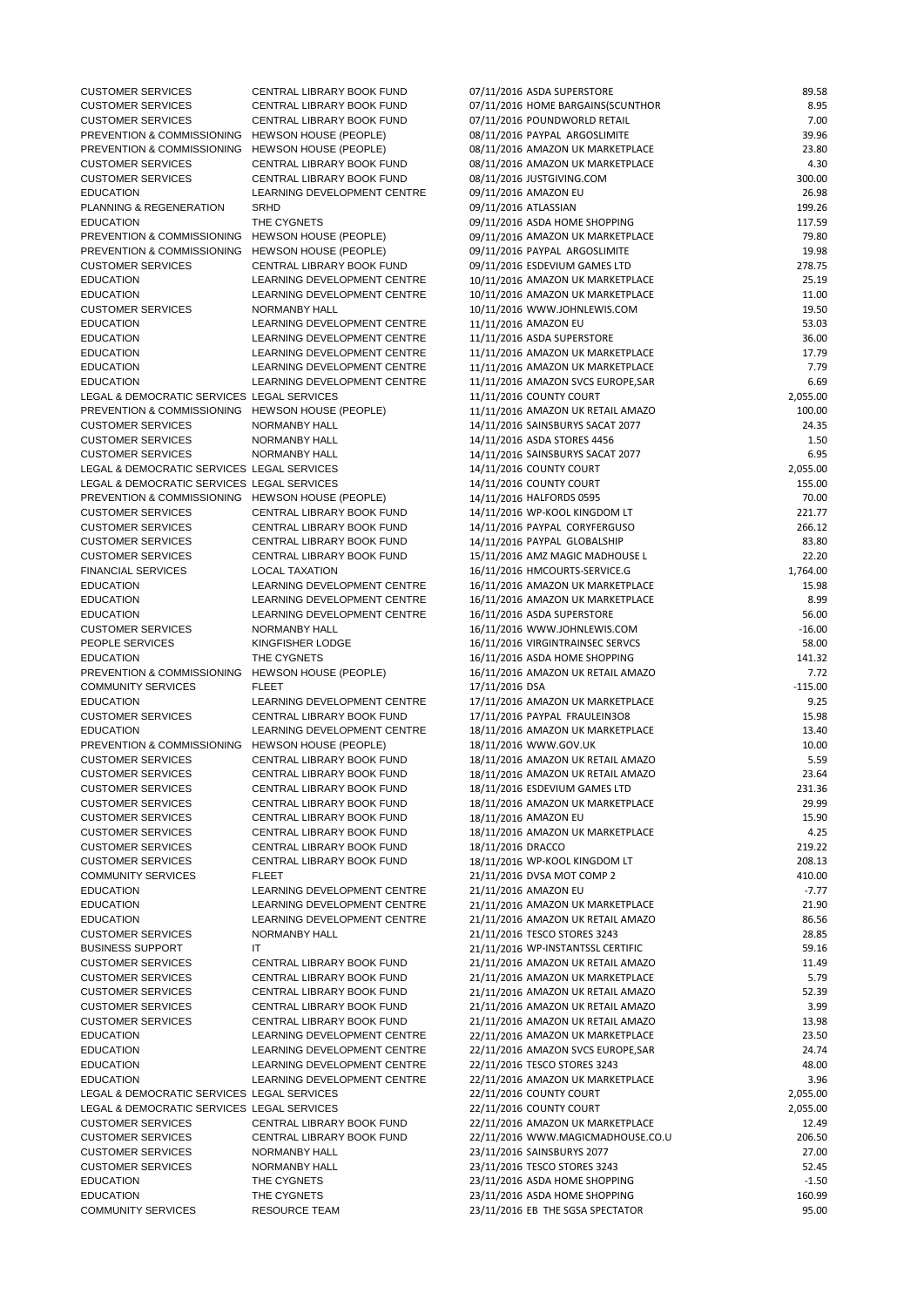| PREVENTION & COMMISSIONING HEWSON HOUSE (PEOPLE) |                              | 23/11/2016 TESCO DIRECT           | 18.00     |
|--------------------------------------------------|------------------------------|-----------------------------------|-----------|
| PREVENTION & COMMISSIONING HEWSON HOUSE (PEOPLE) |                              | 23/11/2016 TESCO - SELLER_IST_1_2 | 19.99     |
| <b>COMMUNITY SERVICES</b>                        | <b>FLEET</b>                 | 24/11/2016 DVLA VEHICLE TAX       | 232.50    |
| <b>COMMUNITY SERVICES</b>                        | <b>FLEET</b>                 | 24/11/2016 DVLA VEHICLE TAX       | 167.50    |
| <b>COMMUNITY SERVICES</b>                        | <b>FLEET</b>                 | 24/11/2016 DVLA VEHICLE TAX       | 167.50    |
| <b>COMMUNITY SERVICES</b>                        | <b>FLEET</b>                 | 24/11/2016 DVLA VEHICLE TAX       | 502.50    |
| <b>COMMUNITY SERVICES</b>                        | <b>FLEET</b>                 | 24/11/2016 DVLA VEHICLE TAX       | 167.50    |
| <b>COMMUNITY SERVICES</b>                        | <b>FLEET</b>                 | 24/11/2016 DVLA VEHICLE TAX       | 167.50    |
| <b>COMMUNITY SERVICES</b>                        | <b>FLEET</b>                 | 24/11/2016 DVLA VEHICLE TAX       | 232.50    |
| <b>COMMUNITY SERVICES</b>                        | <b>FLEET</b>                 | 24/11/2016 DVLA VEHICLE TAX       | 237.50    |
| <b>COMMUNITY SERVICES</b>                        | <b>FLEET</b>                 | 24/11/2016 DVLA VEHICLE TAX       | 167.50    |
| <b>COMMUNITY SERVICES</b>                        | <b>FLEET</b>                 | 24/11/2016 DVLA VEHICLE TAX       | 652.50    |
| <b>COMMUNITY SERVICES</b>                        | <b>FLEET</b>                 | 24/11/2016 DVLA VEHICLE TAX       | 232.50    |
| <b>COMMUNITY SERVICES</b>                        | <b>FLEET</b>                 | 24/11/2016 DVLA VEHICLE TAX       | 232.50    |
| <b>COMMUNITY SERVICES</b>                        | <b>FLEET</b>                 | 24/11/2016 DVLA VEHICLE TAX       | 167.50    |
| <b>COMMUNITY SERVICES</b>                        | <b>FLEET</b>                 | 24/11/2016 DVLA VEHICLE TAX       | 167.50    |
| <b>COMMUNITY SERVICES</b>                        | <b>FLEET</b>                 | 24/11/2016 DVLA VEHICLE TAX       | 167.50    |
| <b>COMMUNITY SERVICES</b>                        | <b>FLEET</b>                 | 24/11/2016 DVLA VEHICLE TAX       | 167.50    |
| <b>COMMUNITY SERVICES</b>                        | <b>FLEET</b>                 | 24/11/2016 DVLA VEHICLE TAX       | 652.50    |
| <b>COMMUNITY SERVICES</b>                        | <b>FLEET</b>                 | 24/11/2016 DVLA VEHICLE TAX       | 167.50    |
| <b>COMMUNITY SERVICES</b>                        | <b>FLEET</b>                 | 24/11/2016 DVLA VEHICLE TAX       | 232.50    |
| <b>COMMUNITY SERVICES</b>                        | <b>FLEET</b>                 | 24/11/2016 DVLA VEHICLE TAX       | 232.50    |
| <b>COMMUNITY SERVICES</b>                        | <b>FLEET</b>                 | 24/11/2016 DVLA VEHICLE TAX       | 167.50    |
| <b>COMMUNITY SERVICES</b>                        | <b>FLEET</b>                 | 24/11/2016 DVLA VEHICLE TAX       | 187.50    |
| <b>COMMUNITY SERVICES</b>                        | <b>FLEET</b>                 | 24/11/2016 DVLA VEHICLE TAX       | 332.50    |
| <b>COMMUNITY SERVICES</b>                        | <b>FLEET</b>                 | 24/11/2016 DVLA VEHICLE TAX       | 167.50    |
| <b>COMMUNITY SERVICES</b>                        | <b>FLEET</b>                 | 24/11/2016 DVLA VEHICLE TAX       | 167.50    |
| <b>COMMUNITY SERVICES</b>                        | <b>FLEET</b>                 | 24/11/2016 DVLA VEHICLE TAX       | 167.50    |
| <b>COMMUNITY SERVICES</b>                        | <b>FLEET</b>                 | 24/11/2016 DVLA VEHICLE TAX       | 232.50    |
| <b>COMMUNITY SERVICES</b>                        | <b>FLEET</b>                 | 24/11/2016 DVLA VEHICLE TAX       | 202.50    |
| <b>EDUCATION</b>                                 |                              |                                   |           |
|                                                  | LEARNING DEVELOPMENT CENTRE  | 24/11/2016 WWW.ZEN.CO.UK          | 8.39      |
| <b>CUSTOMER SERVICES</b>                         | NORMANBY HALL                | 24/11/2016 THE RANGE              | 49.99     |
| <b>BUSINESS SUPPORT</b>                          | IT.                          | 24/11/2016 WP-INSTANTSSL CERTIFIC | 179.82    |
| PREVENTION & COMMISSIONING HEWSON HOUSE (PEOPLE) |                              | 24/11/2016 SAINSBURYS 2077        | 58.00     |
| <b>CUSTOMER SERVICES</b>                         | CENTRAL LIBRARY BOOK FUND    | 24/11/2016 AMAZON UK RETAIL AMAZO | 6.47      |
| <b>EDUCATION</b>                                 | LEARNING DEVELOPMENT CENTRE  | 25/11/2016 AMAZON UK MARKETPLACE  | 5.96      |
| LEGAL & DEMOCRATIC SERVICES LEGAL SERVICES       |                              | 25/11/2016 NELC INTERNET          | 26.61     |
| <b>COMMUNITY SERVICES</b>                        | <b>FLEET</b>                 | 28/11/2016 DSA                    | 115.00    |
| <b>EDUCATION</b>                                 | LEARNING DEVELOPMENT CENTRE  | 28/11/2016 AMAZON EU              | 32.95     |
| LEGAL & DEMOCRATIC SERVICES LEGAL SERVICES       |                              | 28/11/2016 COUNTY COURT           | 155.00    |
| LEGAL & DEMOCRATIC SERVICES LEGAL SERVICES       |                              | 28/11/2016 CENTRAL AV LTD         | 748.80    |
| PREVENTION & COMMISSIONING HEWSON HOUSE (PEOPLE) |                              | 28/11/2016 AMAZON EU              | 45.54     |
| PREVENTION & COMMISSIONING HEWSON HOUSE (PEOPLE) |                              | 28/11/2016 AMAZON UK RETAIL AMAZO | 24.29     |
| PREVENTION & COMMISSIONING HEWSON HOUSE (PEOPLE) |                              | 28/11/2016 AMAZON UK RETAIL AMAZO | 219.88    |
| PREVENTION & COMMISSIONING HEWSON HOUSE (PEOPLE) |                              | 28/11/2016 AMAZON UK RETAIL AMAZO | 25.60     |
| <b>CUSTOMER SERVICES</b>                         | CENTRAL LIBRARY BOOK FUND    | 28/11/2016 CHAOS CARDS            | 55.04     |
| <b>CUSTOMER SERVICES</b>                         | CENTRAL LIBRARY BOOK FUND    | 28/11/2016 AMAZON UK RETAIL AMAZO | 8.99      |
| <b>EDUCATION</b>                                 | THE CYGNETS                  | 29/11/2016 ASDA HOME SHOPPING     | 124.39    |
| <b>COMMUNITY SERVICES</b>                        | <b>RESOURCE TEAM</b>         | 29/11/2016 BRE                    | 90.00     |
| <b>CUSTOMER SERVICES</b>                         | CENTRAL LIBRARY BOOK FUND    | 29/11/2016 WWW.MAGICMADHOUSE.CO.U | 26.00     |
| <b>COMMUNITY SERVICES</b>                        | <b>FLEET</b>                 | 30/11/2016 DSA                    | $-115.00$ |
| <b>COMMUNITY SERVICES</b>                        | <b>FLEET</b>                 | 30/11/2016 DSA                    | 115.00    |
| <b>EDUCATION</b>                                 | LEARNING DEVELOPMENT CENTRE  | 30/11/2016 AMAZON UK MARKETPLACE  | 2.81      |
| <b>CUSTOMER SERVICES</b>                         | NORMANBY HALL                | 30/11/2016 ASDA SUPERSTORE        | 25.00     |
| <b>BUSINESS SUPPORT</b>                          | IT                           | 30/11/2016 BRITISH STANDARDS      | 702.96    |
| <b>CUSTOMER SERVICES</b>                         | CENTRAL LIBRARY BOOK FUND    | 30/11/2016 ESDEVIUM GAMES LTD     | 261.18    |
| <b>EDUCATION</b>                                 | I EARNING DEVELOPMENT CENTRE | $01/12/2016$ AMAZON ELL           | 6260      |

| <b>EDUCATION</b>                                 | LEARNING DEVELOPMENT CENTRE | 01/12/2016 AMAZON EU              | 62.68    |
|--------------------------------------------------|-----------------------------|-----------------------------------|----------|
| <b>EDUCATION</b>                                 | LEARNING DEVELOPMENT CENTRE | 01/12/2016 AMAZON UK MARKETPLACE  | 2.81     |
| <b>EDUCATION</b>                                 | LEARNING DEVELOPMENT CENTRE | 01/12/2016 AMAZON UK MARKETPLACE  | 2.81     |
| <b>EDUCATION</b>                                 | LEARNING DEVELOPMENT CENTRE | 01/12/2016 AMAZON UK MARKETPLACE  | 2.81     |
| <b>BUSINESS SUPPORT</b>                          | IT                          | 01/12/2016 WWW.CIPS.ORG           | 132.60   |
| <b>BUSINESS SUPPORT</b>                          | $\mathsf{I}\mathsf{T}$      | 01/12/2016 WWW.CIPS.ORG           | 132.60   |
| <b>BUSINESS SUPPORT</b>                          | IT                          | 01/12/2016 WWW.CIPS.ORG           | 132.60   |
| <b>BUSINESS SUPPORT</b>                          | IT                          | 01/12/2016 WWW.CIPS.ORG           | 43.86    |
| LEGAL & DEMOCRATIC SERVICES LEGAL SERVICES       |                             | 01/12/2016 COUNTY COURT           | 455.00   |
| LEGAL & DEMOCRATIC SERVICES LEGAL SERVICES       |                             | 01/12/2016 COUNTY COURT           | 2,055.00 |
| PREVENTION & COMMISSIONING HEWSON HOUSE (PEOPLE) |                             | 01/12/2016 BITEABLE PTY LTD       | 81.79    |
| <b>FINANCIAL SERVICES</b>                        | <b>LOCAL TAXATION</b>       | 02/12/2016                        | 45.00    |
| <b>EDUCATION</b>                                 | LEARNING DEVELOPMENT CENTRE | 02/12/2016 AMAZON UK MARKETPLACE  | 8.43     |
| <b>CUSTOMER SERVICES</b>                         | NORMANBY HALL               | 02/12/2016 THE RANGE              | 5.97     |
| <b>PLACES</b>                                    | <b>PLACES MANAGEMENT</b>    | 02/12/2016                        | 45.00    |
| LEGAL & DEMOCRATIC SERVICES LEGAL SERVICES       |                             | 02/12/2016 COUNTY COURT           | 155.00   |
| <b>CUSTOMER SERVICES</b>                         | CENTRAL LIBRARY BOOK FUND   | 02/12/2016 AMAZON UK RETAIL AMAZO | 39.81    |
| <b>EDUCATION</b>                                 | THE CYGNETS                 | 05/12/2016 ASDA HOME SHOPPING     | 61.90    |
| <b>BUSINESS SUPPORT</b>                          | IT                          | 05/12/2016 WWW.HEARTINTERNET.COM  | 50.39    |
| <b>COMMUNITY SERVICES</b>                        | <b>RESOURCE TEAM</b>        | 05/12/2016 WP-FOOD ALERT LTD      | 180.00   |
| LEGAL & DEMOCRATIC SERVICES LEGAL SERVICES       |                             | 05/12/2016 COUNTY COURT           | 455.00   |
| PREVENTION & COMMISSIONING HEWSON HOUSE (PEOPLE) |                             | 05/12/2016 BRITISH STANDARDS      | 76.50    |
|                                                  |                             |                                   |          |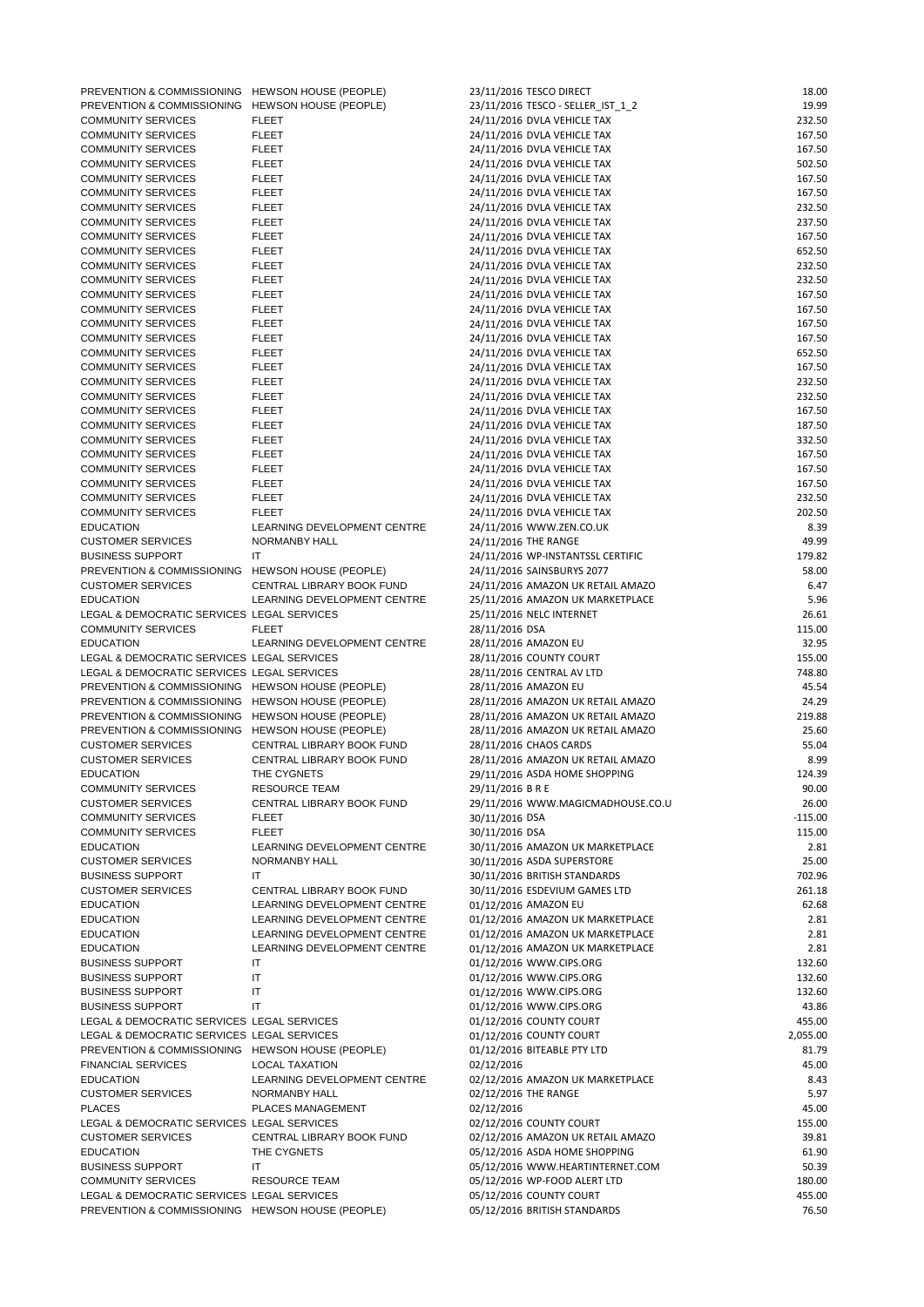| <b>CUSTOMER SERVICES</b>                         | CENTRAL LIBRARY BOOK FUND   | 05/12/2016 AMAZON EU               | 22.28    |
|--------------------------------------------------|-----------------------------|------------------------------------|----------|
| <b>CUSTOMER SERVICES</b>                         | NORMANBY HALL               | 06/12/2016 GLOBAL FOODSERVICE EQU  | 67.18    |
| <b>CUSTOMER SERVICES</b>                         | CENTRAL LIBRARY BOOK FUND   | 06/12/2016 AMAZON UK RETAIL AMAZO  | 11.89    |
| <b>CUSTOMER SERVICES</b>                         | CENTRAL LIBRARY BOOK FUND   | 06/12/2016 ESDEVIUM GAMES LTD      | 244.82   |
| <b>EDUCATION</b>                                 | LEARNING DEVELOPMENT CENTRE | 07/12/2016 ARGOS RETAIL GROUP      | 119.99   |
| <b>EDUCATION</b>                                 | THE CYGNETS                 | 07/12/2016 ASDA HOME SHOPPING      | $-.50$   |
| <b>EDUCATION</b>                                 | THE CYGNETS                 | 07/12/2016 ASDA HOME SHOPPING      | 175.43   |
| <b>EDUCATION</b>                                 | LEARNING DEVELOPMENT CENTRE | 09/12/2016 AMAZON UK MARKETPLACE   | 21.49    |
| <b>FINANCIAL SERVICES</b>                        | <b>LOCAL TAXATION</b>       | 12/12/2016 HMCOURTS-SERVICE.G      | 105.00   |
| <b>EDUCATION</b>                                 | LEARNING DEVELOPMENT CENTRE | 12/12/2016 AMAZON UK MARKETPLACE   | 11.64    |
| <b>EDUCATION</b>                                 | THE CYGNETS                 | 12/12/2016 ASDA HOME SHOPPING      | $-2.00$  |
| <b>EDUCATION</b>                                 | THE CYGNETS                 | 12/12/2016 ASDA HOME SHOPPING      | 87.07    |
| <b>BUSINESS SUPPORT</b>                          | $\mathsf{I}\mathsf{T}$      | 12/12/2016 WP-INSTANTSSL CERTIFIC  | 179.82   |
| LEGAL & DEMOCRATIC SERVICES LEGAL SERVICES       |                             | 12/12/2016 COUNTY COURT            | 155.00   |
| LEGAL & DEMOCRATIC SERVICES LEGAL SERVICES       |                             | 12/12/2016 NORTH TYNESIDE          | 21.00    |
| PREVENTION & COMMISSIONING HEWSON HOUSE (PEOPLE) |                             | 12/12/2016 LOVE2SHOP.CO.UK         | 30.00    |
| PREVENTION & COMMISSIONING HEWSON HOUSE (PEOPLE) |                             | 12/12/2016 WWW.GOV.UK              | 10.00    |
| <b>COMMUNITY SERVICES</b>                        | <b>FLEET</b>                | 13/12/2016 DSA                     | 55.00    |
| <b>COMMUNITY SERVICES</b>                        | <b>FLEET</b>                | 13/12/2016 DSA                     | 115.00   |
| <b>EDUCATION</b>                                 | THE CYGNETS                 | 13/12/2016 ASDA HOME SHOPPING      | 120.26   |
| <b>BUSINESS SUPPORT</b>                          | IT.                         | 13/12/2016 WWW.HEARTINTERNET.COM   | 35.95    |
| <b>FINANCIAL SERVICES</b>                        | <b>LOCAL TAXATION</b>       | 14/12/2016 HMCOURTS-SERVICE.G      | 1,872.00 |
| <b>COMMUNITY SERVICES</b>                        | <b>FLEET</b>                | 14/12/2016 DSA                     | 55.00    |
| <b>CUSTOMER SERVICES</b>                         | NORMANBY HALL               | 14/12/2016 WWW.JOHNLEWIS.COM       | $-3.50$  |
| <b>BUSINESS SUPPORT</b>                          | IT                          | 14/12/2016 PREMIER FARNELL         | 24.82    |
| <b>BUSINESS SUPPORT</b>                          | IT                          | 14/12/2016 MICROSOFT OFFICE 36     | 79.99    |
| LEGAL & DEMOCRATIC SERVICES LEGAL SERVICES       |                             | 14/12/2016 COUNTY COURT            | 2,055.00 |
| <b>CUSTOMER SERVICES</b>                         | CENTRAL LIBRARY BOOK FUND   | 14/12/2016 AMAZON EU               | 7.94     |
| <b>CUSTOMER SERVICES</b>                         | CENTRAL LIBRARY BOOK FUND   | 14/12/2016 AMAZON UK MARKETPLACE   | 4.80     |
| <b>CUSTOMER SERVICES</b>                         | CENTRAL LIBRARY BOOK FUND   | 14/12/2016 AMAZON SVCS EUROPE, SAR | 6.38     |
| <b>COMMUNITY SERVICES</b>                        | <b>FLEET</b>                | 15/12/2016 DSA                     | 115.00   |
| <b>EDUCATION</b>                                 | THE CYGNETS                 | 15/12/2016 ASDA HOME SHOPPING      | 62.33    |
| PLANNING & REGENERATION                          | <b>SRHD</b>                 | 16/12/2016 WWW.LOXLEYCOLOUR.COM    | 13.44    |
| <b>BUSINESS SUPPORT</b>                          | IT                          | 16/12/2016 WWW.HEARTINTERNET.COM   | $-35.95$ |
| <b>CUSTOMER SERVICES</b>                         | NORMANBY HALL               | 19/12/2016 SAINSBURYS 2077         | 9.85     |
| LEGAL & DEMOCRATIC SERVICES LEGAL SERVICES       |                             | 19/12/2016 COUNTY COURT            | 2,055.00 |
| LEGAL & DEMOCRATIC SERVICES LEGAL SERVICES       |                             | 19/12/2016 COMBINED COURT CEN      | 355.00   |
| LEGAL & DEMOCRATIC SERVICES LEGAL SERVICES       |                             | 19/12/2016 COUNTY COURT            | 215.00   |
| <b>EDUCATION</b>                                 | THE CYGNETS                 | 20/12/2016 ASDA HOME SHOPPING      | 141.30   |
| <b>EDUCATION</b>                                 | THE CYGNETS                 | 20/12/2016 ASDA HOME SHOPPING      | $-1.00$  |
| <b>COMMUNITY SERVICES</b>                        | <b>FLEET</b>                | 21/12/2016 DVLA VEHICLE TAX        | 167.50   |
| <b>COMMUNITY SERVICES</b>                        | <b>FLEET</b>                | 21/12/2016 DVLA VEHICLE TAX        | 652.50   |
| <b>COMMUNITY SERVICES</b>                        | <b>FLEET</b>                | 21/12/2016 DVLA VEHICLE TAX        | 232.50   |
| <b>COMMUNITY SERVICES</b>                        | <b>FLEET</b>                | 21/12/2016 DVLA VEHICLE TAX        | 167.50   |
| <b>COMMUNITY SERVICES</b>                        | <b>FLEET</b>                | 21/12/2016 DVLA VEHICLE TAX        | 232.50   |
| <b>COMMUNITY SERVICES</b>                        | <b>FLEET</b>                | 21/12/2016 DVLA VEHICLE TAX        | 167.50   |
| <b>COMMUNITY SERVICES</b>                        | <b>FLEET</b>                | 21/12/2016 DVLA VEHICLE TAX        | 167.50   |
| <b>COMMUNITY SERVICES</b>                        | <b>FLEET</b>                | 21/12/2016 DVLA VEHICLE TAX        | 167.50   |
| <b>COMMUNITY SERVICES</b>                        | <b>FLEET</b>                | 21/12/2016 DVLA VEHICLE TAX        | 167.50   |
| <b>COMMUNITY SERVICES</b>                        | <b>FLEET</b>                | 21/12/2016 DVLA VEHICLE TAX        | 652.50   |
| <b>COMMUNITY SERVICES</b>                        | <b>FLEET</b>                | 21/12/2016 DVLA VEHICLE TAX        | 167.50   |
| <b>COMMUNITY SERVICES</b>                        | <b>FLEET</b>                | 21/12/2016 DVLA VEHICLE TAX        | 167.50   |
| <b>COMMUNITY SERVICES</b>                        | <b>FLEET</b>                | 21/12/2016 DVLA VEHICLE TAX        | 167.50   |
| <b>COMMUNITY SERVICES</b>                        | <b>FLEET</b>                | 21/12/2016 DVLA VEHICLE TAX        | 652.50   |
| <b>COMMUNITY SERVICES</b>                        | <b>FLEET</b>                | 21/12/2016 DVLA VEHICLE TAX        | 652.50   |
| <b>COMMUNITY SERVICES</b>                        | <b>FLEET</b>                | 21/12/2016 DVLA VEHICLE TAX        | 142.50   |
| <b>COMMUNITY SERVICES</b>                        | <b>FLEET</b>                | 21/12/2016 DVLA VEHICLE TAX        | 652.50   |

| <b>COMMUNITY SERVICES</b> | <b>FLEET</b>                | 21/12/2016 DVLA VEHICLE TAX       | 167.50    |
|---------------------------|-----------------------------|-----------------------------------|-----------|
| <b>COMMUNITY SERVICES</b> | <b>FLEET</b>                | 21/12/2016 DVLA VEHICLE TAX       | 652.50    |
| <b>COMMUNITY SERVICES</b> | <b>FLEET</b>                | 21/12/2016 DVLA VEHICLE TAX       | 167.50    |
| <b>COMMUNITY SERVICES</b> | <b>FLEET</b>                | 21/12/2016 DVLA VEHICLE TAX       | 167.50    |
| <b>COMMUNITY SERVICES</b> | <b>FLEET</b>                | 21/12/2016 DVLA VEHICLE TAX       | 232.50    |
| <b>COMMUNITY SERVICES</b> | <b>FLEET</b>                | 21/12/2016 DVLA VEHICLE TAX       | 167.50    |
| <b>COMMUNITY SERVICES</b> | <b>FLEET</b>                | 21/12/2016 DVLA VEHICLE TAX       | 237.50    |
| <b>COMMUNITY SERVICES</b> | <b>FLEET</b>                | 21/12/2016 DVLA VEHICLE TAX       | 652.50    |
| <b>COMMUNITY SERVICES</b> | <b>FLEET</b>                | 21/12/2016 DVLA VEHICLE TAX       | 652.50    |
| <b>COMMUNITY SERVICES</b> | <b>FLEET</b>                | 21/12/2016 DVLA VEHICLE TAX       | 167.50    |
| <b>COMMUNITY SERVICES</b> | <b>FLEET</b>                | 21/12/2016 DVLA VEHICLE TAX       | 167.50    |
| <b>COMMUNITY SERVICES</b> | <b>FLEET</b>                | 21/12/2016 DVLA VEHICLE TAX       | 652.50    |
| <b>COMMUNITY SERVICES</b> | <b>FLEET</b>                | 21/12/2016 DVLA VEHICLE TAX       | 167.50    |
| <b>EDUCATION</b>          | LEARNING DEVELOPMENT CENTRE | 21/12/2016 AMAZON UK MARKETPLACE  | 39.90     |
| <b>CUSTOMER SERVICES</b>  | NORMANBY HALL               | 21/12/2016 ASDA SUPERSTORE        | 7.98      |
| <b>CUSTOMER SERVICES</b>  | CENTRAL LIBRARY BOOK FUND   | 21/12/2016 WP-KOOL KINGDOM LT     | 253.34    |
| <b>CUSTOMER SERVICES</b>  | CENTRAL LIBRARY BOOK FUND   | 21/12/2016 AMAZON EU              | 19.00     |
| <b>EDUCATION</b>          | LEARNING DEVELOPMENT CENTRE | 22/12/2016 AMAZON UK RETAIL AMAZO | 102.80    |
| <b>CUSTOMER SERVICES</b>  | NORMANBY HALL               | 22/12/2016 TESCO STORES 3243      | 6.90      |
| <b>COMMUNITY SERVICES</b> | <b>FLEET</b>                | 23/12/2016 DSA                    | $-115.00$ |
| <b>COMMUNITY SERVICES</b> | <b>FLEET</b>                | 23/12/2016 DSA                    | $-115.00$ |
|                           |                             |                                   |           |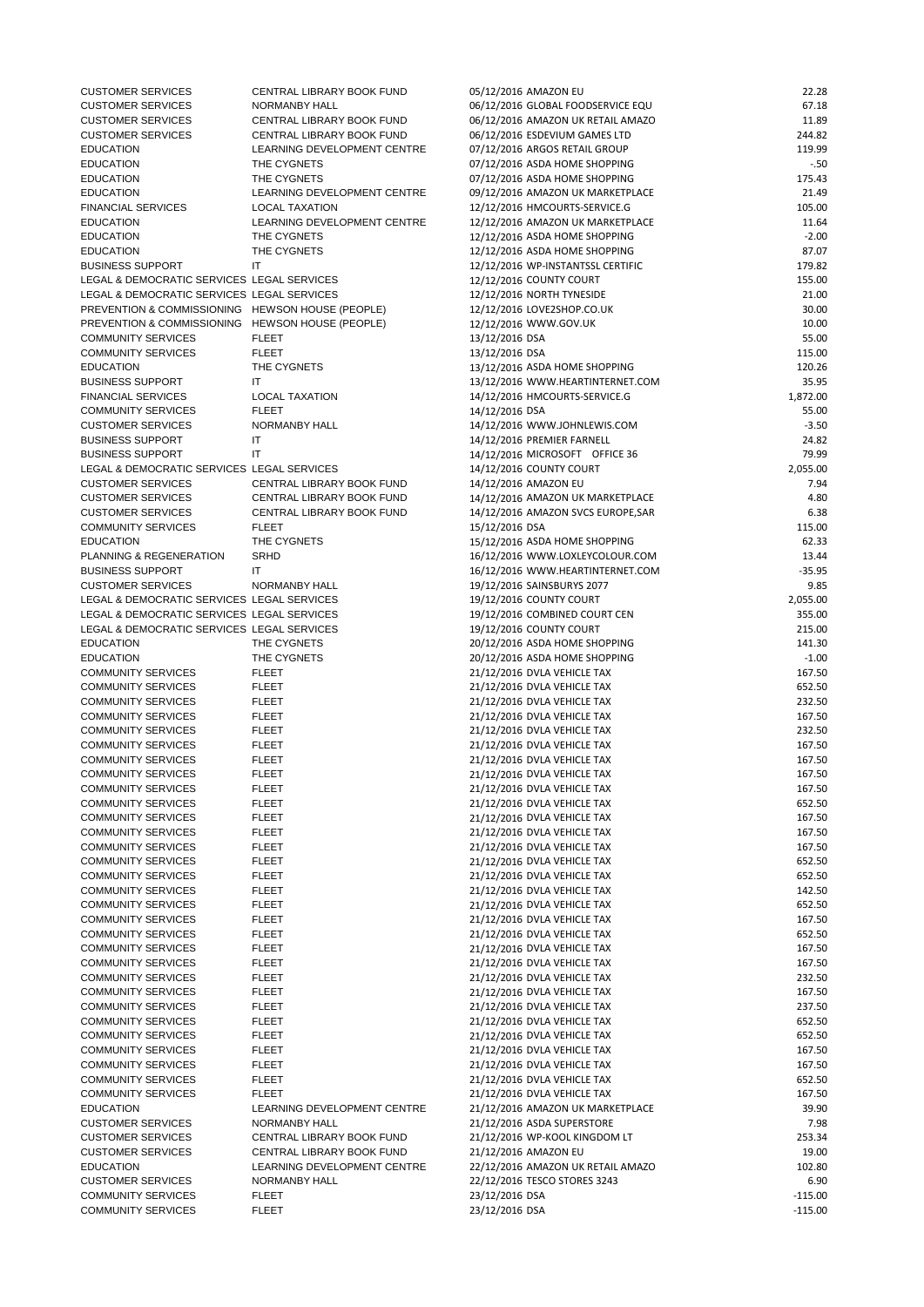| LEGAL & DEMOCRATIC SERVICES LEGAL SERVICES             |                                                        | 23/12/2016 COUNTY COURT                                            | 155.00              |
|--------------------------------------------------------|--------------------------------------------------------|--------------------------------------------------------------------|---------------------|
| LEGAL & DEMOCRATIC SERVICES LEGAL SERVICES             |                                                        | 23/12/2016 COUNTY COURT                                            | 50.00               |
| LEGAL & DEMOCRATIC SERVICES LEGAL SERVICES             |                                                        | 23/12/2016 COUNTY COURT                                            | 2,055.00            |
| <b>CUSTOMER SERVICES</b>                               | CENTRAL LIBRARY BOOK FUND                              | 23/12/2016 AMAZON UK RETAIL AMAZO                                  | 8.00                |
| <b>CUSTOMER SERVICES</b><br><b>EDUCATION</b>           | CENTRAL LIBRARY BOOK FUND<br>THE CYGNETS               | 26/12/2016 AMAZON UK RETAIL AMAZO                                  | 24.99<br>$-.24$     |
| <b>EDUCATION</b>                                       | THE CYGNETS                                            | 04/01/2017 ASDA HOME SHOPPING<br>04/01/2017 ASDA HOME SHOPPING     | 199.58              |
| <b>EDUCATION</b>                                       | LEARNING DEVELOPMENT CENTRE                            | 05/01/2017 BOOK NETWORK INTER                                      | 9.99                |
| <b>EDUCATION</b>                                       | LEARNING DEVELOPMENT CENTRE                            | 05/01/2017 AMAZON UK MARKETPLACE                                   | 4.41                |
| <b>BUSINESS SUPPORT</b>                                | IT                                                     | 05/01/2017 WWW.HEARTINTERNET.COM                                   | 50.39               |
| LEGAL & DEMOCRATIC SERVICES LEGAL SERVICES             |                                                        | 05/01/2017 COUNTY COURT                                            | 455.00              |
| <b>CUSTOMER SERVICES</b>                               | CENTRAL LIBRARY BOOK FUND                              | 05/01/2017 ESDEVIUM GAMES LTD                                      | 408.24              |
| PLANNING & REGENERATION                                | <b>SRHD</b>                                            | 06/01/2017 WWW.LOXLEYCOLOUR.COM                                    | 390.48              |
| <b>EDUCATION</b>                                       | THE CYGNETS                                            | 06/01/2017 ASDA HOME SHOPPING                                      | 73.20               |
| <b>COMMUNITY SERVICES</b>                              | <b>RESOURCE TEAM</b>                                   | 06/01/2017 CLAIRE PREMIUM                                          | 354.00              |
| <b>CUSTOMER SERVICES</b>                               | CENTRAL LIBRARY BOOK FUND                              | 06/01/2017 PAYPAL PHOENIXCARD                                      | .99                 |
| <b>CUSTOMER SERVICES</b>                               | CENTRAL LIBRARY BOOK FUND<br>CENTRAL LIBRARY BOOK FUND | 06/01/2017 AMAZON UK RETAIL AMAZO                                  | 7.99                |
| <b>CUSTOMER SERVICES</b><br><b>FINANCIAL SERVICES</b>  | <b>LOCAL TAXATION</b>                                  | 06/01/2017 AMAZON EU<br>09/01/2017 HMCOURTS-SERVICE.G              | 8.99<br>171.00      |
| <b>COMMUNITY SERVICES</b>                              | <b>FLEET</b>                                           | 09/01/2017 DSA                                                     | $-55.00$            |
| <b>CUSTOMER SERVICES</b>                               | NORMANBY HALL                                          | 09/01/2017 BOOKER LIMITED SCUNTHO                                  | 10.79               |
| LEGAL & DEMOCRATIC SERVICES LEGAL SERVICES             |                                                        | 09/01/2017 COUNTY COURT                                            | 455.00              |
| LEGAL & DEMOCRATIC SERVICES LEGAL SERVICES             |                                                        | 09/01/2017 KIRKLEES COUNCIL                                        | 11.22               |
| PREVENTION & COMMISSIONING HEWSON HOUSE (PEOPLE)       |                                                        | 09/01/2017 WWW.GOV.UK                                              | 10.00               |
| <b>CUSTOMER SERVICES</b>                               | CENTRAL LIBRARY BOOK FUND                              | 09/01/2017 AMAZON UK MARKETPLACE                                   | 30.76               |
| <b>EDUCATION</b>                                       | LEARNING DEVELOPMENT CENTRE                            | 10/01/2017 AMAZON UK MARKETPLACE                                   | 27.96               |
| <b>EDUCATION</b>                                       | LEARNING DEVELOPMENT CENTRE                            | 10/01/2017 AMAZON UK RETAIL AMAZO                                  | 194.75              |
| <b>EDUCATION</b>                                       | THE CYGNETS                                            | 10/01/2017 ASDA HOME SHOPPING                                      | $-.19$              |
| <b>EDUCATION</b>                                       | THE CYGNETS                                            | 10/01/2017 ASDA HOME SHOPPING                                      | 152.64              |
| <b>CUSTOMER SERVICES</b>                               | CENTRAL LIBRARY BOOK FUND                              | 10/01/2017 PAYPAL LEILIN                                           | 20.99               |
| <b>CUSTOMER SERVICES</b><br><b>FINANCIAL SERVICES</b>  | CENTRAL LIBRARY BOOK FUND                              | 10/01/2017 WP-KOOL KINGDOM LT                                      | 207.28              |
| PREVENTION & COMMISSIONING HEWSON HOUSE (PEOPLE)       | <b>LOCAL TAXATION</b>                                  | 11/01/2017 HMCOURTS-SERVICE.G<br>11/01/2017 AMAZON EU              | 2,124.00<br>100.00  |
| <b>CUSTOMER SERVICES</b>                               | NORMANBY HALL                                          | 12/01/2017 WWW.HGVDIRECT.CO.UK                                     | 29.34               |
| <b>CUSTOMER SERVICES</b>                               | NORMANBY HALL                                          | 12/01/2017 WWW.MAD4TOOLS.COM                                       | 40.90               |
| PEOPLE SERVICES                                        | KINGFISHER LODGE                                       | 12/01/2017 KC STADIUM TICKETS                                      | 108.00              |
| PREVENTION & COMMISSIONING HEWSON HOUSE (PEOPLE)       |                                                        | 12/01/2017 AMAZON UK MARKETPLACE                                   | 186.49              |
| PLANNING & REGENERATION                                | <b>SRHD</b>                                            | 16/01/2017 SMUGMUG ONLINE PHOTOS                                   | 60.98               |
| <b>BUSINESS SUPPORT</b>                                | IT.                                                    | 16/01/2017 QUICKTAPSURVEY                                          | 414.99              |
| LEGAL & DEMOCRATIC SERVICES LEGAL SERVICES             |                                                        | 16/01/2017 COUNTY COURT                                            | 455.00              |
| LEGAL & DEMOCRATIC SERVICES LEGAL SERVICES             |                                                        | 16/01/2017 COUNTY COURT                                            | 155.00              |
| <b>CUSTOMER SERVICES</b>                               | CENTRAL LIBRARY BOOK FUND                              | 16/01/2017 GAME RETAIL LTD SCUN                                    | 25.00               |
| LEGAL & DEMOCRATIC SERVICES LEGAL SERVICES             |                                                        | 17/01/2017 COUNTY COURT                                            | 2,270.00            |
| <b>EDUCATION</b><br><b>BUSINESS SUPPORT</b>            | THE CYGNETS<br>IT                                      | 18/01/2017 ASDA HOME SHOPPING<br>18/01/2017 WP-INSTANTSSL CERTIFIC | 121.46<br>971.82    |
| <b>COMMUNITY SERVICES</b>                              | <b>RESOURCE TEAM</b>                                   | 18/01/2017 CIEH LIMITED                                            | 25.00               |
| LEGAL & DEMOCRATIC SERVICES LEGAL SERVICES             |                                                        | 18/01/2017 KIRKLEES COUNCIL                                        | $-11.22$            |
| <b>CUSTOMER SERVICES</b>                               | CENTRAL LIBRARY BOOK FUND                              | 18/01/2017 ESDEVIUM GAMES LTD                                      | 130.90              |
| PLANNING & REGENERATION                                | <b>SRHD</b>                                            | 20/01/2017 ATLASSIAN                                               | 10.06               |
| LEGAL & DEMOCRATIC SERVICES LEGAL SERVICES             |                                                        | 20/01/2017 COUNTY COURT                                            | 155.00              |
| <b>CUSTOMER SERVICES</b>                               | CENTRAL LIBRARY BOOK FUND                              | 20/01/2017 WP-KOOL KINGDOM LT                                      | 202.93              |
| <b>CUSTOMER SERVICES</b>                               | CENTRAL LIBRARY BOOK FUND                              | 20/01/2017 DRACCO                                                  | 280.11              |
| LEGAL & DEMOCRATIC SERVICES LEGAL SERVICES             |                                                        | 23/01/2017 COUNTY COURT                                            | 2,055.00            |
| LEGAL & DEMOCRATIC SERVICES LEGAL SERVICES             |                                                        | 23/01/2017 KIRKLEES COUNCIL                                        | 11.22               |
| <b>CUSTOMER SERVICES</b>                               | CENTRAL LIBRARY BOOK FUND                              | 23/01/2017 WP-KOOL KINGDOM LT                                      | $-23.35$            |
| <b>COMMUNITY SERVICES</b>                              | <b>FLEET</b>                                           | 24/01/2017 DSA                                                     | $-115.00$           |
| <b>COMMUNITY SERVICES</b><br><b>COMMUNITY SERVICES</b> | <b>FLEET</b><br><b>FLEET</b>                           | 24/01/2017 DSA<br>24/01/2017 DVLA VEHICLE TAX                      | $-115.00$<br>232.50 |
| <b>COMMUNITY SERVICES</b>                              | <b>FLEET</b>                                           | 24/01/2017 DVLA VEHICLE TAX                                        | 167.50              |
| <b>COMMUNITY SERVICES</b>                              | <b>FLEET</b>                                           | 24/01/2017 DVLA VEHICLE TAX                                        | 232.50              |
| <b>COMMUNITY SERVICES</b>                              | <b>FLEET</b>                                           | 24/01/2017 DVLA VEHICLE TAX                                        | 652.50              |
| <b>COMMUNITY SERVICES</b>                              | <b>FLEET</b>                                           | 24/01/2017 DVLA VEHICLE TAX                                        | 652.50              |
| <b>COMMUNITY SERVICES</b>                              | <b>FLEET</b>                                           | 24/01/2017 DVLA VEHICLE TAX                                        | 212.50              |
| <b>COMMUNITY SERVICES</b>                              | <b>FLEET</b>                                           | 24/01/2017 DVLA VEHICLE TAX                                        | 652.50              |
| <b>COMMUNITY SERVICES</b>                              | <b>FLEET</b>                                           | 24/01/2017 DVLA VEHICLE TAX                                        | 652.50              |
| <b>COMMUNITY SERVICES</b>                              | <b>FLEET</b>                                           | 24/01/2017 DVLA VEHICLE TAX                                        | 652.50              |
| <b>COMMUNITY SERVICES</b>                              | <b>FLEET</b>                                           | 24/01/2017 DVLA VEHICLE TAX                                        | 652.50              |
| <b>COMMUNITY SERVICES</b>                              | <b>FLEET</b>                                           | 24/01/2017 DVLA VEHICLE TAX                                        | 167.50              |
| <b>COMMUNITY SERVICES</b>                              | <b>FLEET</b>                                           | 24/01/2017 DVLA VEHICLE TAX                                        | 652.50              |
| <b>COMMUNITY SERVICES</b><br><b>COMMUNITY SERVICES</b> | <b>FLEET</b><br><b>FLEET</b>                           | 24/01/2017 DVLA VEHICLE TAX<br>24/01/2017 DVLA VEHICLE TAX         | 232.50<br>187.50    |
| <b>COMMUNITY SERVICES</b>                              | <b>FLEET</b>                                           | 24/01/2017 DVLA VEHICLE TAX                                        | 167.50              |
| <b>COMMUNITY SERVICES</b>                              | <b>FLEET</b>                                           | 24/01/2017 DVLA VEHICLE TAX                                        | 167.50              |
| <b>COMMUNITY SERVICES</b>                              | <b>FLEET</b>                                           | 24/01/2017 DVLA VEHICLE TAX                                        | 232.50              |
| <b>COMMUNITY SERVICES</b>                              | <b>FLEET</b>                                           | 24/01/2017 DVLA VEHICLE TAX                                        | 652.50              |
|                                                        |                                                        |                                                                    |                     |
| <b>EDUCATION</b>                                       | THE CYGNETS                                            | 24/01/2017 ASDA HOME SHOPPING                                      | 111.22              |
| <b>COMMUNITY SERVICES</b>                              | <b>FLEET</b>                                           | 25/01/2017 DSA                                                     | 115.00              |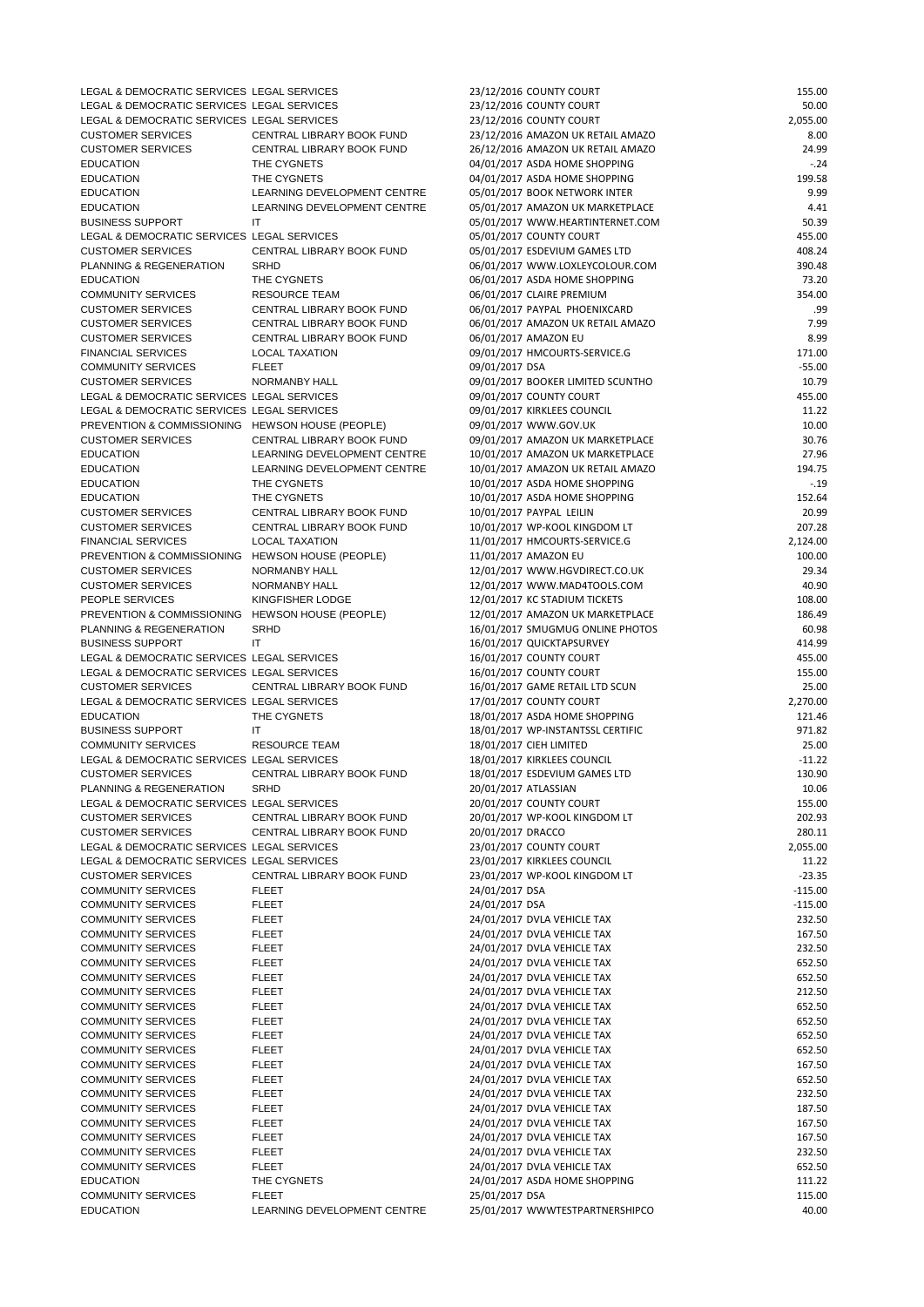| LEGAL & DEMOCRATIC SERVICES LEGAL SERVICES       |                              | 25/01/2017 NELC INTERNET          | 30.71    |
|--------------------------------------------------|------------------------------|-----------------------------------|----------|
| PREVENTION & COMMISSIONING HEWSON HOUSE (PEOPLE) |                              | 25/01/2017 OFFICE-INC.CO.UK       | 235.20   |
| PREVENTION & COMMISSIONING HEWSON HOUSE (PEOPLE) |                              | 25/01/2017 AMAZON UK MARKETPLACE  | 59.76    |
| PREVENTION & COMMISSIONING                       | HEWSON HOUSE (PEOPLE)        | 25/01/2017 AMAZON UK MARKETPLACE  | 270.00   |
| <b>CUSTOMER SERVICES</b>                         | CENTRAL LIBRARY BOOK FUND    | 25/01/2017 AMAZON UK MARKETPLACE  | 9.98     |
| <b>CUSTOMER SERVICES</b>                         | CENTRAL LIBRARY BOOK FUND    | 26/01/2017 PAYPAL 469708280       | 28.90    |
| <b>CUSTOMER SERVICES</b>                         | CENTRAL LIBRARY BOOK FUND    | 26/01/2017 PAYPAL WAYLANDGAME     | 179.63   |
| <b>EDUCATION</b>                                 | LEARNING DEVELOPMENT CENTRE  | 27/01/2017 FIRSTAID4LESS.CO.UK    | 78.42    |
| PREVENTION & COMMISSIONING HEWSON HOUSE (PEOPLE) |                              | 27/01/2017 AMAZON UK MARKETPLACE  | 31.20    |
| <b>COMMUNITY SERVICES</b>                        | <b>FLEET</b>                 | 30/01/2017 DVLA VEHICLE TAX       | 232.50   |
| <b>CUSTOMER SERVICES</b>                         | CENTRAL LIBRARY BOOK FUND    | 30/01/2017 AMAZON UK RETAIL AMAZO | 30.96    |
| <b>CUSTOMER SERVICES</b>                         | CENTRAL LIBRARY BOOK FUND    | 31/01/2017 AMAZON UK RETAIL AMAZO | 45.06    |
| <b>CUSTOMER SERVICES</b>                         | CENTRAL LIBRARY BOOK FUND    | 31/01/2017 ESDEVIUM GAMES LTD     | 188.04   |
| <b>EDUCATION</b>                                 | THE CYGNETS                  | 01/02/2017 ASDA HOME SHOPPING     | 175.37   |
| <b>COMMUNITY SERVICES</b>                        | <b>RESOURCE TEAM</b>         | 01/02/2017 WIZZ AIR HU H8NFHZ 26U | 47.99    |
| LEGAL & DEMOCRATIC SERVICES LEGAL SERVICES       |                              | 01/02/2017 COUNTY COURT           | 2,055.00 |
| <b>CUSTOMER SERVICES</b>                         | NORMANBY HALL                | 02/02/2017 WOOD FINISHES DIRECT L | 36.31    |
| PREVENTION & COMMISSIONING HEWSON HOUSE (PEOPLE) |                              | 02/02/2017 LOVE2SHOP.CO.UK        | 203.50   |
| PREVENTION & COMMISSIONING                       | <b>HEWSON HOUSE (PEOPLE)</b> | 02/02/2017 AMAZON UK MARKETPLACE  | 2.49     |
| <b>CUSTOMER SERVICES</b>                         | CENTRAL LIBRARY BOOK FUND    | 02/02/2017 DRACCO                 | 299.64   |
| <b>EDUCATION</b>                                 | LEARNING DEVELOPMENT CENTRE  | 03/02/2017 POUNDWORLD RETAIL      | 32.00    |
| <b>EDUCATION</b>                                 | LEARNING DEVELOPMENT CENTRE  | 03/02/2017 HOME BARGAINS SKIPPING | 33.90    |
| <b>EDUCATION</b>                                 | LEARNING DEVELOPMENT CENTRE  | 03/02/2017 AMAZON UK RETAIL AMAZO | 123.77   |
| <b>CUSTOMER SERVICES</b>                         | NORMANBY HALL                | 03/02/2017 PAYPAL COTTERELLCO     | 26.95    |
| <b>EDUCATION</b>                                 | THE CYGNETS                  | 03/02/2017 ASDA HOME SHOPPING     | 66.40    |
| <b>BUSINESS SUPPORT</b>                          | IT                           | 06/02/2017 SLACK                  | 389.91   |
| <b>BUSINESS SUPPORT</b>                          | IT                           | 06/02/2017 WWW.HEARTINTERNET.COM  | 50.39    |
| <b>PLACES</b>                                    | PLACES MANAGEMENT            | 06/02/2017 WWW.ADASS.ORG.UK       | 499.00   |
| LEGAL & DEMOCRATIC SERVICES LEGAL SERVICES       |                              | 06/02/2017 COUNTY COURT           | 155.00   |
| LEGAL & DEMOCRATIC SERVICES LEGAL SERVICES       |                              | 06/02/2017 COUNTY COURT           | 170.00   |
| LEGAL & DEMOCRATIC SERVICES LEGAL SERVICES       |                              | 06/02/2017 COUNTY COURT           | 2,055.00 |
| <b>EDUCATION</b>                                 | THE CYGNETS                  | 07/02/2017 ASDA HOME SHOPPING     | $-.20$   |
| <b>EDUCATION</b>                                 | THE CYGNETS                  | 07/02/2017 ASDA HOME SHOPPING     | 164.25   |
| PEOPLE SERVICES                                  | KINGFISHER LODGE             | 08/02/2017 RASTRICK EDUCATIONAL S | 150.00   |
| LEGAL & DEMOCRATIC SERVICES LEGAL SERVICES       |                              | 08/02/2017 COUNTY COURT           | 2,055.00 |
| PREVENTION & COMMISSIONING HEWSON HOUSE (PEOPLE) |                              | 08/02/2017 AMAZON UK MARKETPLACE  | 14.96    |
| PREVENTION & COMMISSIONING HEWSON HOUSE (PEOPLE) |                              | 08/02/2017 AMAZON UK MARKETPLACE  | 17.36    |
| PEOPLE SERVICES                                  | <b>KINGFISHER LODGE</b>      | 09/02/2017 TVLICENSING.CO.UK      | 145.50   |
| LEGAL & DEMOCRATIC SERVICES LEGAL SERVICES       |                              | 09/02/2017 COUNTY COURT           | 455.00   |
| <b>EDUCATION</b>                                 | LEARNING DEVELOPMENT CENTRE  | 10/02/2017 POUNDWORLD RETAIL      | 48.00    |
| <b>CUSTOMER SERVICES</b>                         | NORMANBY HALL                | 10/02/2017 PAYPAL RED MOON        | 54.41    |
| <b>FINANCIAL SERVICES</b>                        | <b>LOCAL TAXATION</b>        | 13/02/2017 HMCOURTS-SERVICE.G     | 102.00   |
| <b>BUSINESS SUPPORT</b>                          | $\mathsf{I}\mathsf{T}$       | 13/02/2017 LIVE AGENT             | 32.26    |
| LEGAL & DEMOCRATIC SERVICES LEGAL SERVICES       |                              | 13/02/2017 COUNTY COURT           | 50.00    |
| <b>FINANCIAL SERVICES</b>                        | <b>LOCAL TAXATION</b>        | 14/02/2017 HMCOURTS-SERVICE.G     | 1,728.00 |
| <b>CUSTOMER SERVICES</b>                         | CENTRAL LIBRARY BOOK FUND    | 14/02/2017 AMAZON UK MARKETPLACE  | 44.20    |
| <b>CUSTOMER SERVICES</b>                         | CENTRAL LIBRARY BOOK FUND    | 14/02/2017 DRACCO                 | 267.08   |
| PLANNING & REGENERATION                          | <b>SRHD</b>                  | 15/02/2017 WWW.CASSART.CO.UK      | 22.45    |
| <b>CUSTOMER SERVICES</b>                         | CENTRAL LIBRARY BOOK FUND    | 15/02/2017 AMAZON UK RETAIL AMAZO | 22.97    |
| <b>EDUCATION</b>                                 | THE CYGNETS                  | 16/02/2017 ASDA HOME SHOPPING     | $-.90$   |
| <b>EDUCATION</b>                                 | THE CYGNETS                  | 16/02/2017 ASDA HOME SHOPPING     | 171.64   |
| <b>COMMUNITY SERVICES</b>                        | <b>RESOURCE TEAM</b>         | 16/02/2017 WWW.NCR-DIRECT.COM     | 18.30    |
| <b>COMMUNITY SERVICES</b>                        | <b>RESOURCE TEAM</b>         | 16/02/2017 AMAZON UK MARKETPLACE  | 48.80    |
| LEGAL & DEMOCRATIC SERVICES LEGAL SERVICES       |                              | 16/02/2017 COUNTY COURT           | 455.00   |
| <b>CUSTOMER SERVICES</b>                         | CENTRAL LIBRARY BOOK FUND    | 16/02/2017 AMAZON PRIME           | 79.00    |
| <b>BUSINESS SUPPORT</b>                          | IT.                          | 17/02/2017 WWW.HEARTINTERNET.COM  | 86.90    |
| LEGAL & DEMOCRATIC SERVICES LEGAL SERVICES       |                              | 17/02/2017 NELC INTERNET          | 26.61    |

| LEGAL & DEMOGRATIG SERVIGES "LEGAL SERVIGES"     |                             | <b>INDEX ZULLINGE INTENNET</b>    | <b>20.01</b> |
|--------------------------------------------------|-----------------------------|-----------------------------------|--------------|
| LEGAL & DEMOCRATIC SERVICES LEGAL SERVICES       |                             | 17/02/2017 NELC INTERNET          | 26.61        |
| LEGAL & DEMOCRATIC SERVICES LEGAL SERVICES       |                             | 17/02/2017 NELC INTERNET          | 26.61        |
| <b>CUSTOMER SERVICES</b>                         | CENTRAL LIBRARY BOOK FUND   | 17/02/2017 AMAZON UK RETAIL AMAZO | 18.54        |
| <b>CUSTOMER SERVICES</b>                         | CENTRAL LIBRARY BOOK FUND   | 17/02/2017 PAYPAL HART            | 170.00       |
| <b>CUSTOMER SERVICES</b>                         | CENTRAL LIBRARY BOOK FUND   | 17/02/2017 DRACCO                 | 214.14       |
| <b>CUSTOMER SERVICES</b>                         | CENTRAL LIBRARY BOOK FUND   | 17/02/2017 WP-KOOL KINGDOM LT     | 257.15       |
| PLANNING & REGENERATION                          | <b>SRHD</b>                 | 20/02/2017 ATLASSIAN              | 9.97         |
| <b>EDUCATION</b>                                 | THE CYGNETS                 | 20/02/2017 ASDA HOME SHOPPING     | 154.08       |
| <b>BUSINESS SUPPORT</b>                          | IT                          | 20/02/2017 WWW.HEARTINTERNET.COM  | 234.92       |
| LEGAL & DEMOCRATIC SERVICES LEGAL SERVICES       |                             | 20/02/2017 NELC INTERNET          | $-26.61$     |
| PREVENTION & COMMISSIONING HEWSON HOUSE (PEOPLE) |                             | 20/02/2017 WWW.GOV.UK             | 10.00        |
| <b>CUSTOMER SERVICES</b>                         | CENTRAL LIBRARY BOOK FUND   | 20/02/2017 GAME RETAIL LTD SCUN   | 390.97       |
| <b>CUSTOMER SERVICES</b>                         | NORMANBY HALL               | 21/02/2017 PAYPAL EACHBATTERY     | 30.90        |
| <b>CUSTOMER SERVICES</b>                         | NORMANBY HALL               | 21/02/2017 PAYPAL HOCKHAMDEER     | 26.95        |
| <b>EDUCATION</b>                                 | THE CYGNETS                 | 21/02/2017 ASDA HOME SHOPPING     | 77.50        |
| <b>BUSINESS SUPPORT</b>                          | IT                          | 21/02/2017 WWW.HEARTINTERNET.COM  | 16.78        |
| <b>EDUCATION</b>                                 | LEARNING DEVELOPMENT CENTRE | 22/02/2017 WP-THE BRITISH ASS     | 30.00        |
| PLANNING & REGENERATION                          | <b>SRHD</b>                 | 22/02/2017 AMAZON UK MARKETPLACE  | 8.68         |
| LEGAL & DEMOCRATIC SERVICES LEGAL SERVICES       |                             | 22/02/2017 COUNTY COURT           | 2,055.00     |
| LEGAL & DEMOCRATIC SERVICES LEGAL SERVICES       |                             | 22/02/2017 COUNTY COURT           | 155.00       |
| LEGAL & DEMOCRATIC SERVICES LEGAL SERVICES       |                             | 22/02/2017 COUNTY COURT           | 2,055.00     |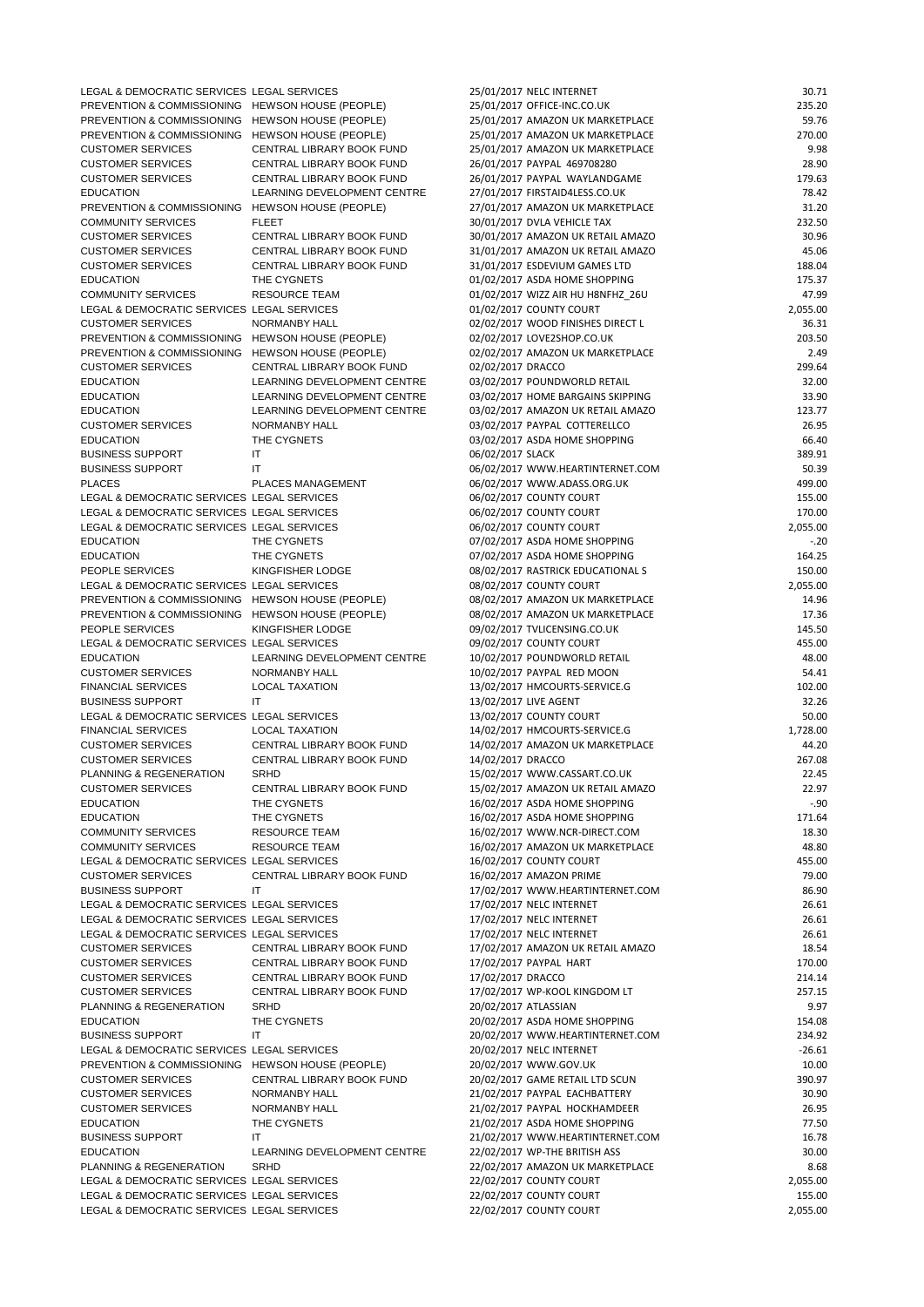| LEGAL & DEMOCRATIC SERVICES LEGAL SERVICES       |                             | 22/02/2017 COUNTY COURT           | 2,055.00 |
|--------------------------------------------------|-----------------------------|-----------------------------------|----------|
| <b>EDUCATION</b>                                 | LEARNING DEVELOPMENT CENTRE | 23/02/2017 NOCHEX. SENSORY EDUCAT | 36.94    |
| <b>EDUCATION</b>                                 | LEARNING DEVELOPMENT CENTRE | 23/02/2017 AMAZON UK RETAIL AMAZO | 39.57    |
| PEOPLE SERVICES                                  | KINGFISHER LODGE            | 23/02/2017 GRAVITY                | 23.90    |
| LEGAL & DEMOCRATIC SERVICES LEGAL SERVICES       |                             | 23/02/2017 COUNTY COURT           | 455.00   |
| <b>CUSTOMER SERVICES</b>                         | CENTRAL LIBRARY BOOK FUND   | 23/02/2017 AMAZON UK MARKETPLACE  | 2.39     |
| PLANNING & REGENERATION SRHD                     |                             | 24/02/2017 LYNDA.COM, INC.        | 229.00   |
| <b>CUSTOMER SERVICES</b>                         | CENTRAL LIBRARY BOOK FUND   | 24/02/2017 WP-KOOL KINGDOM LT     | 261.98   |
| LEGAL & DEMOCRATIC SERVICES LEGAL SERVICES       |                             | 27/02/2017 COUNTY COURT           | 50.00    |
| LEGAL & DEMOCRATIC SERVICES LEGAL SERVICES       |                             | 27/02/2017 COUNTY COURT           | 155.00   |
| <b>EDUCATION</b>                                 | LEARNING DEVELOPMENT CENTRE | 28/02/2017 AMAZON UK RETAIL AMAZO | 50.00    |
| <b>BUSINESS SUPPORT</b>                          | IT                          | 28/02/2017 WWW.HEARTINTERNET.COM  | 35.95    |
| PREVENTION & COMMISSIONING HEWSON HOUSE (PEOPLE) |                             | 28/02/2017 MAILCHIMP              | 202.91   |
| <b>CUSTOMER SERVICES</b>                         | CENTRAL LIBRARY BOOK FUND   | 28/02/2017 DRACCO                 | 186.10   |
| <b>CUSTOMER SERVICES</b>                         | CENTRAL LIBRARY BOOK FUND   | 28/02/2017 AMAZON UK MARKETPLACE  | 39.00    |
| <b>COMMUNITY SERVICES</b>                        | <b>FLEET</b>                | 01/03/2017 DVLA VEHICLE TAX       | 232.50   |
| <b>COMMUNITY SERVICES</b>                        | <b>FLEET</b>                | 01/03/2017 DVLA VEHICLE TAX       | 232.50   |
| <b>COMMUNITY SERVICES</b>                        | <b>FLEET</b>                | 01/03/2017 DVLA VEHICLE TAX       | 167.50   |
| <b>COMMUNITY SERVICES</b>                        | <b>FLEET</b>                | 01/03/2017 DVLA VEHICLE TAX       | 232.50   |
| <b>COMMUNITY SERVICES</b>                        | <b>FLEET</b>                | 01/03/2017 DVLA VEHICLE TAX       | 232.50   |
| <b>COMMUNITY SERVICES</b>                        | <b>FLEET</b>                | 01/03/2017 DVLA VEHICLE TAX       | 232.50   |
| <b>COMMUNITY SERVICES</b>                        | <b>FLEET</b>                | 01/03/2017 DVLA VEHICLE TAX       | 167.50   |
| <b>COMMUNITY SERVICES</b>                        | <b>FLEET</b>                | 01/03/2017 DVLA VEHICLE TAX       | 167.50   |
| <b>COMMUNITY SERVICES</b>                        | <b>FLEET</b>                | 01/03/2017 DVLA VEHICLE TAX       | 167.50   |
| <b>COMMUNITY SERVICES</b>                        | <b>FLEET</b>                | 01/03/2017 DVLA VEHICLE TAX       | 167.50   |
| <b>COMMUNITY SERVICES</b>                        | <b>FLEET</b>                | 01/03/2017 DVLA VEHICLE TAX       | 167.50   |
| <b>COMMUNITY SERVICES</b>                        | <b>FLEET</b>                | 01/03/2017 DVLA VEHICLE TAX       | 167.50   |
| <b>COMMUNITY SERVICES</b>                        | <b>FLEET</b>                | 01/03/2017 DVLA VEHICLE TAX       | 232.50   |
| <b>COMMUNITY SERVICES</b>                        | <b>FLEET</b>                | 01/03/2017 DVLA VEHICLE TAX       | 167.50   |
| <b>COMMUNITY SERVICES</b>                        | <b>FLEET</b>                | 01/03/2017 DVLA VEHICLE TAX       | 232.50   |
| <b>COMMUNITY SERVICES</b>                        | <b>FLEET</b>                | 01/03/2017 DVLA VEHICLE TAX       | 167.50   |
| <b>COMMUNITY SERVICES</b>                        | <b>FLEET</b>                | 01/03/2017 DVLA VEHICLE TAX       | 232.50   |
| <b>COMMUNITY SERVICES</b>                        | <b>FLEET</b>                | 01/03/2017 DVLA VEHICLE TAX       | 19.50    |
| <b>COMMUNITY SERVICES</b>                        | <b>FLEET</b>                | 01/03/2017 DVLA VEHICLE TAX       | 652.50   |
| <b>COMMUNITY SERVICES</b>                        | <b>FLEET</b>                | 01/03/2017 DVLA VEHICLE TAX       | 652.50   |
| <b>COMMUNITY SERVICES</b>                        | <b>FLEET</b>                | 01/03/2017 DVLA VEHICLE TAX       | 167.50   |
| <b>COMMUNITY SERVICES</b>                        | <b>FLEET</b>                | 01/03/2017 DVLA VEHICLE TAX       | 652.50   |
| <b>COMMUNITY SERVICES</b>                        | <b>FLEET</b>                | 01/03/2017 DVLA VEHICLE TAX       | 652.50   |
| <b>COMMUNITY SERVICES</b>                        | <b>FLEET</b>                | 01/03/2017 DVLA VEHICLE TAX       | 652.50   |
| <b>COMMUNITY SERVICES</b>                        | <b>FLEET</b>                | 01/03/2017 DVLA VEHICLE TAX       | 212.50   |
| <b>COMMUNITY SERVICES</b>                        | <b>FLEET</b>                | 01/03/2017 DVLA VEHICLE TAX       | 19.50    |
| <b>COMMUNITY SERVICES</b>                        | <b>FLEET</b>                | 01/03/2017 DVLA VEHICLE TAX       | 19.50    |
| <b>COMMUNITY SERVICES</b>                        | <b>FLEET</b>                | 01/03/2017 DVLA VEHICLE TAX       | 19.50    |
| <b>COMMUNITY SERVICES</b>                        | <b>FLEET</b>                | 01/03/2017 DVLA VEHICLE TAX       | 19.50    |
| <b>COMMUNITY SERVICES</b>                        | <b>FLEET</b>                | 01/03/2017 DVLA VEHICLE TAX       | 19.50    |
| <b>COMMUNITY SERVICES</b>                        | <b>FLEET</b>                | 01/03/2017 DVLA VEHICLE TAX       | 19.50    |
| <b>COMMUNITY SERVICES</b>                        | <b>FLEET</b>                | 01/03/2017 DVLA VEHICLE TAX       | 19.50    |
| <b>COMMUNITY SERVICES</b>                        | <b>FLEET</b>                | 01/03/2017 DVLA VEHICLE TAX       | 19.50    |
| <b>COMMUNITY SERVICES</b>                        | <b>FLEET</b>                | 01/03/2017 DVLA VEHICLE TAX       | 19.50    |
| <b>COMMUNITY SERVICES</b>                        | <b>FLEET</b>                | 01/03/2017 DVLA VEHICLE TAX       | 19.50    |
| <b>COMMUNITY SERVICES</b>                        | <b>FLEET</b>                | 01/03/2017 DVLA VEHICLE TAX       | 232.50   |
| <b>COMMUNITY SERVICES</b>                        | <b>FLEET</b>                | 01/03/2017 DVLA VEHICLE TAX       | 167.50   |
| <b>COMMUNITY SERVICES</b>                        | <b>FLEET</b>                | 01/03/2017 DVLA VEHICLE TAX       | 232.50   |
| <b>COMMUNITY SERVICES</b>                        | <b>FLEET</b>                | 01/03/2017 DVLA VEHICLE TAX       | 167.50   |
| <b>COMMUNITY SERVICES</b>                        | <b>FLEET</b>                | 01/03/2017 DVLA VEHICLE TAX       | 232.50   |
| <b>COMMUNITY SERVICES</b>                        | <b>FLEET</b>                | 01/03/2017 DVLA VEHICLE TAX       | 232.50   |
| <b>CUSTOMER SERVICES</b>                         | <b>NORMANBY HALL</b>        | 01/03/2017 FACEBK B9YDRAW662      | 11.24    |

|                                                  |                             | 01,09,401, 176406,09106,0004      |          |
|--------------------------------------------------|-----------------------------|-----------------------------------|----------|
| <b>BUSINESS SUPPORT</b>                          | IT.                         | 01/03/2017 AMAZON UK RETAIL AMAZO | 43.98    |
| <b>COMMUNITY SERVICES</b>                        | <b>FLEET</b>                | 02/03/2017 DSA                    | 35.00    |
| <b>COMMUNITY SERVICES</b>                        | <b>FLEET</b>                | 02/03/2017 DSA                    | 70.00    |
| <b>EDUCATION</b>                                 | THE CYGNETS                 | 02/03/2017 ASDA HOME SHOPPING     | $-.50$   |
| <b>EDUCATION</b>                                 | THE CYGNETS                 | 02/03/2017 ASDA HOME SHOPPING     | 145.12   |
| <b>BUSINESS SUPPORT</b>                          | IT                          | 02/03/2017 WWW.HEARTINTERNET.COM  | 250.67   |
| <b>COMMUNITY SERVICES</b>                        | <b>RESOURCE TEAM</b>        | 02/03/2017 WWW.GAMBLINGCOMMIS     | 244.00   |
| PREVENTION & COMMISSIONING HEWSON HOUSE (PEOPLE) |                             | 02/03/2017 HMCOURTS-SERVICE.G     | 20.00    |
| <b>CUSTOMER SERVICES</b>                         | CENTRAL LIBRARY BOOK FUND   | 02/03/2017 PAYPAL HART            | $-45.00$ |
| PLANNING & REGENERATION                          | <b>SRHD</b>                 | 03/03/2017 VIMEO.COM              | 162.18   |
| <b>BUSINESS SUPPORT</b>                          | IT                          | 03/03/2017 WWW.HEARTINTERNET.COM  | 14.38    |
| COMMUNITY SERVICES                               | <b>RESOURCE TEAM</b>        | 03/03/2017                        | 45.00    |
| LEGAL & DEMOCRATIC SERVICES LEGAL SERVICES       |                             | 03/03/2017 COUNTY COURT           | 50.00    |
| PREVENTION & COMMISSIONING HEWSON HOUSE (PEOPLE) |                             | 03/03/2017 AMAZON UK RETAIL AMAZO | 31.02    |
| <b>EDUCATION</b>                                 | LEARNING DEVELOPMENT CENTRE | 06/03/2017 AMAZON EU              | 10.00    |
| <b>BUSINESS SUPPORT</b>                          | IT                          | 06/03/2017 WWW.HEARTINTERNET.COM  | 50.39    |
| LEGAL & DEMOCRATIC SERVICES LEGAL SERVICES       |                             | 06/03/2017 COUNTY COURT           | 155.00   |
| LEGAL & DEMOCRATIC SERVICES LEGAL SERVICES       |                             | 06/03/2017 COUNTY COURT           | 2,055.00 |
| <b>CUSTOMER SERVICES</b>                         | CENTRAL LIBRARY BOOK FUND   | 06/03/2017 ARGOS RETAIL GROUP     | 87.48    |
| <b>EDUCATION</b>                                 | LEARNING DEVELOPMENT CENTRE | 07/03/2017 PAYPAL DARTINGTON      | 27.90    |
| <b>EDUCATION</b>                                 | THE CYGNETS                 | 07/03/2017 ASDA HOME SHOPPING     | $-.82$   |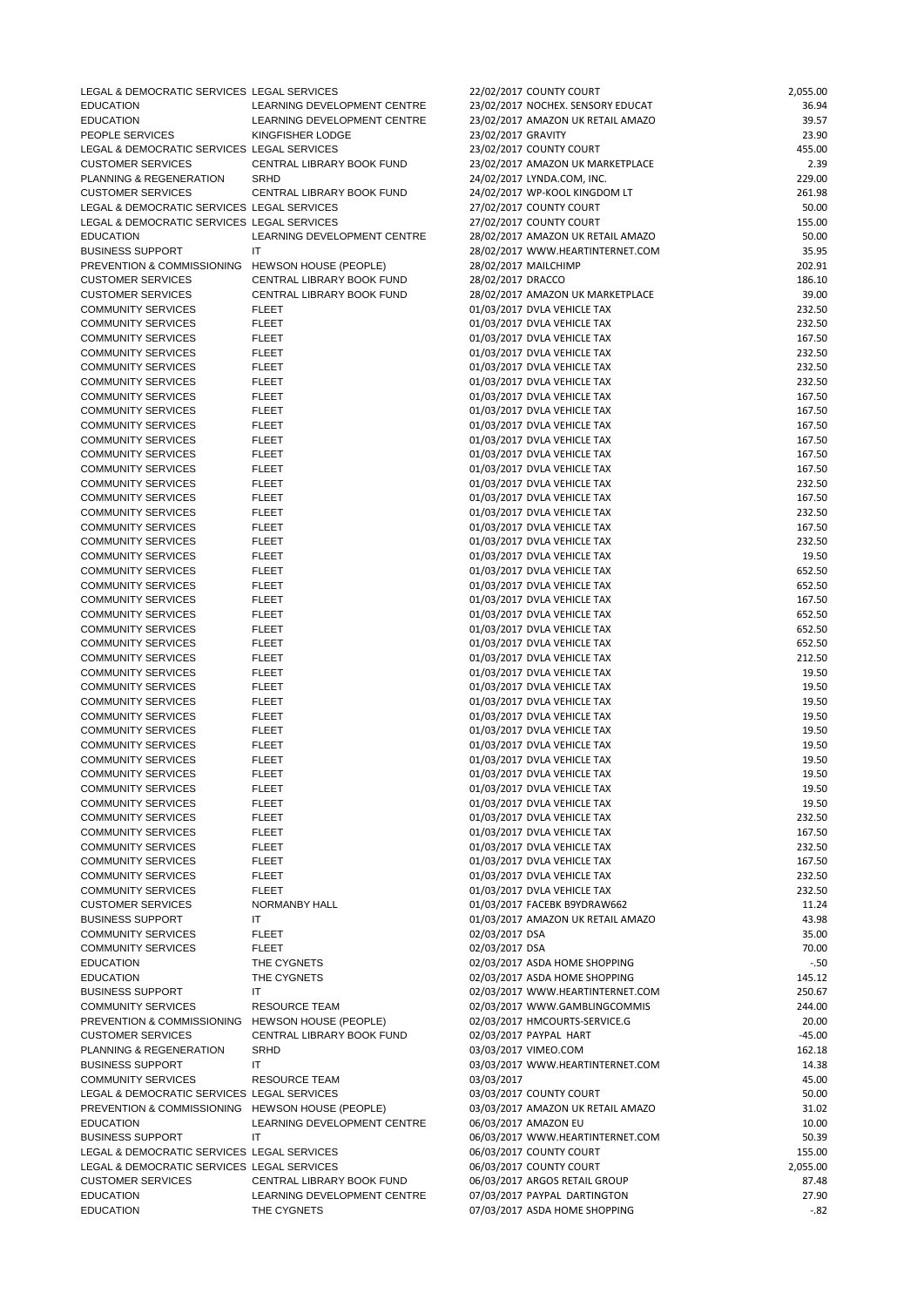| <b>EDUCATION</b>                                 | THE CYGNETS                 | 07/03/2017 ASDA HOME SHOPPING      | 196.38   |
|--------------------------------------------------|-----------------------------|------------------------------------|----------|
| <b>PLACES</b>                                    | PLACES MANAGEMENT           | 07/03/2017 AMAZON UK MARKETPLACE   | 30.47    |
| LEGAL & DEMOCRATIC SERVICES LEGAL SERVICES       |                             | 07/03/2017 NELC INTERNET           | 26.61    |
| LEGAL & DEMOCRATIC SERVICES LEGAL SERVICES       |                             | 07/03/2017 NELC INTERNET           | 26.61    |
| <b>COMMUNITY SERVICES</b>                        | <b>FLEET</b>                | 08/03/2017 DVSA MOT COMP 2         | 410.00   |
| <b>EDUCATION</b>                                 | LEARNING DEVELOPMENT CENTRE | 08/03/2017 WWWKATHYBRODIECOM       | 10.00    |
| <b>COMMUNITY SERVICES</b>                        | <b>RESOURCE TEAM</b>        | 08/03/2017 AMAZON EU               | 24.74    |
| <b>CUSTOMER SERVICES</b>                         | CENTRAL LIBRARY BOOK FUND   | 08/03/2017 WP-KOOL KINGDOM LT      | 524.96   |
| <b>CUSTOMER SERVICES</b>                         | CENTRAL LIBRARY BOOK FUND   | 08/03/2017 C AND C DISTRIBUTION L  | 187.09   |
| <b>BUSINESS SUPPORT</b>                          | -IT                         | 09/03/2017 ARGOS RETAIL GROUP      | 169.00   |
| LEGAL & DEMOCRATIC SERVICES LEGAL SERVICES       |                             | 09/03/2017 COUNTY COURT            | 2,055.00 |
| <b>COMMUNITY SERVICES</b>                        | <b>FLEET</b>                | 10/03/2017 DSA                     | 17.50    |
| <b>COMMUNITY SERVICES</b>                        | <b>FLEET</b>                | 10/03/2017 DSA                     | 43.75    |
| <b>COMMUNITY SERVICES</b>                        | <b>FLEET</b>                | 10/03/2017 DSA                     | 52.50    |
| <b>COMMUNITY SERVICES</b>                        | <b>FLEET</b>                | 10/03/2017 DSA                     | 17.50    |
| <b>COMMUNITY SERVICES</b>                        | <b>FLEET</b>                | 10/03/2017 DSA                     | 70.00    |
| <b>COMMUNITY SERVICES</b>                        | <b>RESOURCE TEAM</b>        | 10/03/2017 PAYPAL SOCIETYBROW      | 10.00    |
| LEGAL & DEMOCRATIC SERVICES LEGAL SERVICES       |                             | 10/03/2017 COUNTY COURT            | 100.00   |
| <b>FINANCIAL SERVICES</b>                        | <b>LOCAL TAXATION</b>       | 13/03/2017 HMCOURTS-SERVICE.G      | 51.00    |
| <b>COMMUNITY SERVICES</b>                        | <b>FLEET</b>                | 13/03/2017 DSA                     | 70.00    |
| <b>COMMUNITY SERVICES</b>                        | <b>FLEET</b>                | 13/03/2017 DSA                     | 70.00    |
| <b>EDUCATION</b>                                 | LEARNING DEVELOPMENT CENTRE | 13/03/2017 AMAZON UK RETAIL AMAZO  | 27.98    |
| <b>EDUCATION</b>                                 | LEARNING DEVELOPMENT CENTRE | 13/03/2017 AMAZON UK RETAIL AMAZO  | 44.34    |
| <b>BUSINESS SUPPORT</b>                          | IT                          | 13/03/2017 AMAZON UK MARKETPLACE   | 10.97    |
| <b>BUSINESS SUPPORT</b>                          | IT.                         | 13/03/2017 LIVE AGENT              | 33.04    |
| LEGAL & DEMOCRATIC SERVICES LEGAL SERVICES       |                             | 13/03/2017 COUNTY COURT            | 455.00   |
| <b>CUSTOMER SERVICES</b>                         | CENTRAL LIBRARY BOOK FUND   | 13/03/2017 WP-KOOL KINGDOM LT      | 227.78   |
| <b>CUSTOMER SERVICES</b>                         | CENTRAL LIBRARY BOOK FUND   | 14/03/2017 SAFE.CO.UK              | 133.20   |
| <b>CUSTOMER SERVICES</b>                         | NORMANBY HALL               | 15/03/2017 WWW.SAM-TURNER.CO.UK    | 57.48    |
| <b>EDUCATION</b>                                 | THE CYGNETS                 | 15/03/2017 ASDA HOME SHOPPING      | 137.96   |
| <b>BUSINESS SUPPORT</b>                          | $\mathsf{I}\mathsf{T}$      | 15/03/2017 WWW.HEARTINTERNET.COM   | 16.78    |
| <b>BUSINESS SUPPORT</b>                          | IТ                          | 15/03/2017 ENVATOMARKET33778071    | 61.98    |
| <b>CUSTOMER SERVICES</b>                         | CENTRAL LIBRARY BOOK FUND   | 15/03/2017 AMAZON SVCS EUROPE, SAR | 10.99    |
| PREVENTION & COMMISSIONING HEWSON HOUSE (PEOPLE) |                             | 16/03/2017 AMAZON UK RETAIL AMAZO  | 98.90    |
| PREVENTION & COMMISSIONING HEWSON HOUSE (PEOPLE) |                             | 16/03/2017 AMAZON UK RETAIL AMAZO  | 78.46    |
| <b>COMMUNITY SERVICES</b>                        | <b>FLEET</b>                | 17/03/2017 DSA                     | 70.00    |
| <b>COMMUNITY SERVICES</b>                        | <b>FLEET</b>                | 17/03/2017 DSA                     | 43.75    |
| <b>COMMUNITY SERVICES</b>                        | <b>FLEET</b>                | 17/03/2017 DSA                     | 52.50    |
| <b>EDUCATION</b>                                 | LEARNING DEVELOPMENT CENTRE | 17/03/2017 AMAZON.CO.UK            | 19.35    |
| PREVENTION & COMMISSIONING HEWSON HOUSE (PEOPLE) |                             | 17/03/2017 HUMBER BRIDGE BOARD     | 100.00   |
| PLANNING & REGENERATION                          | <b>SRHD</b>                 | 20/03/2017 ATLASSIAN               | 10.02    |
| <b>COMMUNITY SERVICES</b>                        | <b>RESOURCE TEAM</b>        | 20/03/2017 BSI STANDARDS           | 291.55   |
| <b>EDUCATION</b>                                 | THE CYGNETS                 | 21/03/2017 ASDA HOME SHOPPING      | 112.07   |
| <b>FINANCIAL SERVICES</b>                        | <b>LOCAL TAXATION</b>       | 22/03/2017 HMCOURTS-SERVICE.G      | 1,449.00 |
| <b>CUSTOMER SERVICES</b>                         | NORMANBY HALL               | 22/03/2017 AMAZON UK MARKETPLACE   | 15.97    |
| LEGAL & DEMOCRATIC SERVICES LEGAL SERVICES       |                             | 22/03/2017 COUNTY COURT            | 2,055.00 |
| <b>EDUCATION</b>                                 | LEARNING DEVELOPMENT CENTRE | 23/03/2017 ELLGIA LTD              | 155.00   |
| <b>CUSTOMER SERVICES</b>                         | <b>NORMANBY HALL</b>        | 23/03/2017 TESCO STORES 3243       | 21.30    |
| <b>CUSTOMER SERVICES</b>                         | NORMANBY HALL               | 23/03/2017 SAINSBURYS SACAT 2077   | 5.25     |
| <b>CUSTOMER SERVICES</b>                         | NORMANBY HALL               | 23/03/2017 BOOKER LIMITED SCUNTHO  | 67.42    |
| <b>CUSTOMER SERVICES</b>                         | <b>NORMANBY HALL</b>        | 23/03/2017 CRAWSHAW                | 5.40     |
| <b>BUSINESS SUPPORT</b>                          | IT                          | 23/03/2017 GOOGLE SITE SEARCH      | 621.18   |
| LEGAL & DEMOCRATIC SERVICES LEGAL SERVICES       |                             | 23/03/2017 LINCOLNSHIRE CC CARD P  | 23.00    |
| <b>CUSTOMER SERVICES</b>                         | CENTRAL LIBRARY BOOK FUND   | 23/03/2017 PAYPAL ARGOSLIMITE      | 25.98    |
| <b>CUSTOMER SERVICES</b>                         | NORMANBY HALL               | 24/03/2017 ASDA SUPERSTORE         | 19.80    |
| <b>CUSTOMER SERVICES</b>                         | NORMANBY HALL               | 24/03/2017 ASDA SUPERSTORE         | 15.16    |
| PLANNING & REGENERATION                          | <b>SRHD</b>                 | 24/03/2017 DRI ACD SYSTEMS         | 77.05    |
|                                                  |                             |                                    |          |

| PLANNING & REGENERATION                    | <b>SRHD</b>                 | 24/03/2017 DRI ACD SYSTEMS        | 77.05  |
|--------------------------------------------|-----------------------------|-----------------------------------|--------|
| <b>EDUCATION</b>                           | THE CYGNETS                 | 24/03/2017 ASDA HOME SHOPPING     | 24.00  |
| <b>PLACES</b>                              | <b>PLACES MANAGEMENT</b>    | 24/03/2017 HMCOURTS-SERVICE.G     | 226.00 |
| <b>CUSTOMER SERVICES</b>                   | CENTRAL LIBRARY BOOK FUND   | 24/03/2017 AMAZON UK RETAIL AMAZO | 21.17  |
| <b>CUSTOMER SERVICES</b>                   | NORMANBY HALL               | 27/03/2017 ASDA SUPERSTORE        | 9.70   |
| LEGAL & DEMOCRATIC SERVICES LEGAL SERVICES |                             | 27/03/2017 COUNTY COURT           | 155.00 |
| <b>CUSTOMER SERVICES</b>                   | CENTRAL LIBRARY BOOK FUND   | 27/03/2017 AMAZON UK RETAIL AMAZO | 45.91  |
| <b>CUSTOMER SERVICES</b>                   | CENTRAL LIBRARY BOOK FUND   | 27/03/2017 C AND C DISTRIBUTION L | 154.06 |
| <b>CUSTOMER SERVICES</b>                   | NORMANBY HALL               | 28/03/2017 BOOKER LIMITED SCUNTHO | 11.34  |
| <b>BUSINESS SUPPORT</b>                    | IT                          | 28/03/2017                        | 45.00  |
| <b>COMMUNITY SERVICES</b>                  | <b>RESOURCE TEAM</b>        | 28/03/2017 CIEH                   | 468.00 |
| <b>CUSTOMER SERVICES</b>                   | CENTRAL LIBRARY BOOK FUND   | 28/03/2017 AMAZON UK RETAIL AMAZO | 40.97  |
| <b>CUSTOMER SERVICES</b>                   | CENTRAL LIBRARY BOOK FUND   | 28/03/2017 AMAZON UK MARKETPLACE  | 28.09  |
| <b>CUSTOMER SERVICES</b>                   | CENTRAL LIBRARY BOOK FUND   | 28/03/2017 WP-KOOL KINGDOM LT     | 212.88 |
| <b>CUSTOMER SERVICES</b>                   | CENTRAL LIBRARY BOOK FUND   | 28/03/2017 C AND C DISTRIBUTION L | 192.16 |
| <b>EDUCATION</b>                           | LEARNING DEVELOPMENT CENTRE | 29/03/2017 AMAZON UK MARKETPLACE  | 16.98  |
| <b>EDUCATION</b>                           | LEARNING DEVELOPMENT CENTRE | 29/03/2017 AMAZON UK RETAIL AMAZO | 9.18   |
| <b>EDUCATION</b>                           | THE CYGNETS                 | 29/03/2017 ASDA HOME SHOPPING     | 205.86 |
| <b>CUSTOMER SERVICES</b>                   | CENTRAL LIBRARY BOOK FUND   | 29/03/2017 MEDITELLE LTD          | 270.00 |
| <b>COMMUNITY SERVICES</b>                  | <b>FLEET</b>                | 30/03/2017 DVLA VEHICLE TAX       | 167.50 |
| <b>COMMUNITY SERVICES</b>                  | <b>FLEET</b>                | 30/03/2017 DVLA VEHICLE TAX       | 187.50 |
| <b>COMMUNITY SERVICES</b>                  | <b>FLEET</b>                | 30/03/2017 DVLA VEHICLE TAX       | 237.50 |
|                                            |                             |                                   |        |